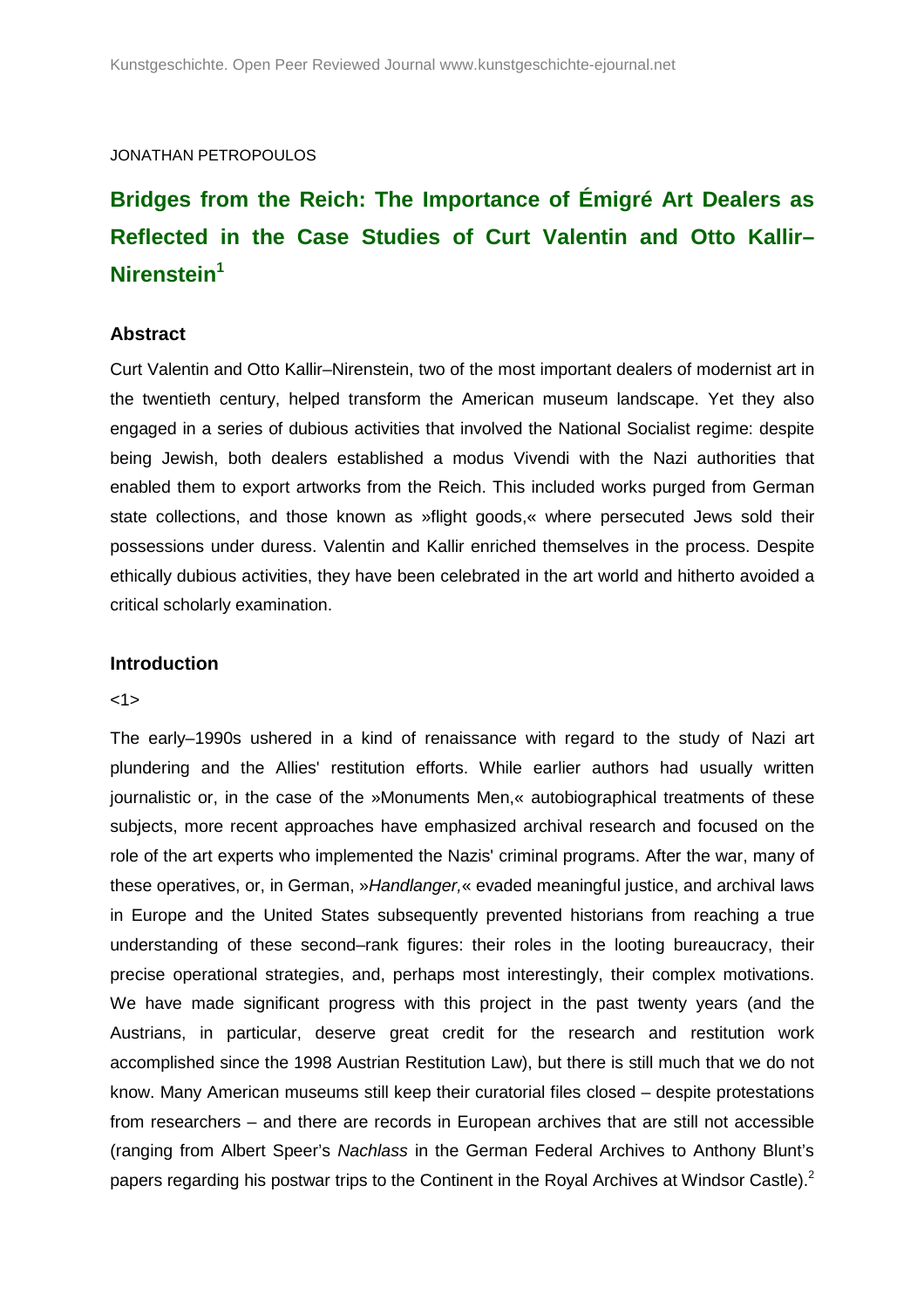The Russian Special Archive (that since 1999 has been part of the Russian State Military Archive) that contains captured German records, although partially open, and the Vatican Archives under Pope Pius XII (1939–1958), also represents an example of restricted files.<sup>3</sup> In light of the recent international conference on Holocaust–era cultural property in Prague and the resulting Terezin Declaration,<sup>4</sup> as well as the Obama Administration's appointment of Stuart Eizenstat as the point person regarding these issues, there is renewed reason to be cautiously optimistic.

#### <2>

In addition to focusing on the second–rank figures in the National Socialist state, scholars have also recently taken a keen interest in the ethical ramifications of those co–opted by regime. Granted, this is a contentious issue: some historians, like Richard Evans, have rejected a focus on morality as unhistorical and presumptuous; while other, such as Michael Burleigh, have stressed the importance of moral judgment.<sup>5</sup> Still other scholars have emphasized how so many in the Third Reich found themselves in a »gray zone.« Borrowing from Primo Levi's concept of collaboration under duress, and focusing on the ambiguity that characterized so many individuals' behavior during the Third Reich, this analytical construct has proven particularly fruitful.<sup>6</sup> In this article, I would combine those two research interests  $$ the second rank and the gray zone – and examine the careers of Curt Valentin and Otto Kallir–Nirenstein: two art dealers who tell us much about the history of plundering and its still unresolved legacy.

## <3>

At the outset, I would acknowledge that the two figures may not be »second rank« figures – at least in the art world. Curt Valentin and Otto Kallir–Nirenstein (Kallir) were two of the most important dealers of modernism, and specifically German and Austrian modernist art in the twentieth century. But they were obviously not figures of »world historical« status such as Adolf Hitler, Hermann Göring, or Joseph Goebbels. I would also note that it is not my intention to destroy reputations or write a prosecutorial brief regarding Valentin and Kallir's relationship to the Nazi regime or to Nazi–looted artworks. Rather, I would endeavor to recognize the considerable accomplishments of these two men, but also show how they fell into a »gray zone« in certain respects. This is necessary because the existing literature on the two dealers has been nothing short of hagiographical. For example, in a 1963 volume that grew out of an exhibition paying tribute to Curt Valentin, titled Artist and Maecenas, art historian Will Grohmann offered the formulation, »Never was he seen in the company of questionable people.«<sup>7</sup> In the subsequent paragraph, Grohmann lists Valentin's closest friends and associates, including Alexander Vömel. Valentin and Vömel knew one another because they had both worked for Alfred Flechtheim, but they maintained contact over the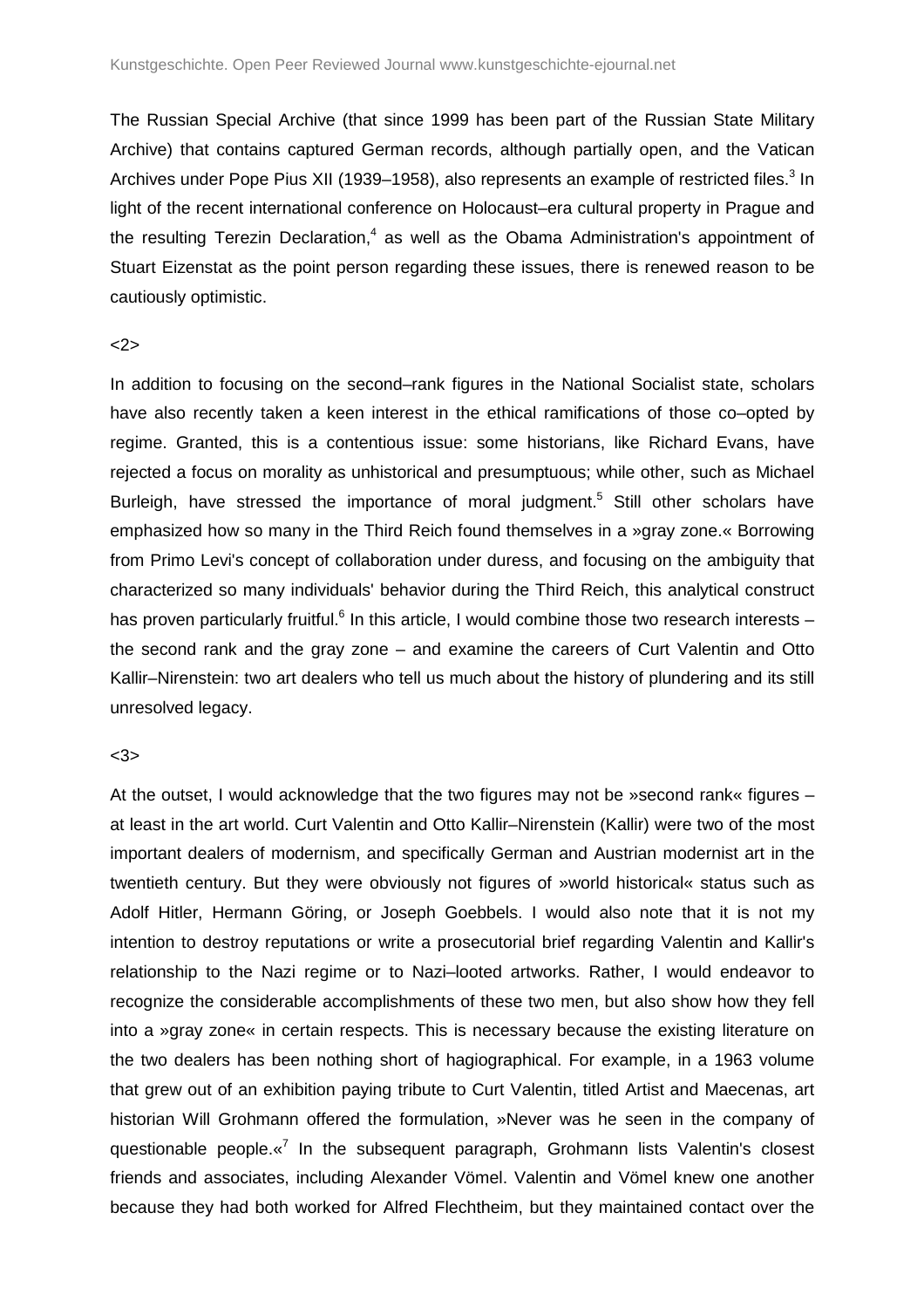years. But Vömel became a member of the National Socialists' Sturmabteilung (or S.A.) and »Aryanized« Alfred Flechtheim's Düsseldorf Gallery in March 1933.<sup>8</sup> I think it fair to regard Vömel as »questionable«. We know very little about Vömel, an important dealer of modern art who plied his trade throughout the Third Reich and in the postwar period. Vömel did offer an account of his career in a 1964 lecture in Düsseldorf, but he said nothing about his SA membership or his role in »Aryanizing« his mentor's business.<sup>9</sup>

## <4>

Perhaps even more striking is that Will Grohmann could offer his summary of Valentin's career without mentioning Karl Buchholz (1901–1992): a Berlin dealer who employed Valentin from 1934 to 1937 and then helped launch his career in the United States. Buchholz, as is now well–known, was one of the dealers who sold off the purged »degenerate art« (»entartete Kunst«) and who had a close working relationship with operatives in both the Nazi Foreign Ministry and the Reich Propaganda Ministry. The main assessments of Kallir–Nirenstein's career have been written by his granddaughter, Jane Kallir.<sup>10</sup> These treatments have also lacked the necessary critical distance. In short, the scholarly literature regarding Valentin and Kallir has hitherto been stunningly uncritical.

## <5>

Curt Valentin and Otto Kallir sold hundreds of works to American museums by artists of the likes of Picasso, Rodin, Kirchner, Klee, Marc, Schiele, and George Grosz.<sup>11</sup> Valentin was particularly close to certain artists whom he represented, including Henry Moore, with whom he usually spent Christmas, Gerhard Marcks, Jean Arp, and Max Beckmann.<sup>12</sup> Kallir specialized in Austrian modernism, having written the first catalogue raisonné on the paintings of Egon Schiele. He also was a key proponent of Grandma Moses, a naïve or outsider artist. Kallir did a brisk business in graphic arts: in a sense, a lower end of the fine arts market as compared to Valentin's paintings. But both Valentin and Kallir were among the two most influential promoters and purveyors of the modern in the United States. Their accomplishments in bringing modernist art to the United States must be recognized and they deserve to be praised as visionaries who helped transform the American museum landscape.

#### <6>

They were also involved in a series of dubious activities that involved the National Socialist regime: despite being Jewish, both dealers established a modus Vivendi with the Nazi authorities that enabled them to export modernist artworks from the German Reich. They enriched themselves in the process. But more importantly, they trafficked in many works that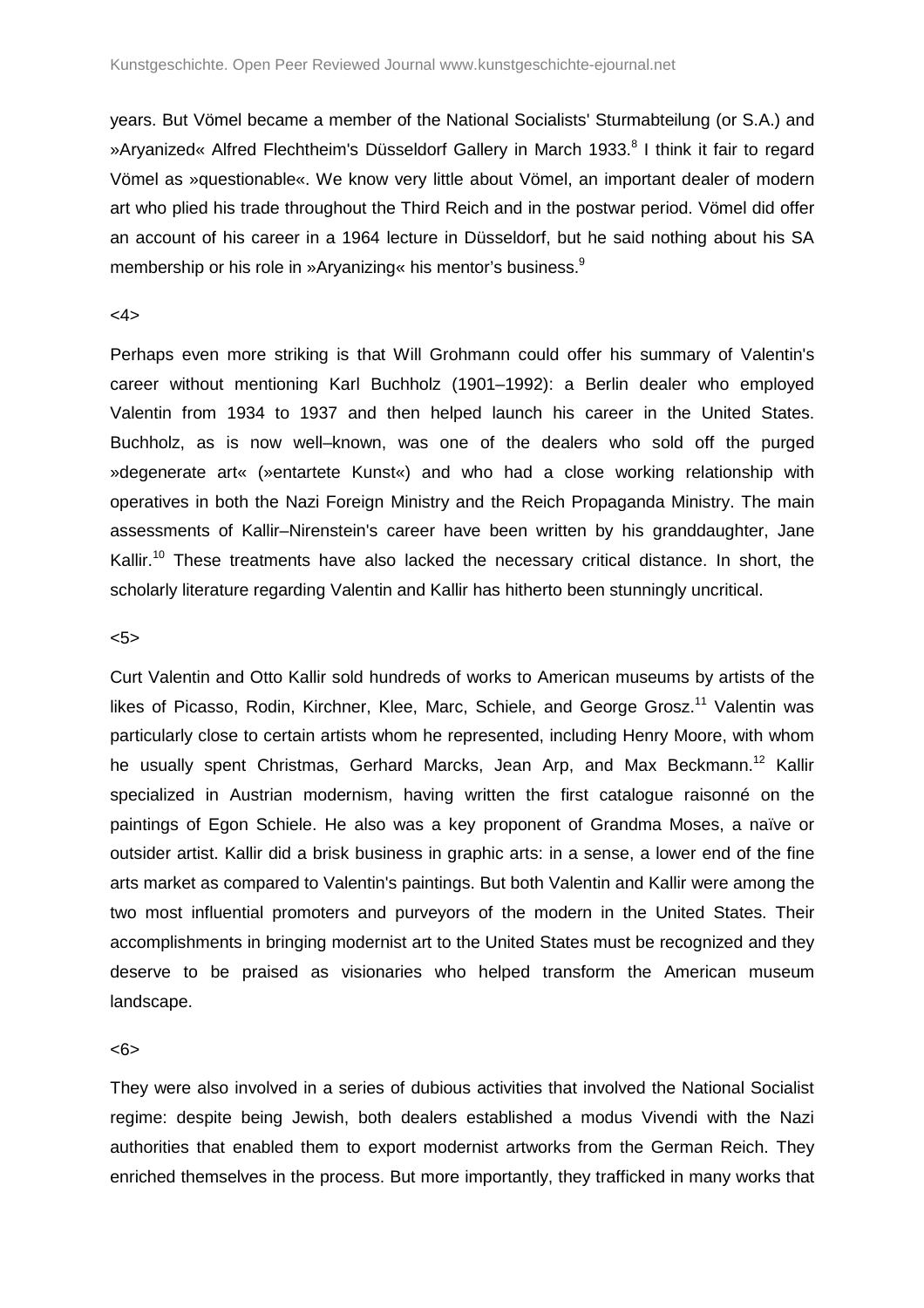fall into a kind of gray zone, and they reflected a marked lack of concern for ethical considerations.

## <7>

Valentin and Kallir were exceptional, yet also representative. They were among the dozens, if not hundreds, of European émigré art dealers in the United States after 1933.<sup>13</sup> Key figures in these circles would include Karl Nierendorf (1889–1947), who left Berlin for New York in 1936; Hugo Perls (1886–1977), who left Berlin for Paris in 1931 and then moved to New York in 1940; Paul Graupe (1881–1953), who left Berlin and arrived in New York in 1940 via Switzerland and France; and Georges Wildenstein (1892–1963), who arrived from France in 1940, among others.<sup>14</sup> They were part of a network of dealers who knew one another and often did business with one another. Networks are customary in the art world (there were other art–world networks at this time, including those involving Karl Haberstock, Walter Andreas Hofer, Hans Wendland, and Bruno Lohse).<sup>15</sup> The networks involving Valentin and Kallir intersected with those of the Nazi dealers in various ways, and indeed, there are some striking similarities: outward collegiality, often clandestine antipathies, and relationships based, above all, on mutual self–interest. The American networks also overlapped with the one in Switzerland, which featured, according to Esther Tisa Francini, about a dozen dealers with close ties to émigré circles, including Walter Feilchenfeldt (1894–1953), Fritz Nathan (1895–1972), Nathan Katz (1893–1949), Kurt Bachstitz (1882–1949), Leopold Blumka (1897–1973), Christoph Bernoulli (1897–1981), August Klipstein (1885–1951), and Eberhard Kornfeld (b. 1923).<sup>16</sup> Many of these dealers specialized in »Fluchtgut« – or objects sold by Jews trying to flee the Nazis – and their contacts with the American–based émigré dealers like Valentin and Kallir–Nirenstein provided them with an important market for the works they acquired from those in distress.<sup>17</sup>

#### <8>

Curt Valentin, although younger than Kallir by eight years, often appeared the more senior of the two figures under consideration here.<sup>18</sup> As noted above, Valentin sold more of the expensive French modernist paintings and, along with Karl Nierendorf, became the leading purveyor of German modern art in the United States. Born in Hamburg in 1902, he was also educated in his Hanseatic home town.<sup>19</sup> Valentin's entrée into the art world came via the legendary dealer, Alfred Flechtheim (1878–1937), who had founded his business in Düsseldorf and then opened an important gallery in Berlin. Valentin worked in Flechtheim's Berlin branch and became the trusted aide of the dealer. In 1932, for example, Flechtheim sent Valentin to New York to meet with his client, George Grosz. Their consignment agreement had lapsed and it was Valentin's job to negotiate a new one (he did, but on a non–exclusive basis, such that Grosz could sell via other dealers).<sup>20</sup>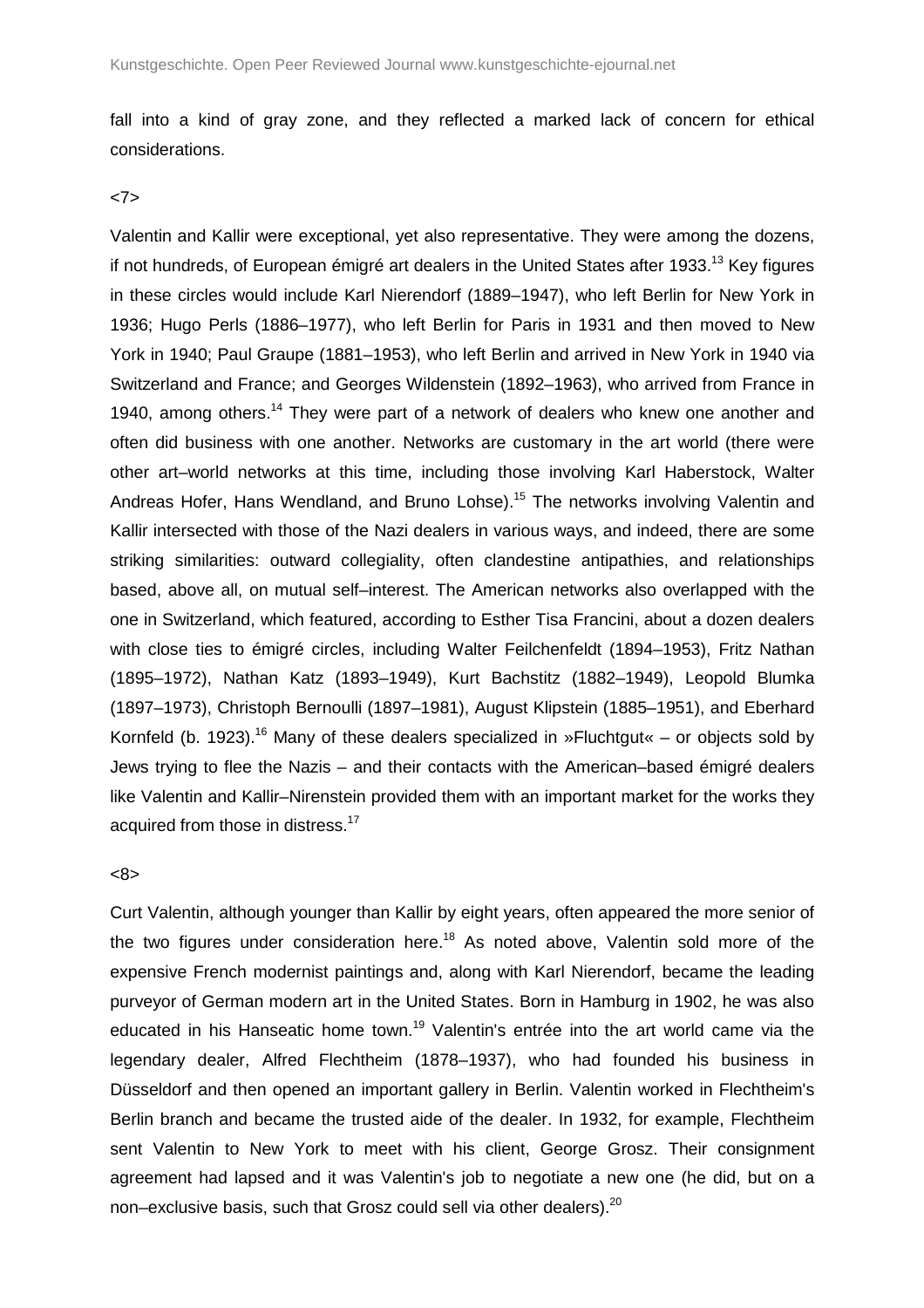#### <9>

Then, in 1934, after Flechtheim had left Nazi Germany and his business was being liquidated, Valentin moved on to work with Karl Buchholz, an important book and modern art dealer who once had branches of his gallery all over Berlin and in other German cities (by 1934 that empire had contracted to a single Berlin gallery). The dealer's daughter, Godula Buchholz quotes an undated letter from her father described where he looked back on his first meeting with Curt Valentin. It was at a dinner party in Berlin in 1934. Buchholz immediately offered Valentin a job at his Leipziger Strasse gallery: »it was mutual trust at first sight. This began a beautiful and fruitful period for us.  $\alpha^{21}$  That these dealers of modern art would begin their »fruitful period« in 1934 – during the Third Reich – itself raises questions. Recall that Flechtheim's galleries, among others, were being »Aryanized« at this time.<sup>22</sup> This was well before Buchholz became one of the primary dealers of the modernist »entartete« (»degenerate«) art in 1938. As noted above, Karl Buchholz also financed Valentin in his New York City venture, which began in early 1937 when the Buchholz Gallery opened on 46th Street.

## $10$

Documents show that before this, however, Valentin came to an understanding with the Nazi government. On 14 November 1936, Valentin received authorization from the Nazi Reich Chamber for the Visual Arts stating »once you are in a foreign country, you are free to purchase works by German artists in Germany and make use of them in America. «<sup>23</sup> It is a curious document that has been subject to varying interpretations.<sup>24</sup> Some see it as an effort at clarification, as Valentin sought to ensure that he could obtain artworks in Germany (which he would then sell in the United States). And indeed, Valentin certainly was, in Nazi parlance, a »Devisenjude« (a Jew who brought in foreign currency).<sup>25</sup> One needed to be in the Reich Chamber of Culture (Reichskulturkammer) to work as an art dealer, but the early laws aimed at excluding Jews from German economic life, including the Gesetz zur Wiederherstellung des Berufsbeamtentums of 7 April 1933 and the Erste Verordnung zur Durchführung des Reichskulturkammergesetz of 1 November 1933, gave state officials the authority to grant exemptions that allowed Jews to continue their work.<sup>26</sup> This meant that the Nazi authorities made exceptions for a few Jewish dealers whose activities benefited the Third Reich (with bringing in foreign currency high on the list). $27$ 

#### <11>

Although Valentin had decided to emigrate by November 1936 (the time of his correspondence with the Reich Chamber for the Visual Arts), he wanted the freedom to return to Germany to ply his trade – and in particular, meet with Karl Buchholz to obtain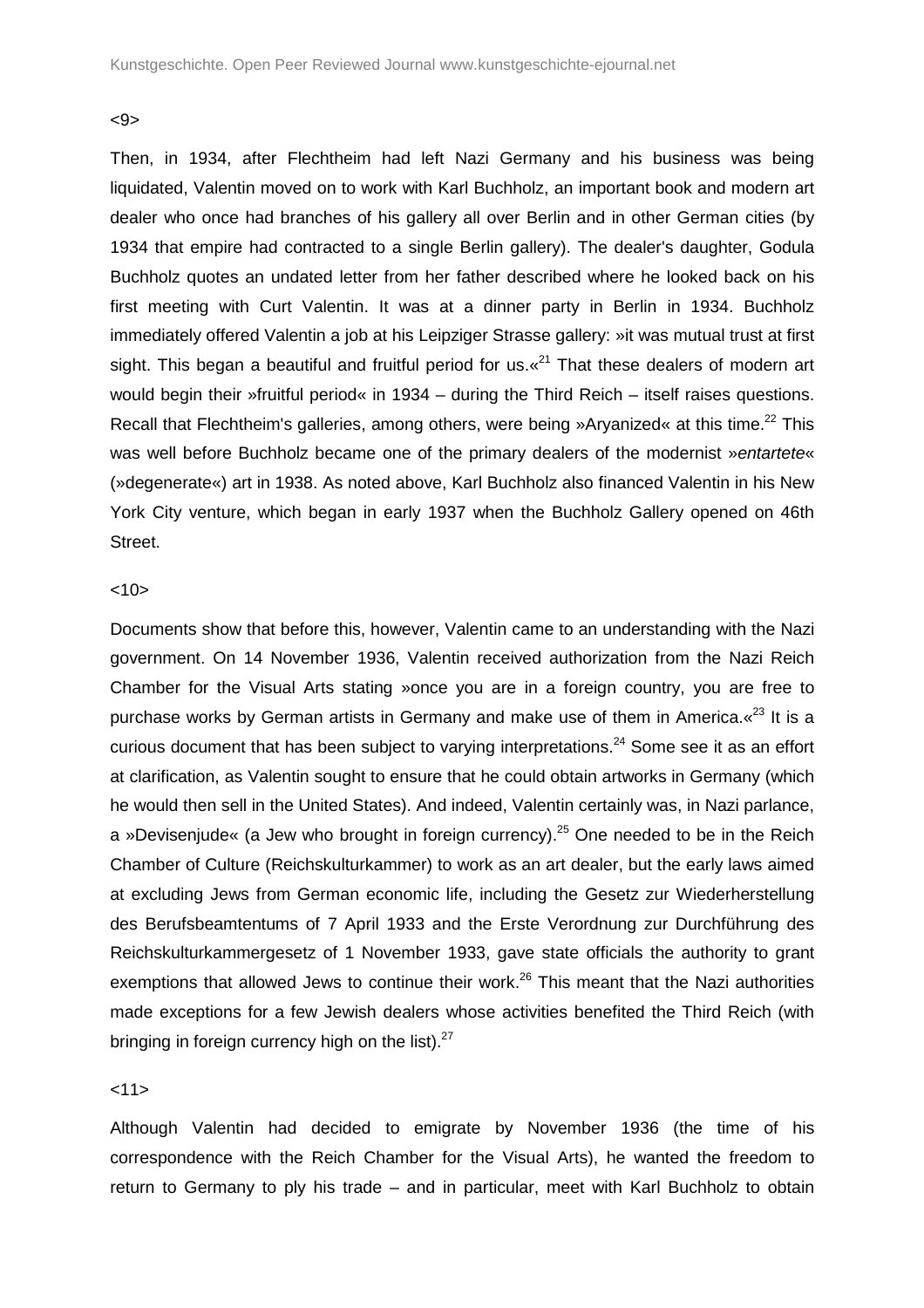stock. In short, I would view Valentin's approach to the Reich Chamber for the Visual Arts as an expression of his interest in finding accommodation with the Nazi regime. I do not say that he was a Nazi, or even a Nazi sympathizer. I would see him as a collaborator. It may also be significant that Valentin was able to travel back to Germany in the late–1930s, which, according to Anja Tiedemann (who is writing a doctoral dissertation on Valentin at Hamburg University under Professor Dr. Uwe Fleckner), he did on numerous occasions.

## $<12>$

Godula Buchholz writes that when Valentin arrived in the United States in January 1937 to set up this branch of the Buchholz empire (there would be galleries in Bucharest in 1940, Lisbon in 1943, Madrid in 1945, and Bogota in 1951), he carried »baggage containing sculptures, paintings, and drawings from the Galerie Buchholz in Berlin. «<sup>28</sup> She goes on to say that the works in his luggage were by artists who had been declared »degenerate« back in Germany. I have not seen any customs receipts or records showing that Valentin established this business in an orderly and legal fashion. Indeed, there is no evidence that Valentin ever paid any taxes associated with the export of property or emigration from Germany (e.g. the mandatory Reich Flight Tax). At this time, emigrating Jews were permitted to leave with only 10 Reichsmarks, and their other monetary assets were supposed to go into blocked accounts (in the form of Sperrmarks), which were themselves heavily taxed. $^{29}$  One possibility was that the Nazi authorities waived the usual emigration taxes because he was providing a useful service and bringing in the greatly desired foreign currency, but again, the archival records are silent on this point.

## $<13>$

In his FBI file, Valentin is on record saying that he got his start in New York thanks to the financial backing of Edward Warburg and someone from Cassel & Co. (the name is redacted).<sup>30</sup> Warburg was a trustee of The Museum of Modern Art (MoMA) in 1939. Valentin also had the support of Alfred Barr Jr., the Director of the MoMA. On 30 June 1942, Alfred Barr wrote:

Mr. Valentin is a refugee from the Nazis both because of Jewish extraction and because of his affiliation with free art movements banned by Hitler. He came to this country in 1937, robbed by the Nazis of virtually all possessions and funds.<sup>31</sup>

## $<14>$

Barr further praised Valentin's patriotism in Valentin's application to become a U.S. citizen. Barr's praise of Valentin belies his knowledge that Valentin's partner was an authorized art dealer of the Reich Propaganda Ministry.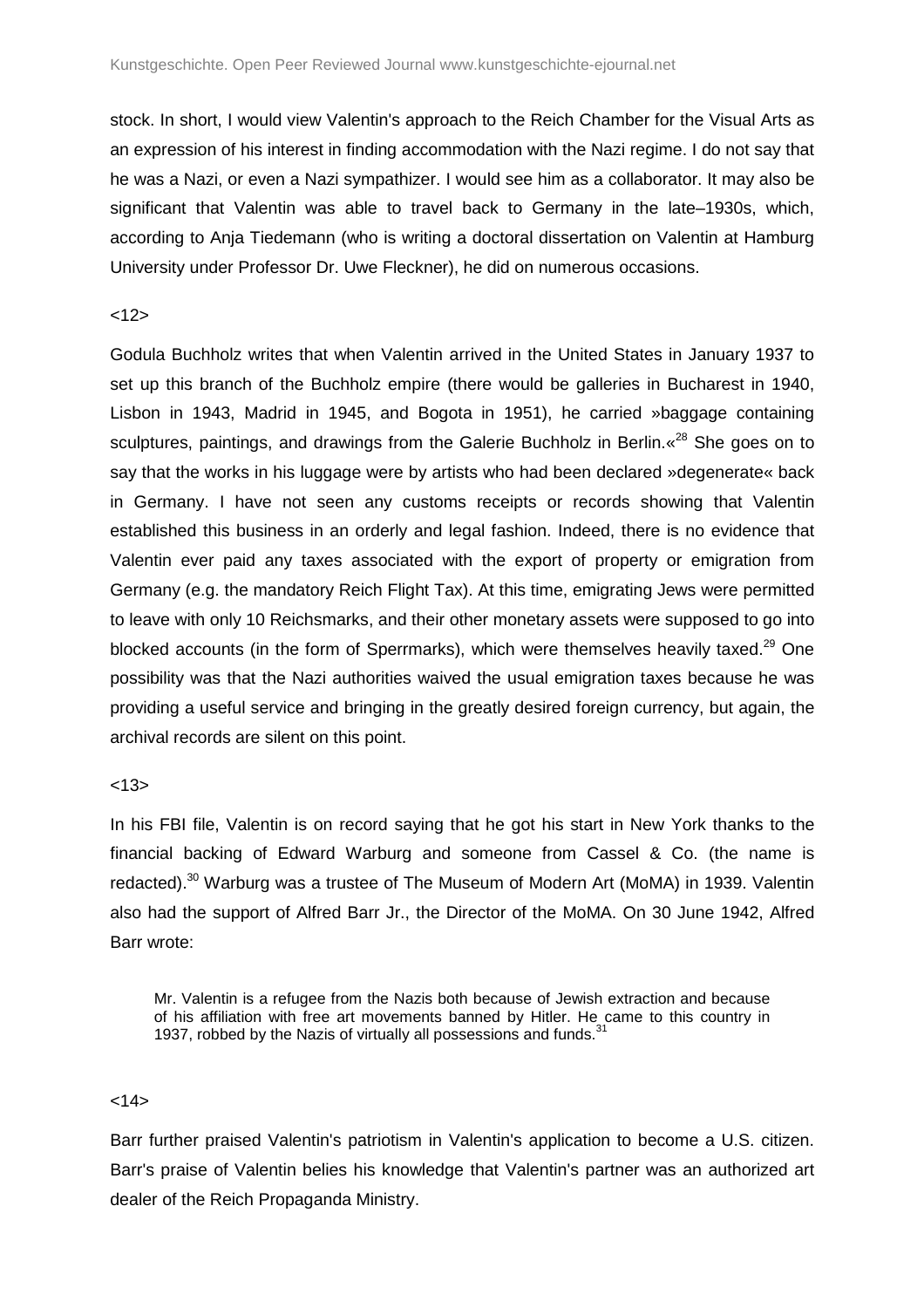## $<15>$

Barr's statement that Valentin arrived in the U.S »robbed by the Nazis of all virtually all possessions« evidently relied on the assumption that the artworks belonged to Karl Buchholz, and not Valentin. However, Valentin took fifty percent of the profit from the sale of the works, and their relationship would be best described as a partnership. More recently, the Museum of Modern Art, has left it ambiguous who owned the artworks that Valentin imported. For example, the MoMA's website states that »In 1937 Valentin immigrated to the United States with a sufficient number of modern German paintings to open a gallery under the Buchholz name in New York City. $\frac{1}{x^{32}}$  But even if one sets aside the issue of the Buchholz–provided stock, Valentin had other ways to earn a living. For example, after Valentin arrived in the United States, he imported from Germany nineteen artworks by Paul Klee (as evidenced by a list prepared in the spring 1938 by Charlotte Weidler, an art critic who worked for the Carnegie Institute). While it is unclear who owned the Klee pictures, they were valued in excess of \$4,500 and clearly afforded Valentin an opportunity to make a living. In that Valentin imported a considerable stock of artworks and had binding arrangements to profit from the sales, it is questionable whether he was completely lacking in assets.

## $< 16$

Business went well for Valentin and in 1939, the Buchholz Gallery moved to 57th Street. Valentin was also able to buy out Karl Buchholz and become the sole proprietor of the gallery, even though it continued to feature Buchholz's name. It was only in 1951 that he changed the name to the Curt Valentin Gallery. As MoMA notes on its website about Valentin,

Widely respected as one of the most astute dealers in modern art, Valentin organized influential exhibitions and attracted major artists to his Gallery. His enthusiasm for sculpture is obvious from the artists and exhibitions he selected. Valentin also published several distinguished, limited edition books in which the writings of poets and novelists were »illustrated« by a contemporary artist.<sup>33</sup>

#### $<17>$

All this success, however, covers up what I would characterize as a darker side.

 $<18>$ 

Notably, Curt Valentin served as a conduit of the purged »degenerate« artwork that his partner Karl Buchholz directed to him. As one of the four dealers initially selected by Goebbels's Reich Ministry of People's Enlightenment and Propaganda to sell »degenerate« art purged from German state collections, Buchholz held an extraordinary position.<sup>34</sup> When Buchholz received his formal contract with the Reich Propaganda Ministry to sell off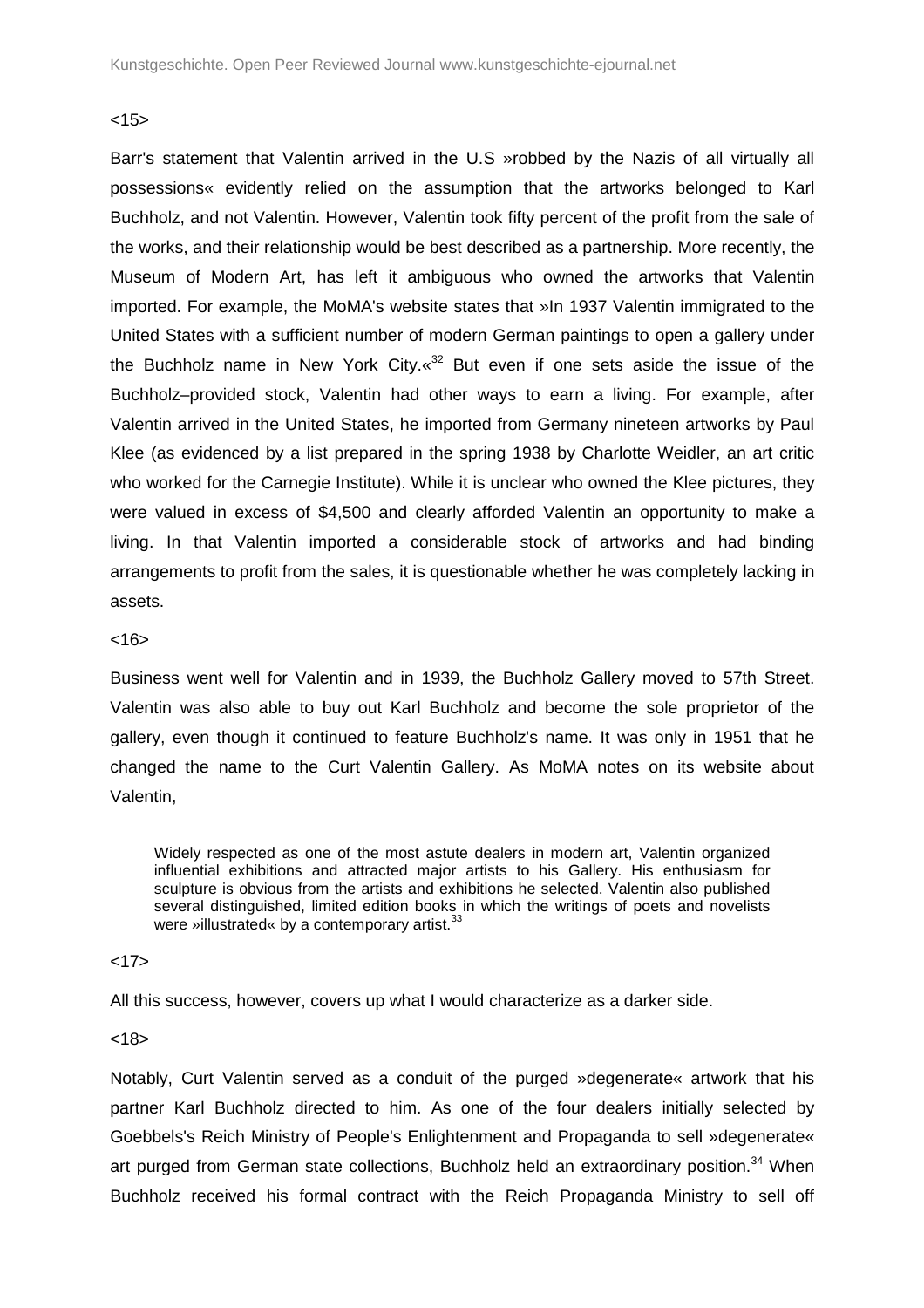»degenerate« art on 5 May 1939, the final provision was that Buchholz keep the contract secret: Buchholz received a commission of 25% in Reichsmarks for the works he sold. Contemporaneous documents from Goebbels's Reich Propaganda Ministry – now located in the German Federal Archives – also list the works purged from German museums that were sent to Valentin for sale between 1939 and 1941.<sup>35</sup>

#### $<19>$

As noted above, Buchholz's initial arrangement with Valentin was such that Valentin received 50% of the profits. Buchholz's daughter, in her hagiographical treatment of her father, quotes Buchholz as saying that the contract was seized by the SS in 1942.<sup>36</sup> Buchholz evidently ran afoul of certain Nazi authorities in 1942 and not only endured searches of his home and business, but was expelled from the Reich Chamber for the Visual Arts (but he was able to emigrate to Lisbon and open a business there in  $1943<sup>37</sup>$  We therefore do not know the precise terms of the agreement between Buchholz and Valentin. After Valentin's death in 1954, Buchholz sued Valentin's heirs (his siblings), claiming that he was due a share of Valentin's New York gallery. $38$  I do not know the outcome of this lawsuit, which Godula Buchholz notes lasted many years into the 1960s. Evidently a private settlement was reached out of court, thereby concealing the outcome.

#### $<20>$

Curt Valentin also represented MoMA (and other clients) at the Galerie Fischer auction of purged »masterpieces« from German museums that took place in Lucerne in June 1939. Stephanie Barron notes, »Quickly establishing himself as the leading dealer in German Expressionist art in America, Valentin would indeed become one of the most important bidders at the [Fischer] auction.  $\frac{d^{39}}{d}$  Alfred Barr's biographer Alice Goldfarb Marquis elaborates,

Actually, the Barrs were in Paris while the auction took place and had given exiled German art dealer Curt Valentin, who owned the Buchholz Gallery, money donated by Mrs. Resor and others to bid.  $\lambda$  am just as glad not to have the museum's name or my own associated with the auction,‹ he wrote MOMA manager Thomas Mabry on July 1. Many French dealers, artists, and newspapers were outraged that anyone had bid on art stolen by the Nazis. ›I think it very important,‹ Barr added, ›that our releases … should state that [the works] have been purchased from the Buchholz Gallery, New York.<sup>1</sup>

Barr handsomely repaid Valentin for his services by sending trustees to shop in his gallery and by stopping there himself about once a week. When the dealer applied for American citizenship in 1943 (sic), Barr vouched for his good character. Barr's uneasiness over the morality of buying art stolen from German collectors and museums lingered on for decades (…).

To an Associated Press reporter a decade later, Barr implied that MoMA had actually boycotted the auction and thereby had lost the best Munch ever on the market. After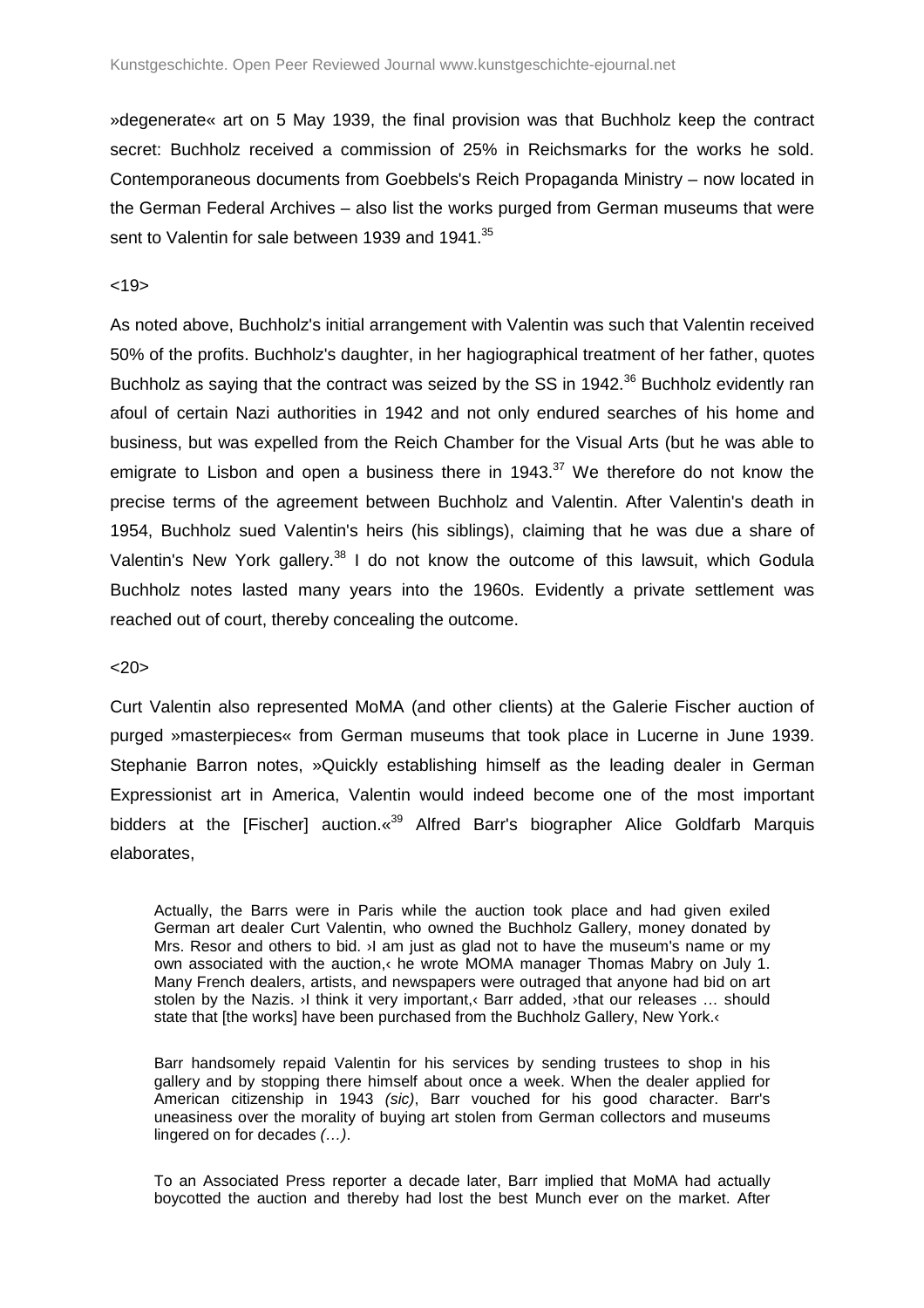thinking ›a long time,‹ eighteen years in fact, Barr decided that he had acted correctly in  $accepting - and keeping - the stolen works.<sup>40</sup>$ 

Valentin's colleague Otto Kallir also attended the Fischer auction, although he professed a deep ambivalence and was reported to have »abhorred the auction in Lucerne. «<sup>41</sup>

 $21$ 

To conclude a sale of a work from a German state collection, the Reich Propaganda Ministry had to approve of the transaction. That meant that the German dealers told their foreign, mostly American and Swiss, clients that any sale was contingent upon government approval. The dealers for the Reich Propaganda Ministry and their foreign clients would agree on a price, and then turn to the Propaganda Ministry for final approval (with the exception of the auction at the Fischer Lucerne Gallery in June 1939).

#### $22$

Buchholz and Valentin helped finance the Nazi regime by selling artworks for foreign currency. This was at a time when there were widespread reports that the revenues from the sale of purged art were going to the Nazi war machine.<sup>42</sup> In fact, much of the money went to purchase officially acceptable art, as German museums received unprecedented grants from the Reich government to expand their collections (that is, to take advantage of exploitative currency rates and occupation policies in conquered lands). But the revenue still meant additional resources for the Nazi government, and documents show that by the end of 1939 the account for degenerate art at the Reichsbank was utilized by the Foreign Currency Discretionary Commission for War–Economic Purposes (»Devisenzuteilungskommission zu kriegswirtschaftlichen Zwecken«)<sup>43</sup> Contemporaries like Valentin and Kallir would likely have heard the reports that the sales were funding rearmament, and they nonetheless continued to collaborate. As historian Götz Aly has noted, it was fairly obvious at the time that the Nazi regime's policies were predicated on conquest and plunder.<sup>44</sup>

## <23>

Buchholz would also sign letters to the Reich Ministry for Propaganda and People's Enlightenment with the phrase, »Heil Hitler.« One letter in the German Federal Archives from Buchholz to the Reich Propaganda Ministry from 4 March 1939 is signed, »I greet you with honor and Heil Hitler!« (»Es grüsst Sie verehrungsvoll mit Heil Hitler!«). Of course, signing letters in such a way did not mean that one was a Nazi (and Buchholz certainly was not), but in Buchholz's case, it signaled a wish to collaborate with the Nazi regime. He, like others, had the option to use phrases like »with German greetings« (»Mit deutschen Grüsse«), which were more neutral, but still nationalistic.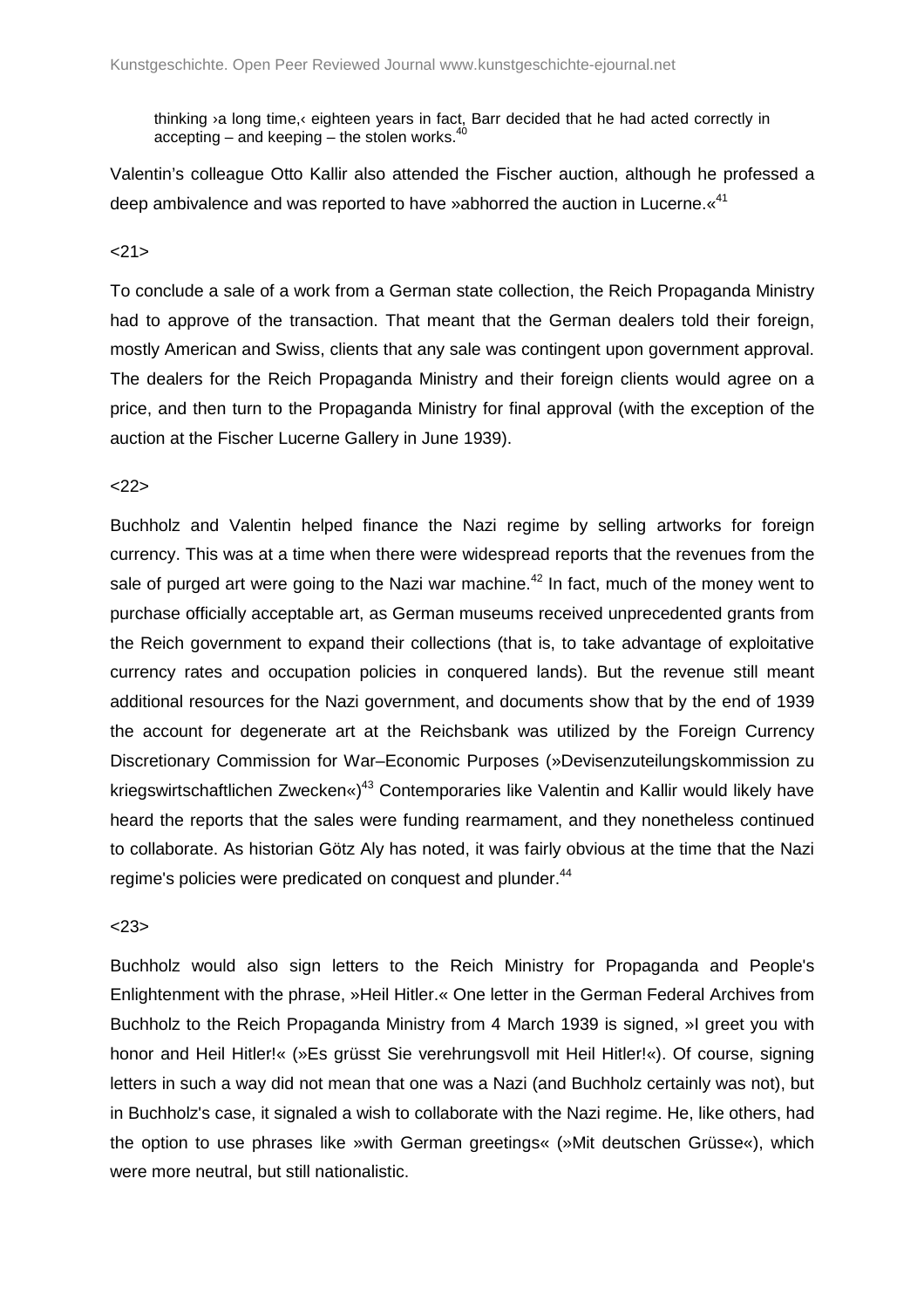## <24>

Karl Buchholz founded a branch of his gallery in Bucharest, Romania, in 1940 and later in 1943 opened a branch in Lisbon. He was able to travel between Berlin, Bucharest, and Lisbon throughout the war – a remarkable accomplishment in that Lisbon was located in neutral Portugal. Buchholz remained in contact with the Reich Ministry for People's Enlightenment and Propaganda, as illustrated by a letter he sent on 2 November 1942 to Reich Propaganda Ministry employee Dr. Rolf Hetsch. He also had good relations with the Reich Foreign Ministry, which assisted him in the shipment of books to neutral Portugal in October 1943.<sup>45</sup>

## <25>

Godula Buchholz claims that her father and Valentin suspended their partnership during the war. She does note, however, that Valentin sent a check to Buchholz for foreign currency for \$325 that arrived in April 1941 (before the United States entered the war in December 1941). Later, on 29 May 1944, the United States Office of the Alien Property Custodian used the Trading with the Enemy Act, to seize 383 artworks that Karl Buchholz had shipped to Valentin. The seized artworks had been shipped from Lisbon and had been addressed to Valentin at the Buchholz Gallery at 32 East 57th Street. It appears that they were transported to a repository owned by the Hudson Shipping Company in East 61<sup>st</sup> Street in New York, where they were seized by federal agents. $46$  Valentin, as the recipient of the works between January 1937 and December 1939, was directly involved (he also offered the monetary values for the artworks used by the Alien Property Custodian). While extant records list the artworks, including 65 by Ernst Barlach five by Kokoschka, six by Nolde, and so on, many questions remain. Nancy Yeide, Konstantin Akinsha and Amy Walsh have noted, »The fact that a part of the seized artwork might have been on consignment with the dealer was never taken into consideration. $\frac{k^{47}}{2}$  They also noted. »Several of the paintings by Paul Klee and Alexei von Javlensky (sic), both victims of political prosecutions by the Nazis, were vested from the estate of famed art dealer Galka Scheyer. $\alpha^{48}$  Some of these works from the 1944 shipment were later returned to the Scheyer estate: in other words, they appear to have been regarded by U.S. authorities as looted artworks. Valentin obtained a license from the Treasury Department dated 15 February 1944 that validated sales prior to 2 January 1944 and seems to have avoided litigation and other legal entanglements stemming from the Buchholz shipments.<sup>49</sup>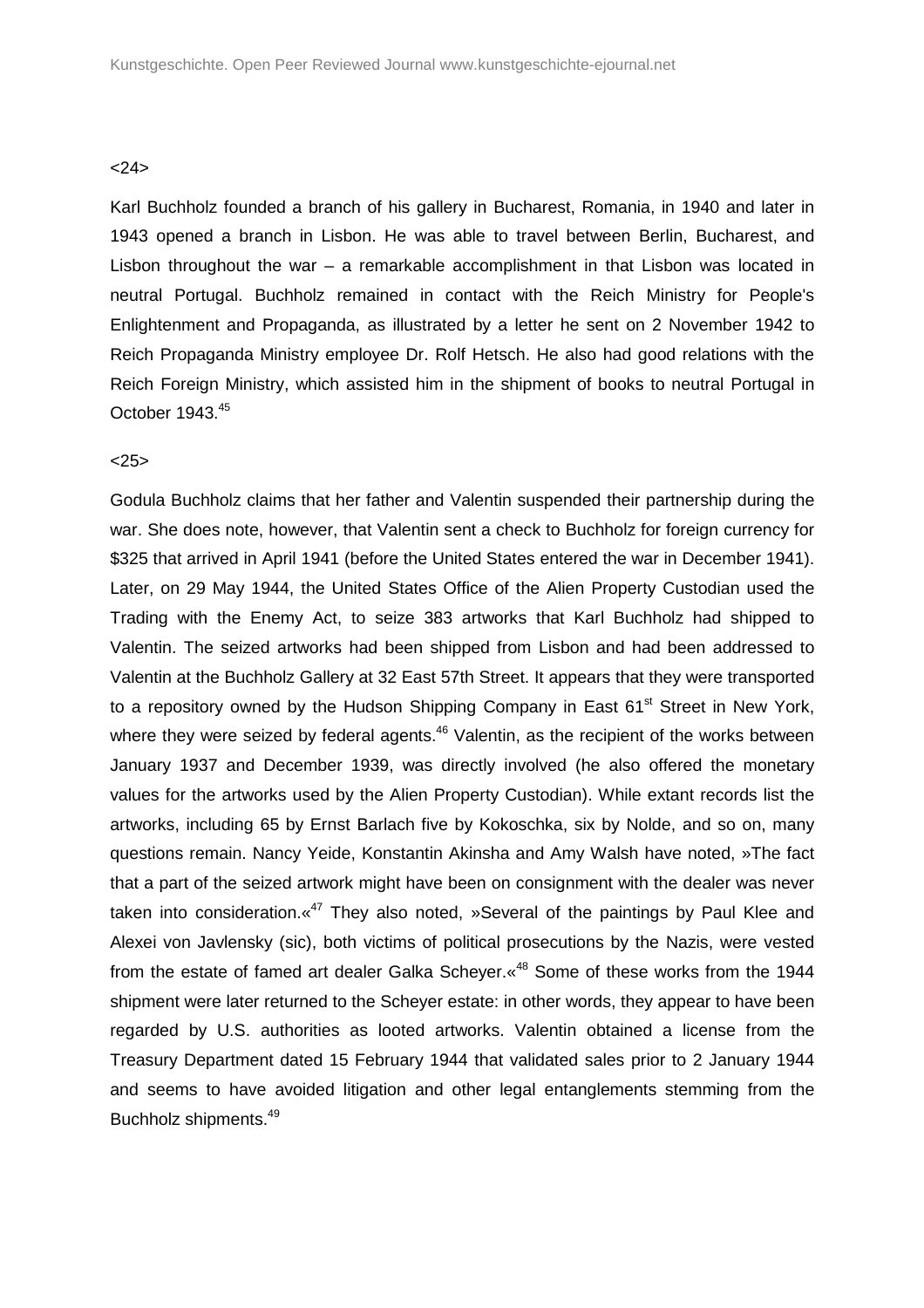## <26>

But the fact remains that we know very little about the Buchholz–Valentin relationship during the war. It does bear mentioning that Buchholz being based in neutral Portugal during the war made it easier for him to send letters without them being intercepted by the Nazi or Allied authorities. There are, as noted above, certain indications that they continued to transact business (although it is not clear when the works seized by the Office of the Alien Property Custodian were shipped from Lisbon). But one finds other suggestive document, such as a letter of 2 November 1942 from Karl Buchholz to Rolf Hetsch of the Reich Propaganda Ministry, where Buchholz explained that he would continue to work to settle his debts to the Reich Propaganda Ministry »with the help of business friends who are citizens of neutral countries.« Buchholz did not identify these »business friends.« Another ambiguous source comes in the form of the Final Report produced by the Allies' Art Looting Investigation Unit (»ALIU«). This report, issued on 1 May 1946, stated the following about Buchholz and Valentin in its section on Portugal:

BUCHHOLZ, Karl Lisbon, 50 Avenida da Libordado. Berlin book dealer, who opened a branch in Lisbon in 1943. Suspected of having worked for von RIBBENTROP and GOEBBELS, and of possible traffic in loot.

Partner of LEHRFELD, Portuguese national. Pre–war Berlin partner of Curt VALENTIN, German refugee dealer now established in New York (Buchholz Gallery, East 57th Street). VALENTIN is believed to have no contact with BUCHHOLZ during the war.

## $27$

While this report would seem to answer the question of the Buchholz–Valentin contact during the war, it is also clear that Allied investigators knew little of Buchholz's business activities, and like historians today, could not offer a conclusive determination about his wartime relationship with Valentin.

#### $28$

Buchholz and Valentin resumed their business relationship in the post–1945 period. One letter from 15 May 1946 from Buchholz to Valentin begins, »I received three letters from you this week dated 3 May, 14 April and 22 April […].« Buchholz, as noted above, was in Madrid at this time. It is notable that the dealer chose to operate in Fascist Spain at this time, but it is difficult, if not impossible, to draw conclusions based on his choice of a business headquarters. We only know that Buchholz and Valentin worked together intensively in the post–1945 period, just as they had in the pre–War period.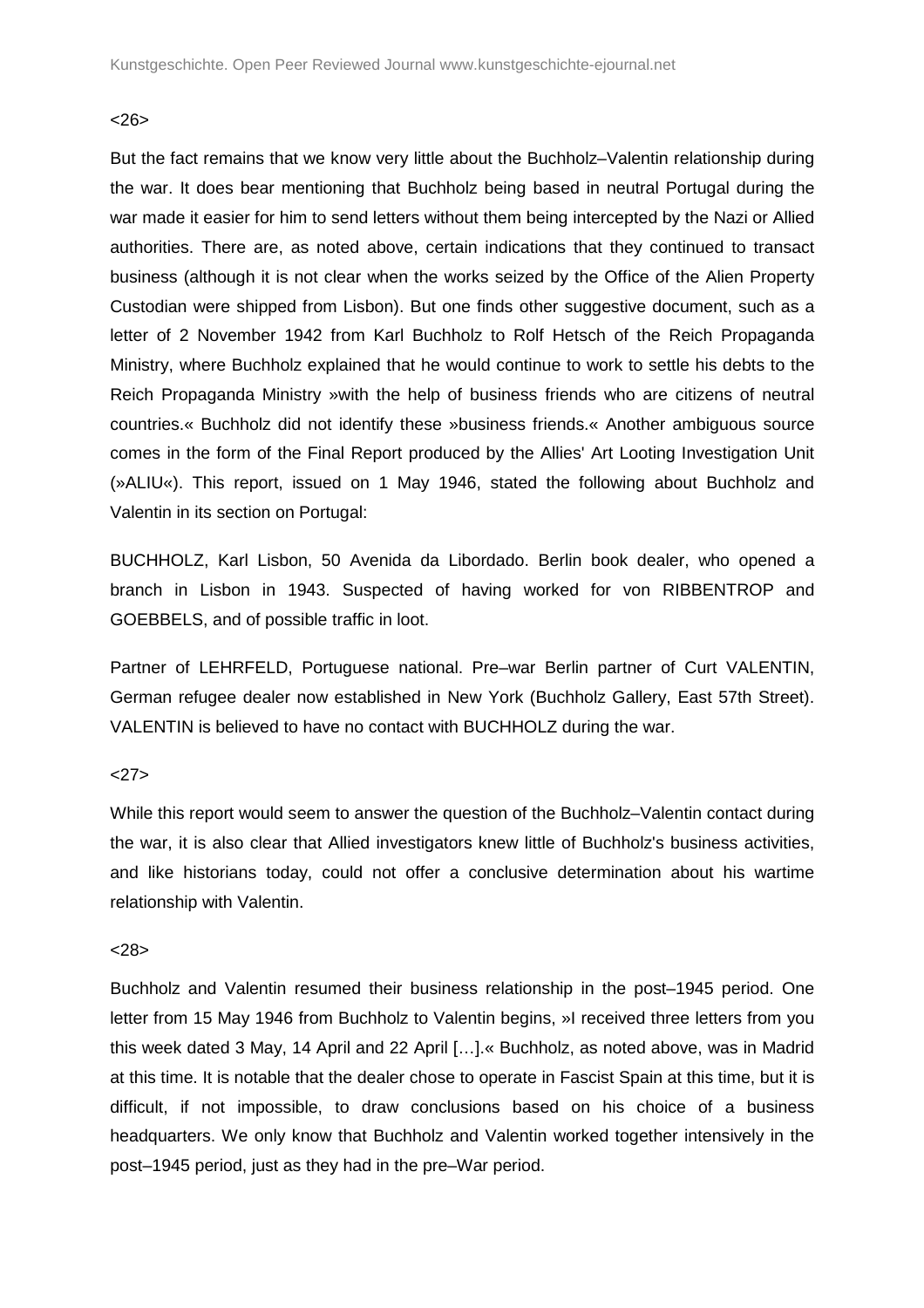## $29$

Some defenders of Valentin have noted that the May 1938 law concerning »degenerate art« legalized the sale of purged art from German state collections, and that there is no evidence that he trafficked in artworks expropriated from Jewish victims. This is not true. There is an Oskar Kokoschka self portrait in MoMA's collection now that was once owned by a Jewish couple, Ludwig and Rosy Fischer, who sold it to the Halle Museum in 1924. Halle paid some of the purchase price, but not for all of it and stopped payments in the Nazi era because the family was Jewish (this was not unprecedented). After the payments were stopped, the Nazis confiscated it, put it in the Degenerate Art exhibition and then sold it through Buchholz and Valentin to MoMA. This case has been studied by Andreas Hüneke and published in a book about the Fischer collection done by the Jewish Museum in Frankfurt.<sup>50</sup> But because the Fischers were not paid in full by the Halle Museum, the Jewish couple retained certain rights to the picture. It is Unclear whether Valentin knew of the painting's status, but it would have been Valentin's responsibility to investigate the provenance. It bears mentioning that MoMA refused (and still refuses) to return the Kokoschka self–portrait claiming simply that it has good title.

## $<$  30 $>$

Valentin also sold a sculpture by Aristide Maillol that had been owned by Alfred Flechtheim, who had died tragically in London in April 1937 (Flechtheim was a victim of Nazi economic persecution, not violence). The sculpture, titled Die Uhr (1899), had been offered at auction at the Galerie Fischer in Lucerne in 1935 but failed to sell. It had evidently been consigned by dealer Christoph Bernoulli, who was a close friend of Alexander Vömel: As outlined above, the latter had »Aryanized« Flechtheim's Düsseldorf gallery and was selling off certain of Flechtheim's artworks.<sup>51</sup> It remained in Switzerland after it failed to sell, even after Flechtheim's death in 1937. But in December 1939, Bernoulli arranged the transfer of the sculpture to Valentin, using a friend to carry it on board ship. Valentin had given Bernoulli his start in the art dealing business back in Berlin the early 1920s and the two remained confidants. Valentin sold it quickly in the spring of 1940, presumably at a handsome profit.<sup>52</sup>

## $<31>$

Valentin would likely have known about the Flechtheim provenance, and also that Flechtheim had his galleries taken from him by the Nazis. Furthermore, Valentin would have known that his mentor's experiences as a victim and his sudden death had left the estate in disarray. Did he know about Flechtheim's widow, Betti Goldschmidt Flechtheim, who was too poor to pay the Reich Flight Tax, a precondition for emigration? She committed suicide in 1941 rather than face deportation to the East.<sup>53</sup> Was he apprised that the sole heir in Flechtheim's will as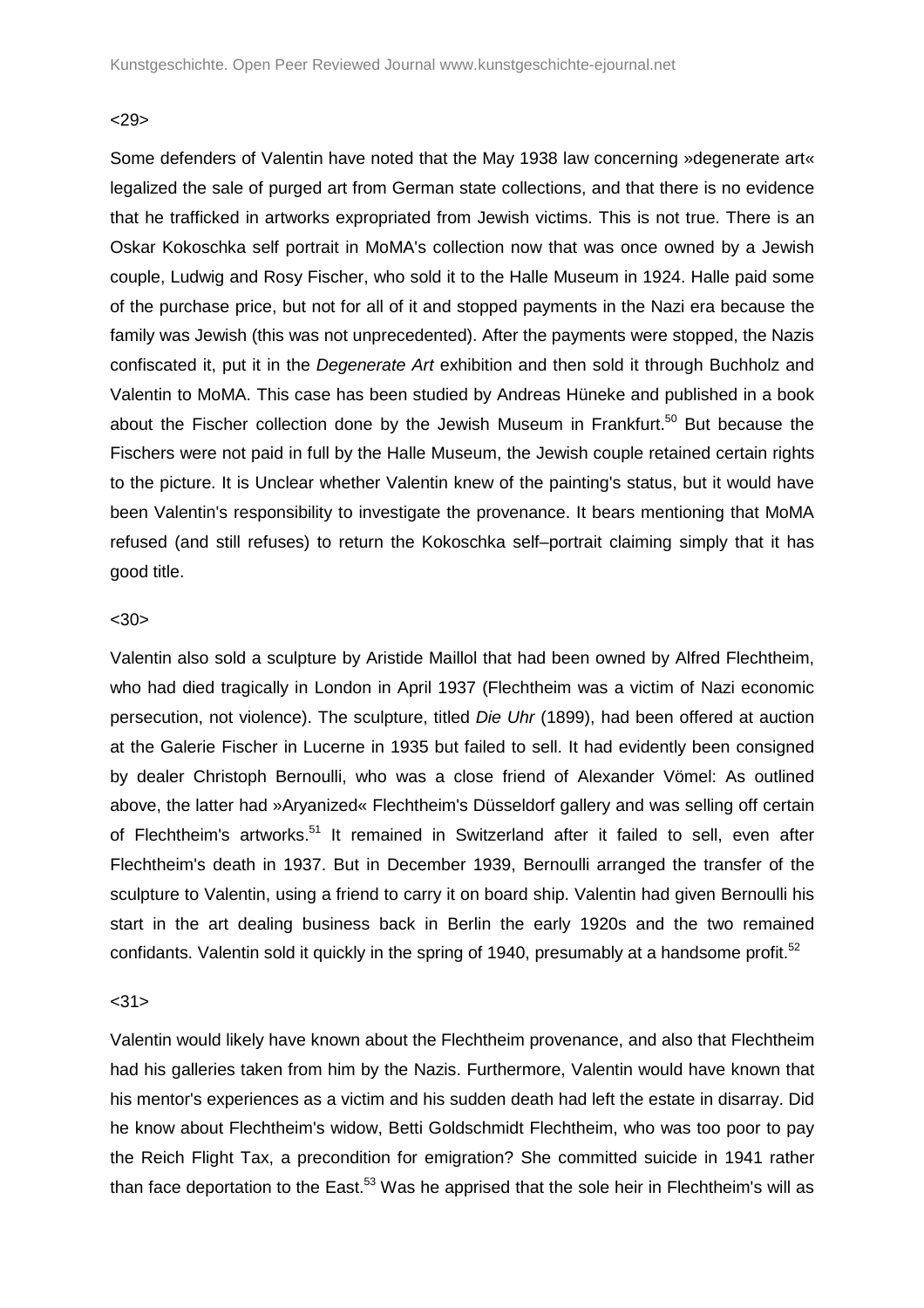his and Betti's nephew, Heinz Alfred Hulisch?<sup>54</sup> Clearly Valentin found some grounds for selling the Maillol. It could also simply have been that Valentin thought he could get away with selling the work: others had sold Flechtheim's works (such as the Amsterdam auction house Mak van Waay, which in February 1938 sold a large number of works by George Grosz that Flechtheim held on consignment from the artist); and there appeared to be no negative consequences. The London law firm of Oppenheimer, Nathan, Vandyk & McKay represented the Flechtheim estate, but surviving documentation (the papers were lost in the Blitz) suggests that the attorneys were not especially energetic in pursuing Flechtheim's assets. Did Valentin take advantage of an opportunity afforded him by Bernoulli? Did Valentin ignore the Flechtheim family at this point in 1940? These are among the many questions raised by his sale of the Maillol.

#### <32>

Another artwork throwing doubt on Curt Valentin's reputation is Paul Klee's painting, Introducing the Miracle (1916). Valentin acquired the painting from left–wing German–Jewish cultural critic Walter Benjamin, who had bought it from Berlin dealer J.B. Neumann (1887– 1961) prior to the Nazi seizure of power. Because of Nazi racial persecution, Benjamin emigrated to France. In 1940, after the German invasion of conquest of France, Benjamin was imprisoned in an internment camp in the South of France; as is well known, he managed to gain his liberation and attempted to flee over the Pyrenees Mountains to Spain. When he was detained by Spanish authorities, he committed suicide. It is unclear when or how Valentin acquired this painting by Paul Klee, but it would appear that it occurred after 1938 and 1940: at a time when Benjamin was suffering economic persecution by the Nazis, including the loss of a significant part of his highly valued library. According to MoMA's website, Valentin sold the Klee to American collectors, Dr. and Mrs. Allen and Beatrice Roos, who subsequently donated it to MoMA, but the provenance entry provided by the museum says only that Valentin's sale occurred between 1940 and 1962, which is not especially helpful in terms of understanding the history of the painting's ownership.<sup>55</sup>

## **Otto Kallir–Nirenstein (1894–1978)**

## $< 33$

Born in Vienna in 1894, Otto Nirenstein, as he was then known, was the eldest son of lawyer Dr. Jacob Nirenstein and Clara Engel, who were both Jewish (they had been married in the Jewish Community in Vienna in 1893). Like Curt Valentin, he counted as Jewish according to the 1935 Nuremberg Laws, although he left the Viennese Jewish community in December 1936 and apparently embraced Catholicism (his FBI file contains reports that he and his family regularly attended Catholic mass, and that his wife Franziska, whom he married in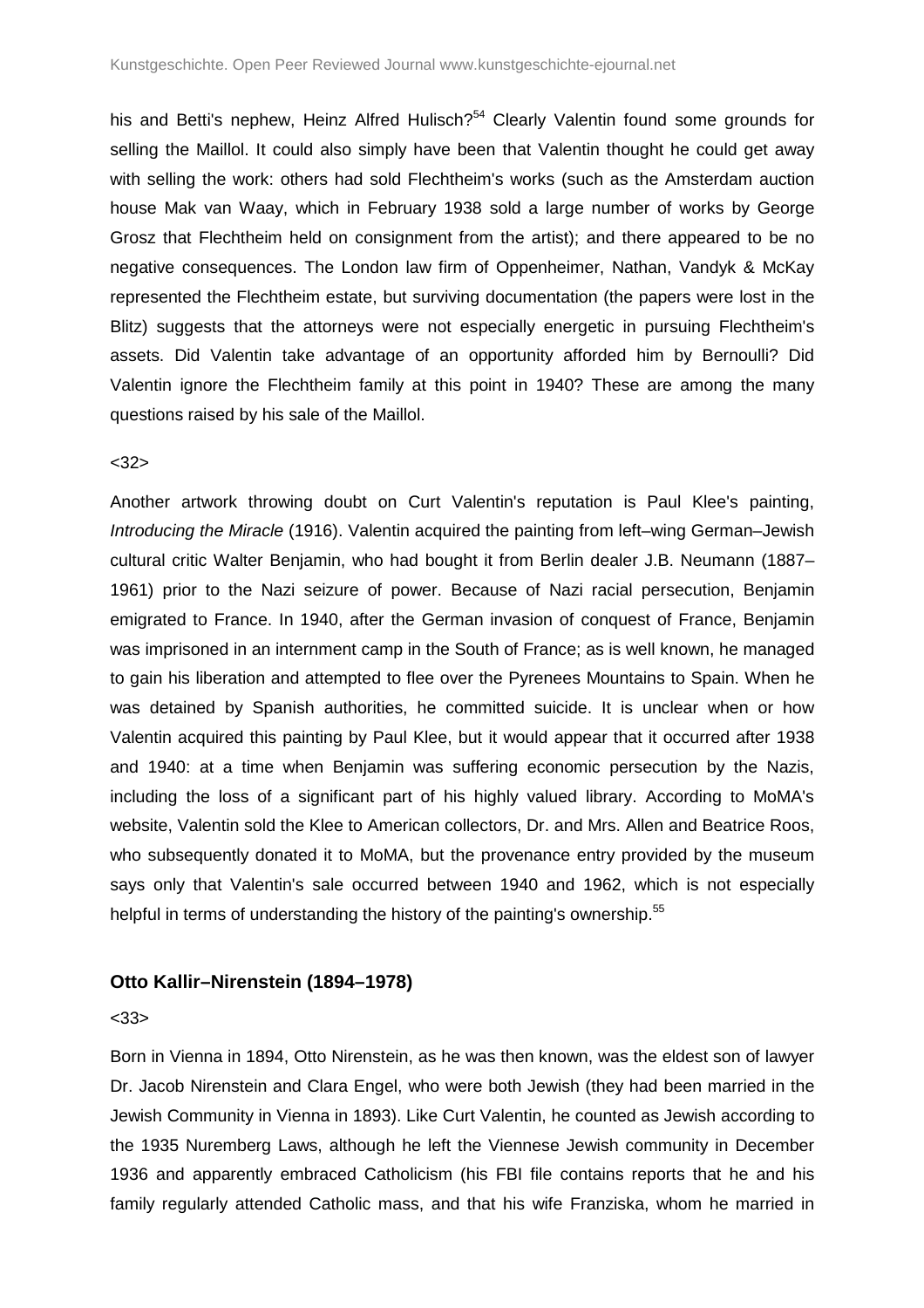1922, was born a Countess of Löwenstein and had mixed Jewish and Christian ancestry).<sup>56</sup> He reportedly experienced vicious anti–Semitism as a student at the Technische Hochschule in Vienna, which induced him to abandon his training as an engineer and focus on art and literature. He nonetheless volunteered in 1914 to fight in the Austrian army, where he served as an officer (Oberleutnant) and saw action on the Russian and Italian fronts. It was while in the »k. und k. Armee« that he met a writer and painter, Max Roden, who called his attention to the art of Egon Schiele.<sup>57</sup>

#### $<34>$

In 1919, Nirenstein returned to study art and art history, attending a drawing and painting class by Johannes Itten (a Bauhaus Master from 1919 to 1922), among other experiences. Nirenstein also began a relatively short tenure at the Galerie Würthle beginning in 1919, which intensified his interest in Schiele (he purchased Schiele's Portrait of an Old Man in 1921 – a work he later donated to the Boston Museum of Fine Arts). A dispute with the owners of the Galerie Würthle induced Nirenstein to explore other opportunities, and in 1923, he co–founded the Neue Galerie in Vienna; his short–term partner Erich Hirsch subsequently went on to work with Wolfgang Gurlitt and left the Neue Galerie to Kallir.

## $<35>$

The Neue Galerie did well, and Nirenstein established himself as the foremost expert on Egon Schiele. The inaugural exhibition of the Neue Galerie featured Schiele's work (the first since the artist's death in 1918), and Nirenstein later received his doctorate in art history at the University of Vienna in 1930 for his dissertation on Peter Vischer and the Maximiliangrab in Innsbruck. This appeared the same year he published the first catalogue raisonée of Schiele's paintings, which would become invaluable for scholars, in part because it documented a number of works lost during the Third Reich.<sup>58</sup>

#### <36>

Nirenstein also promoted the art of other modernists; for example, buying the Nachlass of Richard Gerstl from Gerstl's brother in 1931 and displaying it for the first time in 1931.<sup>59</sup> The work of Oskar Kokoschka, Alfred Kubin, Anton Faistauer, and of course, Gustav Klimt, was also featured in the Neue Galerie, but also non–Austrians including Lovis Corinth, Vincent Van Gogh, and Edvard Munch. Kallir–Nirenstein also branched out into publishing, founding various imprints, including the Verlag Neuer Graphik in 1919 and the Johannes–Presse (named after his eldest son) in 1924. This latter published mostly luxury editions in small print runs by literary figures such as Rainer Maria Rilke, Thomas Mann, and Hugo von Hofmannsthal, as well as volumes illustrated by Max Beckmann, Oskar Kokoschka, and Paul Signac, among others.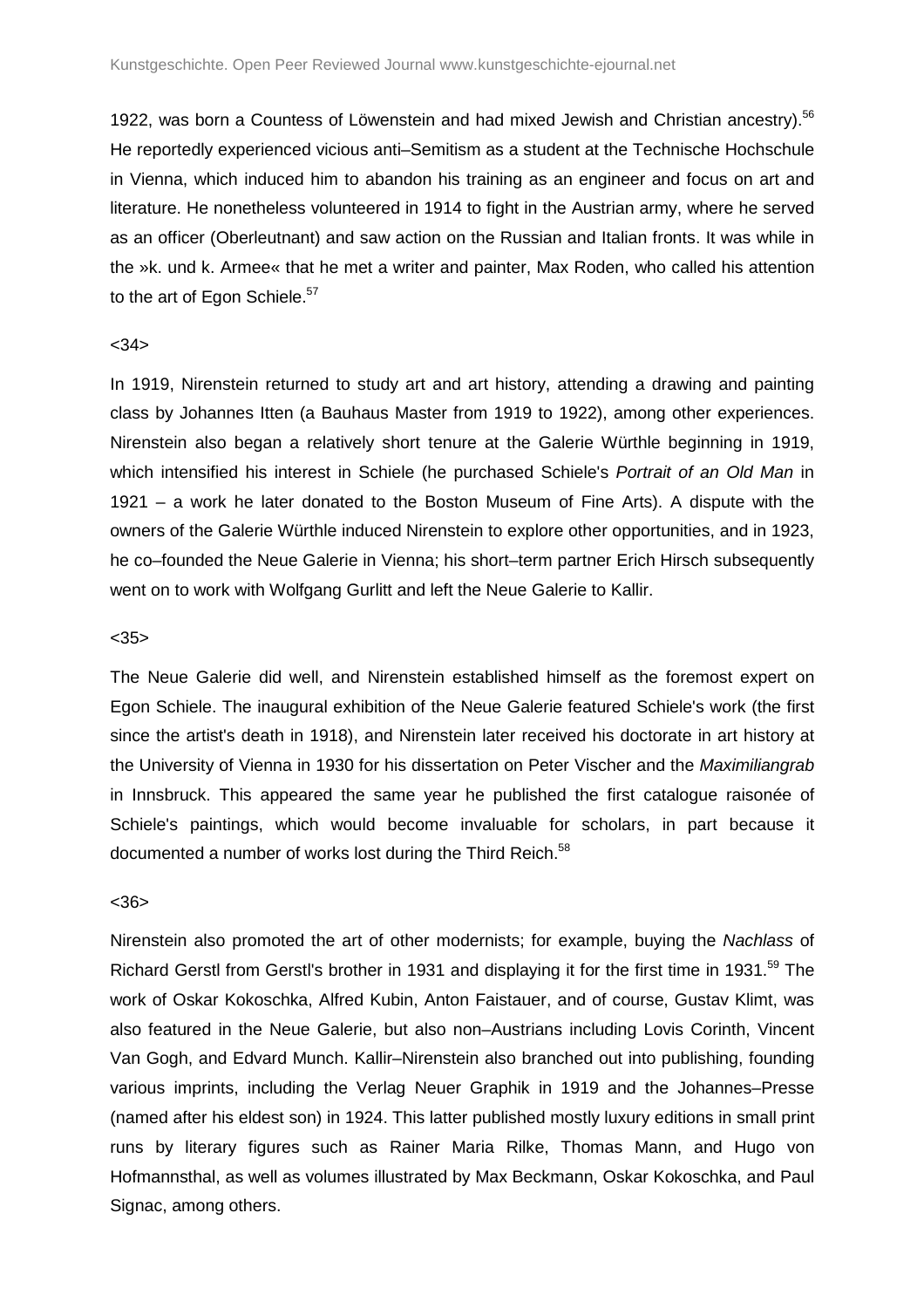## <37>

Kallir–Nirenstein emerged as a major proponent of Austrian modernism and rose in visibility in Vienna. He served on the board of the Hagenbund, a prominent exhibition society, and he developed a loyal clientele. Among his customers, Kallir–Nirenstein counted Viennese cabaret performer Fritz Grünbaum, who would come to possess at least 80 works by Schiele (as part of a collection of over 440 artworks). The two men established a relationship of trust in the 1920s: in 1928, for example, Fritz Grünbaum loaned Otto Kallir–Nirenstein 21 works by Schiele for the exhibition organized by the Neue Galerie at the Hagenbund.<sup>60</sup> Note that in this correspondence about the loan, Fritz Grünbaum reported that he was in Munich performing, but that he was willing to loan Kallir–Nirenstein the works by Schiele. Fritz Grünbaum then permitted the dealer to go to his apartment and pick up the works from his sister–in–law. This suggests considerable familiarity: to allow someone to enter one's home when one is not there and remove artworks reflects a high level of trust and a close relationship. The issue of their relationship would prove significant later on, after the anti–Nazi performer was arrested and sent to Dachau in 1938, where he subsequently died in January 1941. Grünbaum's magnificent art collection was stolen and the disposition of this art collection has been the subject of a recent lawsuit (Bakalar v. Vavra).<sup>61</sup>

#### <38>

In 1933, Otto Nirenstein changed his name to Otto Kallir–Nirenstein (Kallir being a branch of his family).<sup>62</sup> This same year, he met Reinhold Hanisch, a handyman who was employed at the Neue Galerie. Hanisch had known Hitler when the two men lived at a Viennese shelter in 1909.<sup>63</sup> Hanisch had a number of Hitler's watercolors, which Kallir evidently acquired. Kallir also encouraged Hanisch to write down his recollections, which he did. Later, on 14 March 1938 (the day after the Anschluss), Kallir reportedly burnt Hitler's watercolors (but he took Hanisch's manuscript with him to Paris and sold it to journalist/historian Konrad Heiden). The account of the burning of Hitler's art, in my opinion, should be viewed with skepticism: what dealer burns art, especially in the face of Nazi cultural barbarism?

#### $<$ 39 $>$

The Hanisch manuscript is among the many interesting things that Kallir sold around this time, including a Ferdinand Waldmüller painting of a young girl in a deal he brokered that involved Reich Propaganda Minister Joseph Goebbels, who wanted to present it to Hitler as a gift. The painting was owned by a Mrs. Anna von Vivenot (who lent it to the 1937 show at the Galerie Welz in Salzburg), and she gave it to Kallir on the condition that it would ultimately go to Hitler. It evidently did, via the Nazi deputy director of the Österreichische Galerie, Dr. Bruno Grimschitz (1892–1964), who couriered it to Berlin and transferred it to the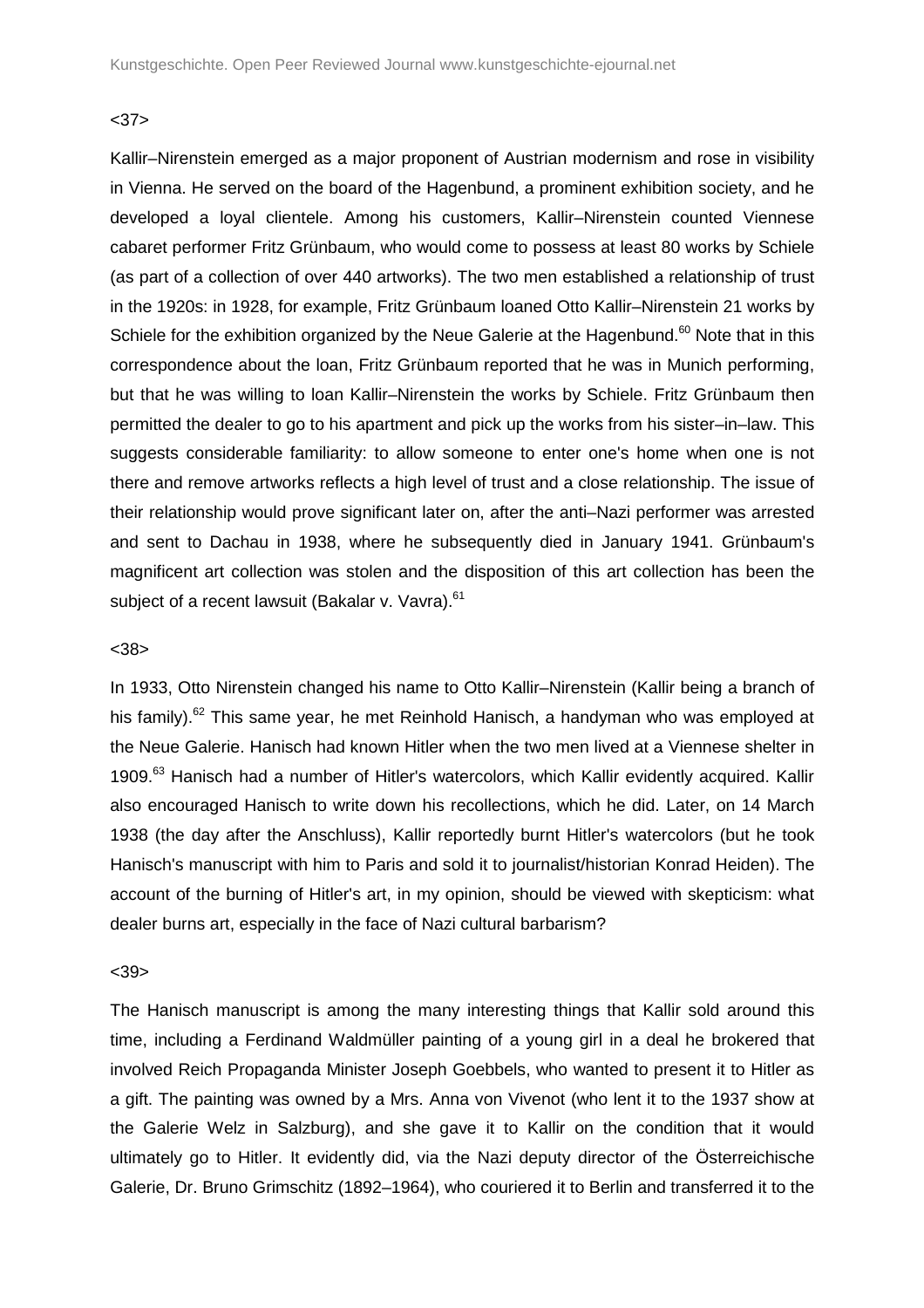Reich Propaganda Minister: Goebbels in turn apparently gave it to the dictator in 1938.<sup>64</sup> While Kallir supposedly did not profit directly from the sale – other than to recover a loan he made to the original owner – it appears that he benefited by improving relations with Grimschitz and others in high official positions.<sup>65</sup> The culmination of the transaction that sent the Waldmüller to Goebbels and Hitler took place after the Anschluss, and a 13 April 1938 receipt handing the painting to Kallir shows that he continued to deal with the Nazi authorities after the German »Einmarsch« into Austria.<sup>66</sup> A report in Kallir's FBI file included the observation, »Kallir admitted that he had acted as illegal colporteur of the forbidden Hitler pictures for some time before and after the rape of Austria. He claimed that he had done so in order to obtain German exchange.  $\frac{67}{7}$  Another FBI report noted that »... Kallir, although a Jew … after the Anschluss received permission from Hitler or the Nazi regime set–up in Austria to go to Paris and return in connection with his activities in the art dealing business; that he secured various pictures for Hitler himself including famous pictures by Waldmuller [sic] of the 19<sup>th</sup> century.  $\frac{68}{9}$  One must be wary of the FBI reports: they contained some inaccurate information and were produced in a time of national emergency. It is not clear whether Kallir traveled back to Vienna after emigrating to Paris or whether he had an explicit understanding with the Nazi authorities, but such were the reports in Austrian émigré circles during the war.

## $<$ 40 $>$

Kallir indeed nurtured relations with a number of figures who could help him professionally, yet were tainted by their complicity in the Nazis' plundering program. In the mid–1930s, Kallir had begun collaborating with Friedrich Welz in Salzburg, as Kallir sent Welz works by Richard Gerstl in 1936, and they worked together on a Ferdinand Waldmüller exhibition in the summer of 1937 in Salzburg. $69$  Welz, of course, became a notorious dealer of looted artworks: Welz worked with the local Salzburg Gauleiters (first Friedrich Rainer then Gustav Scheel) in an effort to create a Landesgalerie by using looted art as well as works acquired by purchase with inflated Reichsmarks in occupied France.<sup>70</sup> Kallir also had a longtime friendship and business relationship with Wolfgang Gurlitt (1888–1965), a Berlin dealer who later became an agent for Hitler's Führermuseum in Linz.

## $<41>$

Perhaps more significantly, Kallir remained on good terms with Dr. Bruno Grimschitz, even as the director of the Österreichische Galerie helped implement the Nazis' plundering program from 1938 to 1945.<sup>71</sup> Jane Kallir testified under oath at a recent trial (Bakalar v. Vavra) that »Grimschitz was certainly director of that museum (the Österreichische Galerie) prior to the Anschluss in 1938. So obviously, my grandfather would have had a professional relationship as an art dealer with the director of the most important museum in the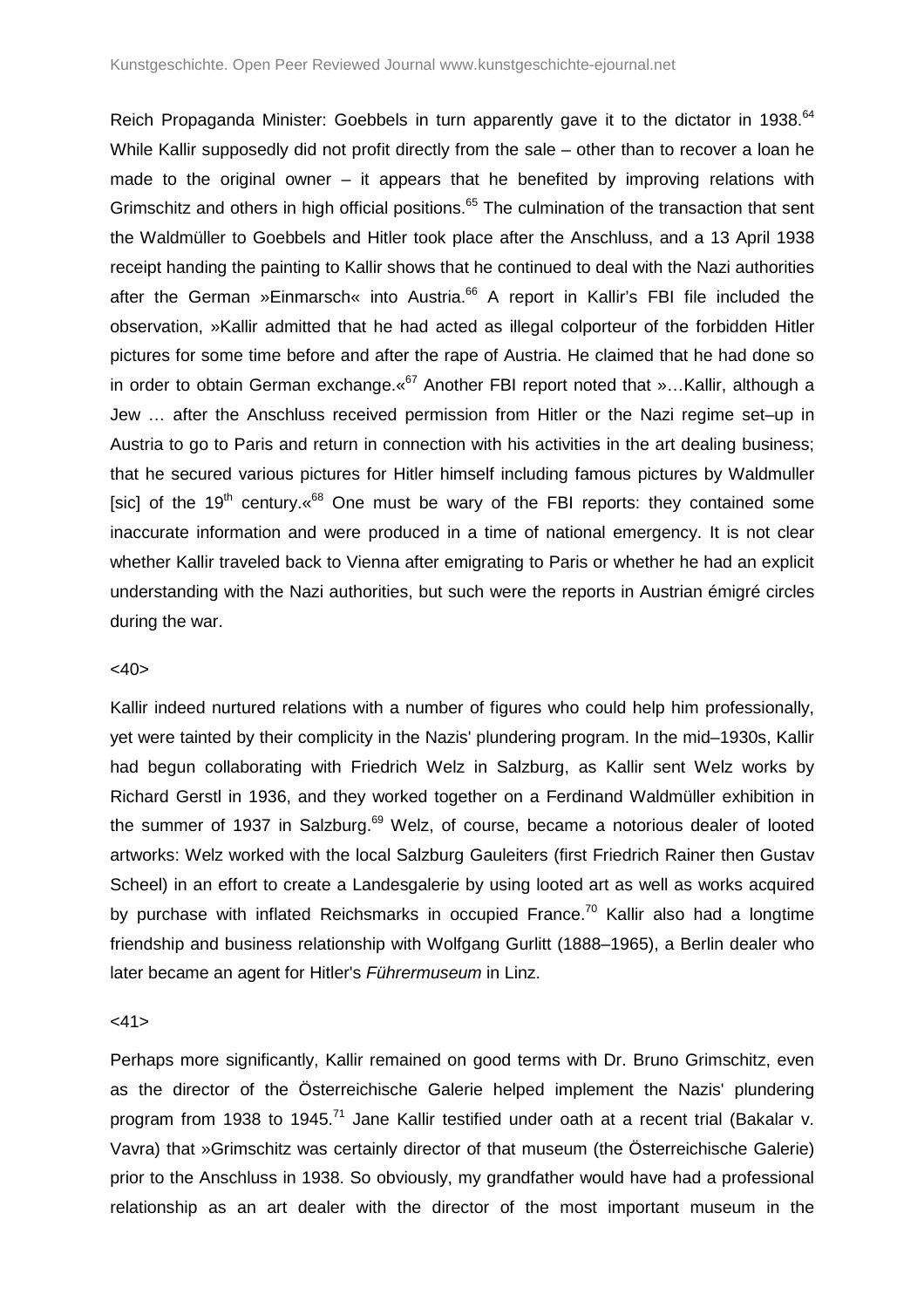country. «<sup>72</sup> Actually, at the time of the Anschluss Grimschitz was the Deputy Director under Franz Martin Halberditzl: Grimschitz became the Provisional Director (Kommissarischer Leiter) in August 1938, and the severely handicapped Halberditzl was sent into retirement.<sup>73</sup> Grimschitz formally joined the Nazi Party on 1 May 1938, but he was given an especially low membership number that signified his "special services" to the Nazi Party during the » Verbotzeit. «<sup>74</sup> The former Nazi Grimschitz remained in the art world after World War II, working for example, as a consultant for the Dorotheum auction house; however, I have seen no documentation about Kallir's relationship with him after 1945.<sup>75</sup> Art historian Alexandra Caruso, however, has noted that Grimschitz after the war pointed to helping Kallir as evidence that he had endeavored to aid persecuted Jews, but it is not clear what role Kallir played in Grimschitz's de–nazification trial.<sup>76</sup>

#### $<42>$

In the mid–1930s, Kallir positioned himself as an Austrian nationalist and supporter of Vaterländische Front, sometimes described as »Austro–Fascism.«<sup>77</sup> Kallir assisted Chancellor Kurt Schuschnigg by raising money from mostly Jewish businessmen.<sup>78</sup> Later, during the war, there would be FBI an report that Kallir was »believed to have approximately \$200,000 belonging to the Rothschild family.  $\frac{1}{2}$ <sup>79</sup> The report, based on information from Count Friedrich Czernin, elaborated how the Rothschilds had allegedly established a fund in Paris for use by the Austrian Archduke Otto »which was transferred to the subject [Kallir] in the United States before the fall of France. «<sup>80</sup> Although Kallir resigned from the Viennese Jewish community in December 1936 and moved in conservative, pro–Habsburg circles, he continued to have many Jewish connections. After the Nazi take–over of Austria, a list of financial backers of the Vaterländische Front would fall into the hands of the Gestapo, but Kallir managed to escape incarceration by the Nazis.

#### <43>

Kallir did a remarkable job saving his own assets after the Anschluss. First, he managed to sell the Neue Galerie to Viktoria (»Vita«) Maria Künstler (1900–2001), who had been an employee at the gallery since 1924. The contract for the take–over was dated 14 June 1938, although the initiative had begun earlier that year prior to the Anschluss (but at a time when the Nazi threat had grown exponentially). Because she was not Jewish, Vita Künstler avoided the »Aryanization« measures that were implemented with such force as part of the »Modell Wien« (Adolf Eichmann's system for depriving Austria's Jews, who mostly resided in Vienna, of their assets — techniques that were subsequently adopted throughout the German Reich).<sup>81</sup> But Dr. Künstler went well beyond the protection of Kallir's gallery and stock, and organized exhibitions that were consistent with the tastes of the Nazi leaders (going so far as to put a bronze bust of Hitler in the gallery).<sup>82</sup> Künstler cultivated influential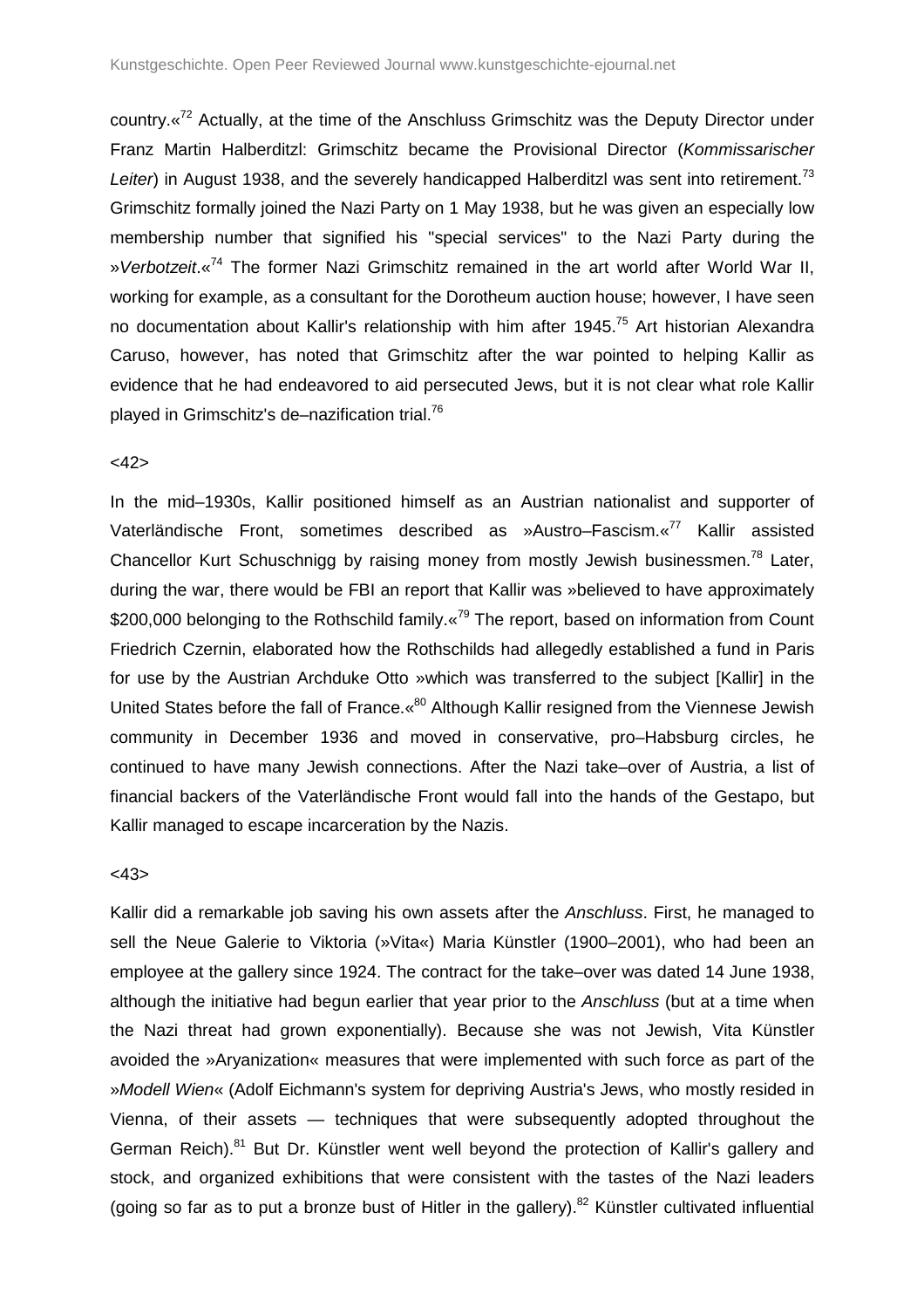figures such as Dr. Kajetan Mühlmann, the head of the office responsible for art schools, museums, and monument protection in the Ostmark in 1938–1939 who would ultimately rank as one of the greatest art plunderers of all time. $83$  Künstler would invite Mühlmann to openings at the gallery, and she wrote fellow art dealer Ludwig Gutbier, with whom she co– organized several exhibitions, in breathless prose about her interactions with the Austrian cultural bureaucrat. Künstler undoubtedly sought to cultivate Mühlmann and earn his good will.<sup>84</sup> She organized exhibitions at the Neue Galerie until 1942, where upon she ceased activities until 1945.<sup>85</sup>

#### $<44>$

Vita Künstler also engaged in other questionable activities, including acquiring certain works that belonged to victims of Nazi persecution, such as Gustav Klimt's Portrait of Amalie Zuckerkandl, which had been in the collection of Ferdinand Bloch–Bauer and also the Müller–Hoffmanns. The present day ownership of this Klimt portrait has also been disputed in a law suit (Altmann v. Austria); while questions remain about who sold it to Künstler during the war (Künstler said Prof. Wilhelm Müller–Hoffmann), there is no question that both the Bloch–Bauers and the Müller–Hoffmanns were victims of Nazi persecution.<sup>86</sup> Künstler acquired Portrait of Amalie Zuckerkandl and in 1988, she donated it to the Österreichische Galerie. There was a catch, however: in return, she demanded an export permit for a painting by Egon Schiele titled Winter Flowers (1911/12) that she had just sold to U.S. Ambassador Ronald Lauder (the deal was in fact concluded, although the work did not go to the museum until Künstler's death in 2001).<sup>87</sup> In another instance, Künstler sought to do business with the likes of Nazi dealer Karl Haberstock, to whom she wrote in June 1939: in a letter in the Haberstock Nachlass in Augsburg, Künstler reported that she heard that he was selling modernist art for foreign currency, that she had a foreign customer who would be interested in this work, and inquired about doing business (which eventually might lead to »a larger block sale«). $88$  It is to be presumed that Otto Kallir would have played a role in this initiative, although there is no evidence that the deal came to fruition. At the same time, Kallir was pursuing Karl Buchholz and seeking a deal to sell purged artworks en masse in the United States. Kallir wanted to join Valentin and sell the stock that Buchholz obtained from the Reich Propaganda Ministry. Kallir sent Buchholz a letter requesting such an arrangement in July 1939.<sup>89</sup>

### $<$ 45 $>$

The point about these activities on Künstler's part – trying to cultivate Mühlmann and do business with Haberstock, and buying art from Jews under distress – is that she went well beyond trying to save what could be saved. Künstler, who was effectively Kallir's partner, tried to profit from circumstances created by the Nazis' policies. One can argue that she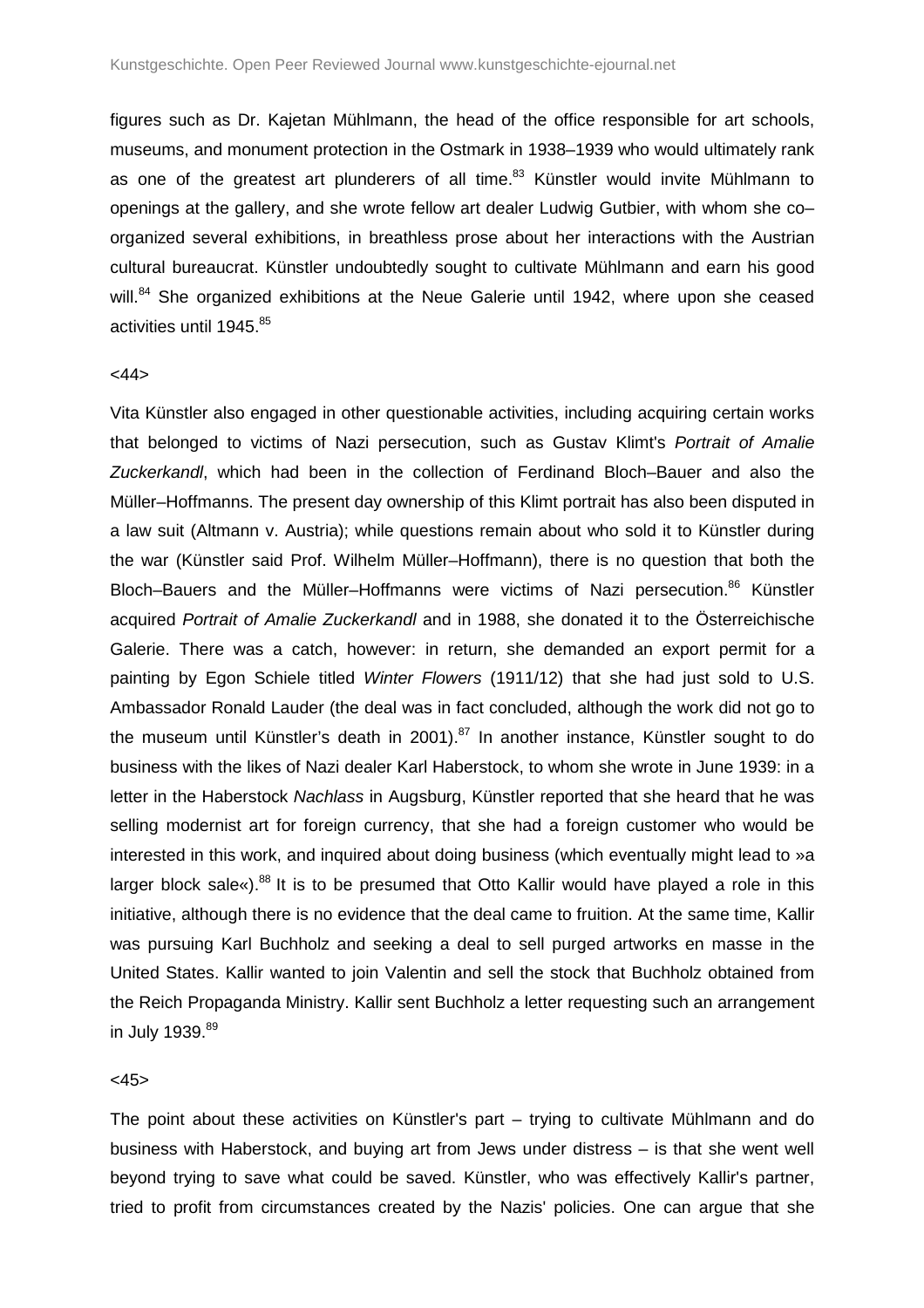needed to earn a living, and the activities mentioned above came with the territory because of her market niche (modernist art). But there were other dealers of modernist art in the German Reich who survived with fewer ethical entanglements: Günther Franke in Munich, for example, who continued to sell modernist art up through 1945, but appeared to steer clear of Mühlmann, Haberstock, and Jewish persecutees' property.<sup>90</sup> Vita Künstler's husband, Gustav Künstler (1902–), who was a journalist who took over a printing and publishing firm in 1938 under ambiguous circumstances, wrote in a questionnaire that is in his »Gau–Akt« (Party file) in Vienna that he had spoken out in support of the NSDAP before the Anschluss and that supported several Nazi organizations.<sup>91</sup> There are no extant documents in Vita Künstler's »Gau–Akt,« which raises the question whether they were weeded in the postwar period.

## $<46>$

Otto Kallir also managed to export many of the artworks in his possession. Some were sent off before the Anschluss, including 25 paintings that went to Lucerne in February 1938. But other export permits were granted after March 1938, such as 74 works that received approval on 10 June. $92$  Note that according to the Monuments Law (Denkmalschutzgesetz) of 1923 (Paragraph 3), an export permit was needed to take art out of Austria when the artist had died 20 years ago or longer. Therefore, for certain works, no permit was needed: Schiele died on 31 October 1918, and there was a window that closed just after Kallir exported his art, but Gustav Klimt died on 6 February 1918, so a permit would have been needed for his works.

## $<47>$

Kallir's friend, Professor Grimschitz, helped with regard to Kallir's export permits, although Dr. Otto Demus (1902–90) of the Zentralstelle für Denkmalschutz (formerly the Bundesdenkmalamt), signed off on the official documents. True, Kallir was unable to export certain nineteenth century works, and they had be »sacrificed to the gods,« in Grimschitz's now famous words.<sup>93</sup> But these works retained by Grimschitz and Demus, according to Sophie Lillie, were in no way the most important in Kallir's possession, and suggested a kind of special deal.<sup>94</sup>

#### <48>

In light of the »Modell Wien« that was quickly implemented by Adolf Eichmann, it is fair to say that Kallir was fortunate to receive permission to export artworks, even modernist works.<sup>95</sup> Kallir was by no means unique in this regard, but he fared extremely well with regard to the export of his property. To appreciate Kallir's feat of exporting so much art, one need only the briefest of sketches of the anti–Semitic measures implemented in the former Austria, and the Third Reich more generally. The Verordnung über die Anmeldung des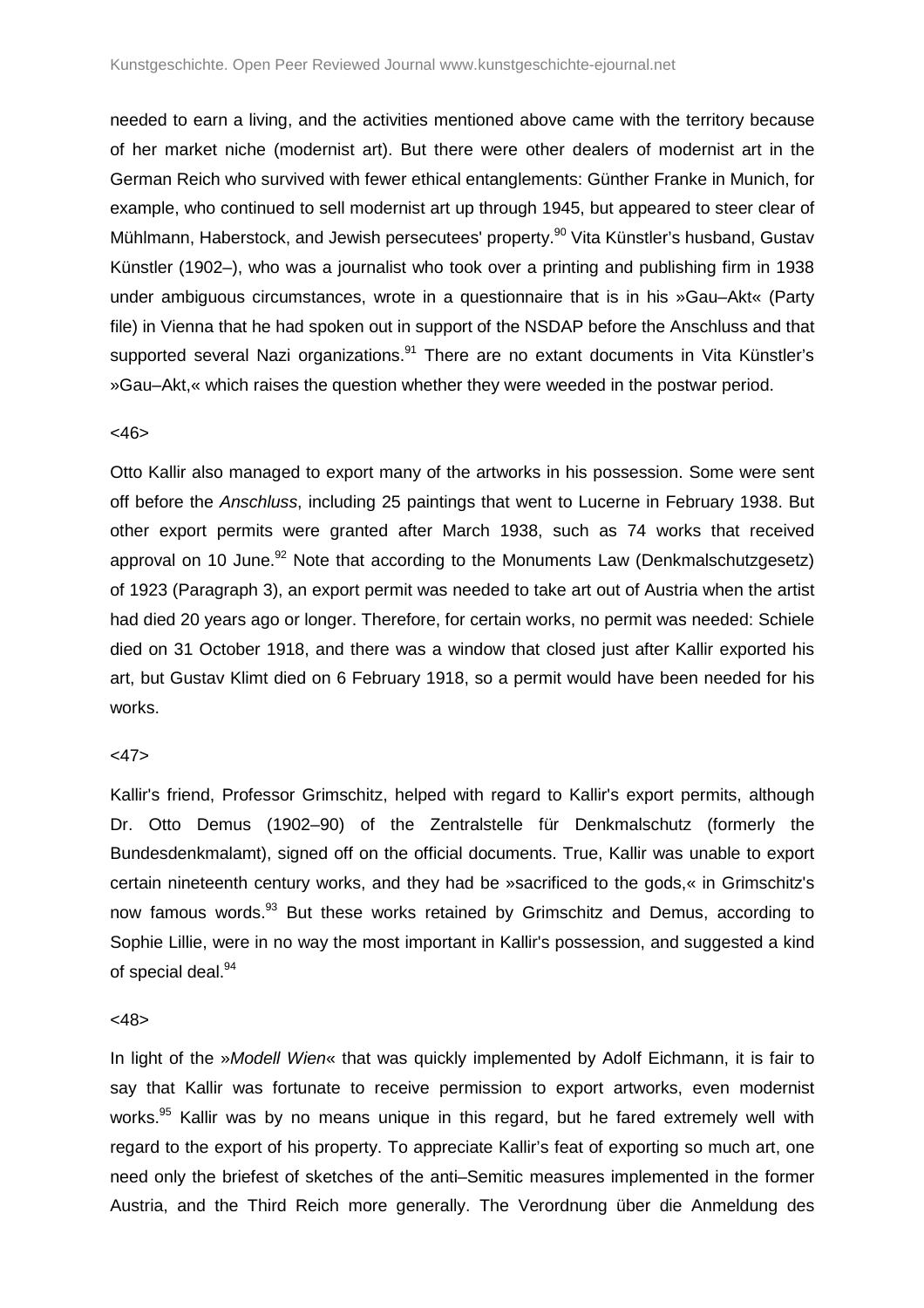Vermögens von Juden of 26 April 1938 required Jews to register all property valued over RM 5,000, and by mid–May, the Vermögensverkehrstelle, which was under the Ministerium für Handel und Verkehr, took the lead in the seizure of Jewish property—first and foremost objects owned by Jews who sought to emigrate. Other measures followed, including the 5 December 1938 Verordnung über den Einsatz des jüdischen Vermögens, with Article IV covering jewelry and art.<sup>96</sup> By the end of the Third Reich, the Nazi regime passed over four hundred measures relating to the »Aryanization« of Jewish property.<sup>97</sup>

#### $<49>$

Kallir benefited not only from his relationships with those in positions of authority, but also because he acted quickly – before Eichmann had firmly established his Zentralstelle für Jüdische Auswanderung (although, as Sophie Lillie notes, Kallir transferred goods through September 1938 – at a time when most shipments were held back).<sup>98</sup> He apparently continued to export works into 1939, and, of course, it only became more difficult to export property (with the door slamming completely shut in 1941).

#### $<sub>50</sub>$ </sub>

There is also no indication that Kallir ever paid the Reich Flight Tax, which is also a testament to his shrewdness. While there is no clear explanation for this, it appears as though he convinced the Nazi authorities for some time that he had not left the Reich for good. This was a tactic employed by other Jewish dealers, such as Alfred Flechtheim, who stayed in hotels around Europe after his departure from the Reich in 1933, rather than moving into an apartment or permanent residence, which would have sent a different signal. Flechtheim returned to Germany on several occasions in the mid–1930s and was able to export some of his modernist stock, in part by convincing the non–Jewish liquidator of his firm, Alfred Schulte, that he was committed to paying down an alleged debt. Although Kallir's strategy was less transparent, he was evidently processing the Neue Galerie stock either by obtaining export permits or by transferring works to Vita Künstler, but without having declared his firm intention to emigrate, which would have kicked in the onerous tax and currency provisions designed to deprive émigrés of their assets. By the time it was clear that Kallir would not return, there was little if anything left of his for the Nazi authorities to seize.

#### $< 51$

Kallir traveled to Lucerne Switzerland in June 1938, but was unable to obtain a work permit. He then moved on to Paris, where he received such a permit; but because his wife, Fanny and their two children had no permit to remain in France, the family eventually made its way to the U.S.A. in August 1939. Kallir's FBI file contains numerous reports that he was expelled from France in mid–1939: various reasons are given, including his pro–Habsburg political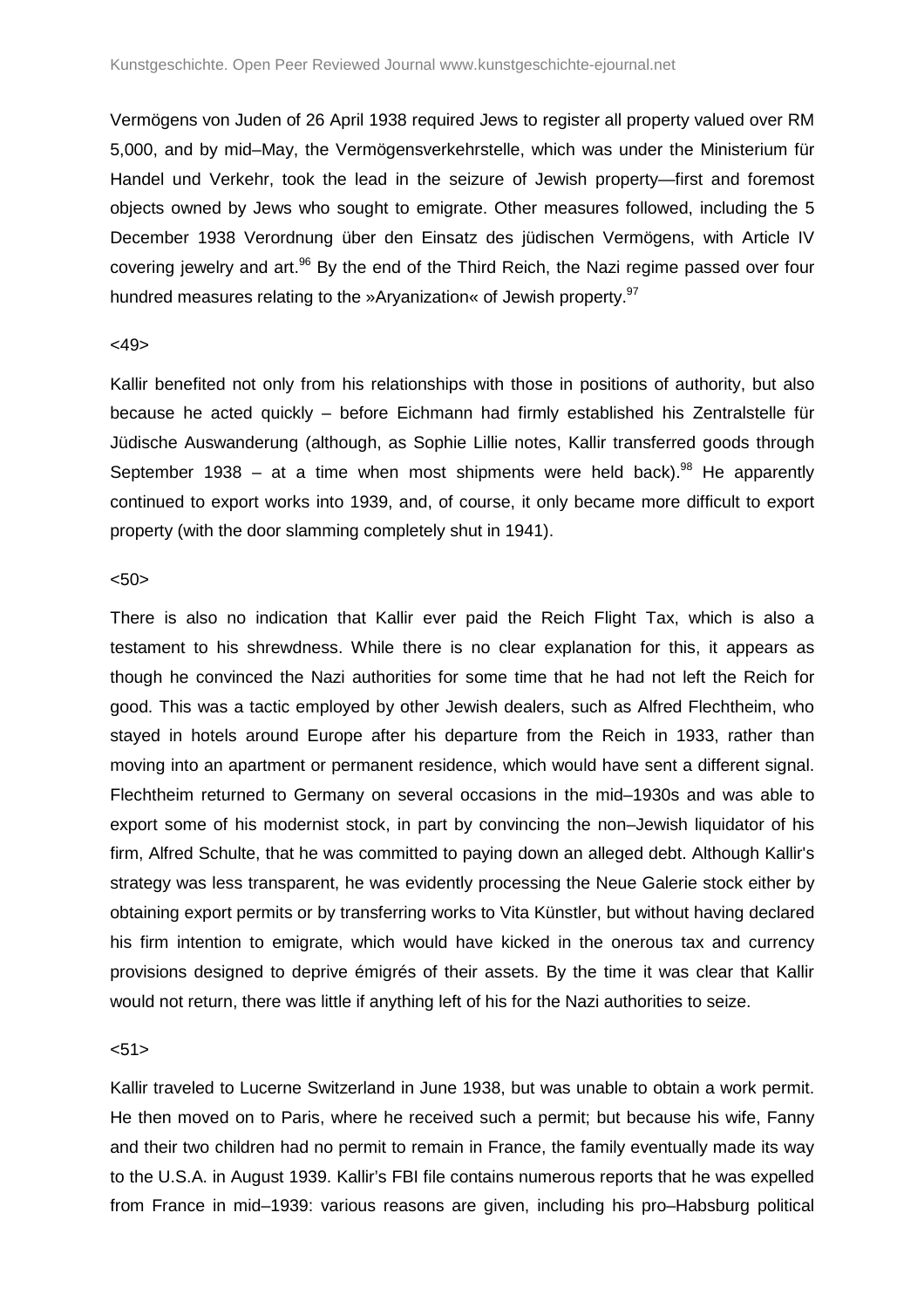activity, a run–in with a French consular official in Lucerne, Switzerland who wrote back to French authorities urging that Kallir be expelled, and a more generic claim that Kallir »has a reputation as being a liar, hard to get along with and loves money. $\frac{1}{8}$  The FBI reports appeared to be on firmer ground in claiming that Kallir »made frequent trips to Switzerland and used Switzerland as a clearing house to get his pictures out of Austria. «<sup>100</sup> In September 1939, all the artworks from the Kallir's flat in Vienna arrived in New York, care of Curt Valentin and the Buchholz Gallery. It bears mentioning that prior to leaving Europe, he also attended the Fischer Lucerne auction, where, according to Nancy Yeide, Konstantin Akinsha, and Amy Walsh, »Kallir bought a large number of works from the June 30, 1939 Fischer sale, sending them to the United States for resale. «<sup>101</sup> During the war, Otto Benesch (1896–1964), then a curator at Harvard University (and later director of the Albertina from 1947 to 1961) reported that Kallir turned to him »to obtain the assistance … in falsifying certain records which would enable the subject to bring art works into the Unite States.« The FBI report added that Benesch »refused to do this,« but that Benesch »is reported to have considerable art dealing with the subject in Vienna.«<sup>102</sup> When FBI agents interviewed him in Cambridge, Massachusetts, Benesch retracted the allegations and admitted that he and Kallir had a pre– war business dispute in Vienna.<sup>103</sup> It is difficult to know what to make of this episode. Also difficult to interpret is the point made by art historians Nancy Yeide, Konstantin Akinsha, and Amy Walsh: that »paintings sent by Kallir from Vienna to Paris and stored in Paris during the war were not looted and were returned to him. «<sup>104</sup> Why they were not seized by the Nazi looting agencies is a mystery.

## $< 52$

Curt Valentin served as Otto Kallir's first sponsor in the United States and helped him establish his gallery in New York. Kallir had first opened a gallery in Paris in early 1939 under the name Galerie St. Etienne, recalling the name of his establishment in Vienna near the cathedral of St. Stephens. St. Etienne had been an early Christian martyr who had denounced Jews and then was sentenced to death by a Jewish court; for some the saint is associated with a certain anti–Semitism. However, in Kallir's case, it is more likely a gesture of his Viennese identity, albeit an identity apparently with strong Catholic associations. The initial shipment of Kallir's art from Europe was sent care of Valentin and the Buchholz Gallery in New York. According to Jane Kallir, Valentin helped Otto Kallir–Nirenstein in another way: in 1940, Valentin arranged for Kallir's 1940 Kokoschka exhibition to travel to the Arts Club of Chicago and the Kalamazoo Institute of Arts, thereby increasing his national exposure and potential customer base.<sup>105</sup> It was indeed extraordinary that Valentin would assist his competitor in this way; the logical conclusion is that they were not simply competitors. More will be said about this below.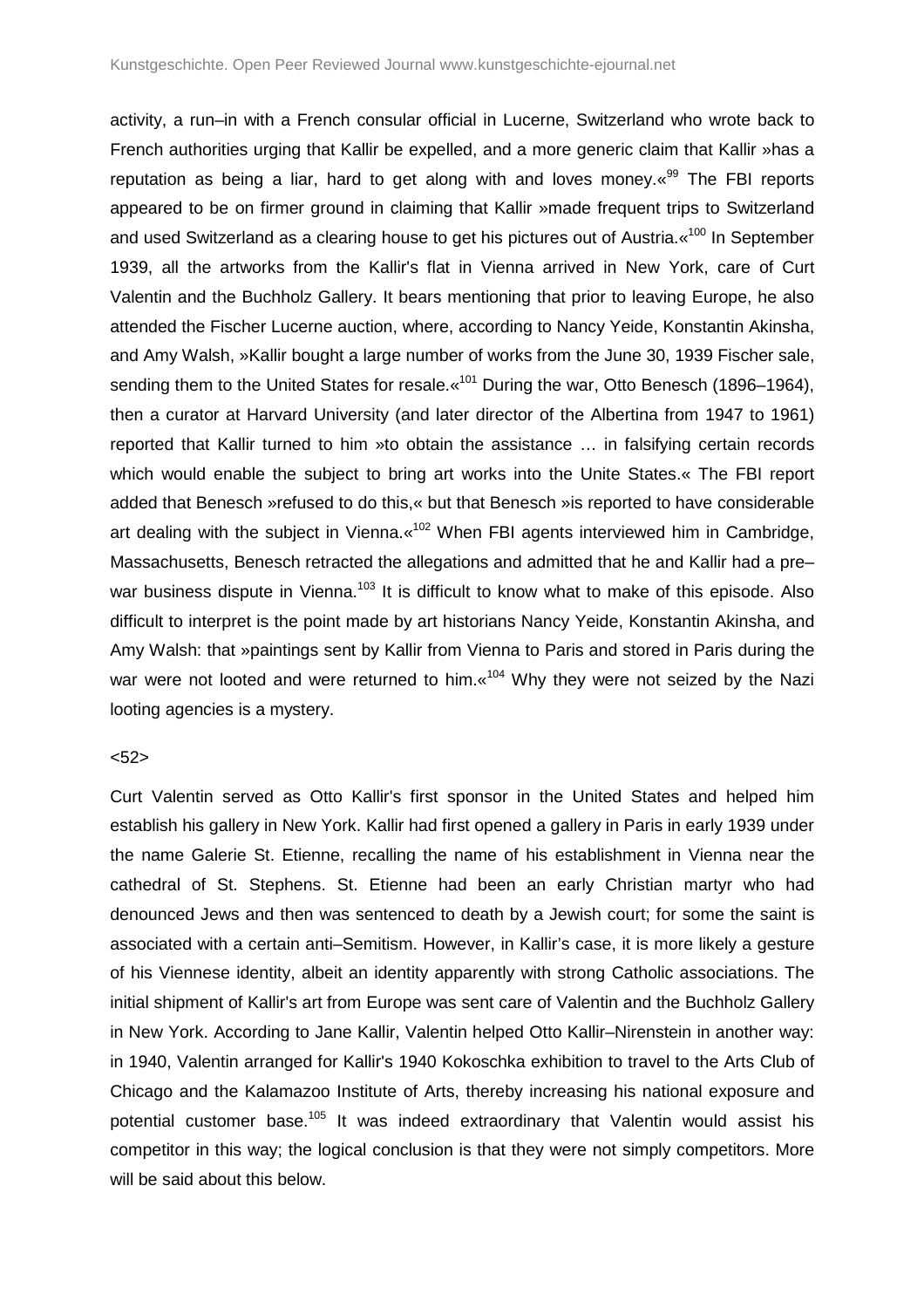## <53>

Kallir developed an extraordinarily wide–ranging network of colleagues and contacts that extended well beyond Valentin: one that included not only Nazi museum director Bruno Grimschitz and the powerful Otto Demus, but others whose identities we still do not know. For example just two weeks prior to his departure from France in the summer of 1939, he wrote to Karl Buchholz in Berlin about purchasing several artworks. He suggested that if his offer was acceptable, then Buchholz should consider sending the works to the German Embassy in Paris. He noted, however, that he himself could not set foot in the Embassy, but that he would send a representative. How is it that Kallir felt comfortable sending valuable art to the Nazis' embassy in France?<sup>106</sup> Who was his non–Jewish representative? There is clearly much that we do not know about Kallir.

#### $< 54$

Kallir's extensive network of contacts sometimes caused him difficulties. For example, once in the U.S., Kallir traveled in conservative (and Catholic) Austrian monarchist circles; for example, Kallir's FBI file contains reports that the dealer was very close to the Emperor, Archduke Otto (who was allegedly »greatly influenced by the subject«); and Kallir's  $107$  wife Fanny noted in her diary that with regard to Habsburg Archduke Felix (the brother of the Emperor), who was in the United States in the autumn of 1939, »Otto finds him likeable and very smart, more lively than the Emperor. «<sup>108</sup> As detailed in Kallir's FBI file, he helped found the Free Austrian Nationwide Council, which aimed to assist Austrian refugees. The FBI file also claimed that Guido Zernatto (1903–1943), the former General Secretary of the Austro– fascist Vaterländischer Front, »used subject Kallir in working out the plans for the [Austrian National] Committee; the purpose of the committee being to obtain recognition from the United States as the Austrian Government in exile and for the establishment of any new government which may be installed according to the plans of the committee.« In 1941, Kallir was accused (wrongly) of being a Nazi agent in a Washington News article. The allegations induced not only his withdrawal from several émigré political organizations, but also a heart attack. This event signaled a cessation of his explicitly political activities, and he focused again on his art dealing and publishing activities.

## $< 55$

During the late–1930s, Kallir maintained ties to many Austrians friends, and this led to his purchasing many works from Viennese Jews who sought to sell works in their collection. The Nazi state was applying increasingly strong pressure on Jews (especially Austrian Jews), forcing them to register and then relinquish many of the artwork they owned. One example is Dr. Oskar Reichel (1869–1943), a prominent Viennese physician and art dealer, who had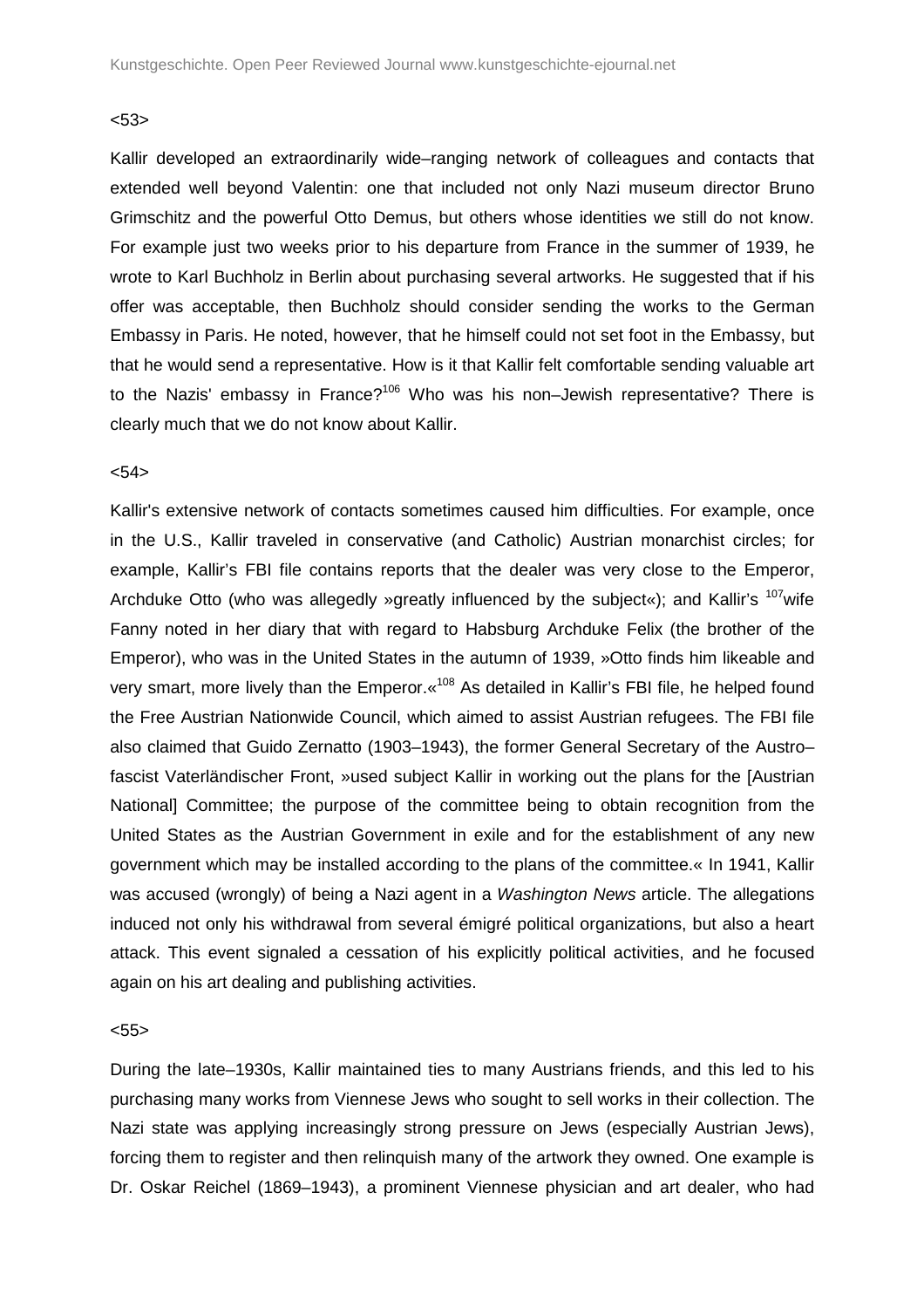business closed down by the Nazis in November 1938.<sup>109</sup> Reichel sold the Neue Galerie five paintings between December 1938 and in February 1939, including two works by Kokoschka: Portrait of a Youth (1910) and Two Nudes (1913). That is, Reichel sold the works just after the above–mentioned law of 5 December 1938 that required all Jews to register property valued over RM 5,000 with the Nazi authorities (as well as the other punitive taxes that followed Kristallnacht in late–1938). Reichel had been forced to provide the Nazi authorities an inventory of his art in June 1938, and he knew that his collection was in imminent danger of being seized when he sold the Kokoschkas the following year. Kallir immediately imported the works to the United States (it helped that Kokoschka's works had been in the *Entartete Kunst Exhibition*—the only Austria artist represented in the show). Kokoschka's Two Nudes (1913), which features the artist with Alma Mahler, has been in the Boston Museum of Fine Arts since 1973. The Reichel family suffered greatly during the war (one son died in a concentration camp and Oskar Reichel himself died of »natural causes« in 1943).<sup>110</sup> Reichel's business and home were both confiscated. Yes, Reichel and Kallir had done business together in the past, but in my opinion, this episode falls into a gray area. Kallir exported the works he bought from Reichel, first to Paris, and then to the United States, and sold them out of his New York Gallery to fellow émigré dealer Karl Nierendorf in 1945. The two Kokoschkas have also been the subject of several recent lawsuits between Reichel's heir and the heirs of Sarah Reed Blodgett Platt (who had bought the works around 1948 and then later donated one of them to the Boston museum). The court rulings disallowed restitution on grounds that had nothing to do with Kallir's acquisition of the works (e.g., a Louisiana court ruled that Sarah Reed Blodgett Platt had them for more than ten years and owned them by »prescription«).<sup>111</sup> Other works sold by Reichel to Kallir during the period, works by the painter Anton Romako, have been restituted to the family.<sup>112</sup>

## **Valentin and Kallir in the Post–War Period**

#### <56>

In the postwar period, both Curt Valentin and Otto Kallir were in positions to take advantage of the art market that flourished in the United States and accompanied the rise of American museums. It is no coincidence that a study of modern art in the Harvard University museums uses the phrase »The Acquisitive years« as the chapter title for the period 1948 to 1968.<sup>113</sup> While it took some time for the market in modern art to rise – and prices for German as well as Austrian Expressionist works in no way compare to the situation today – both dealers prospered in their new homes. The first work of Egon Schiele to enter the collection of an American museum did not occur until 1954, when the Minneapolis Institute of Arts acquired Portrait of Paris von Gütersloh (1918). And Jane Kallir maintained that the first truly successful Schiele exhibition at her grandfather's Galerie St. Etienne was not until 1957.<sup>114</sup>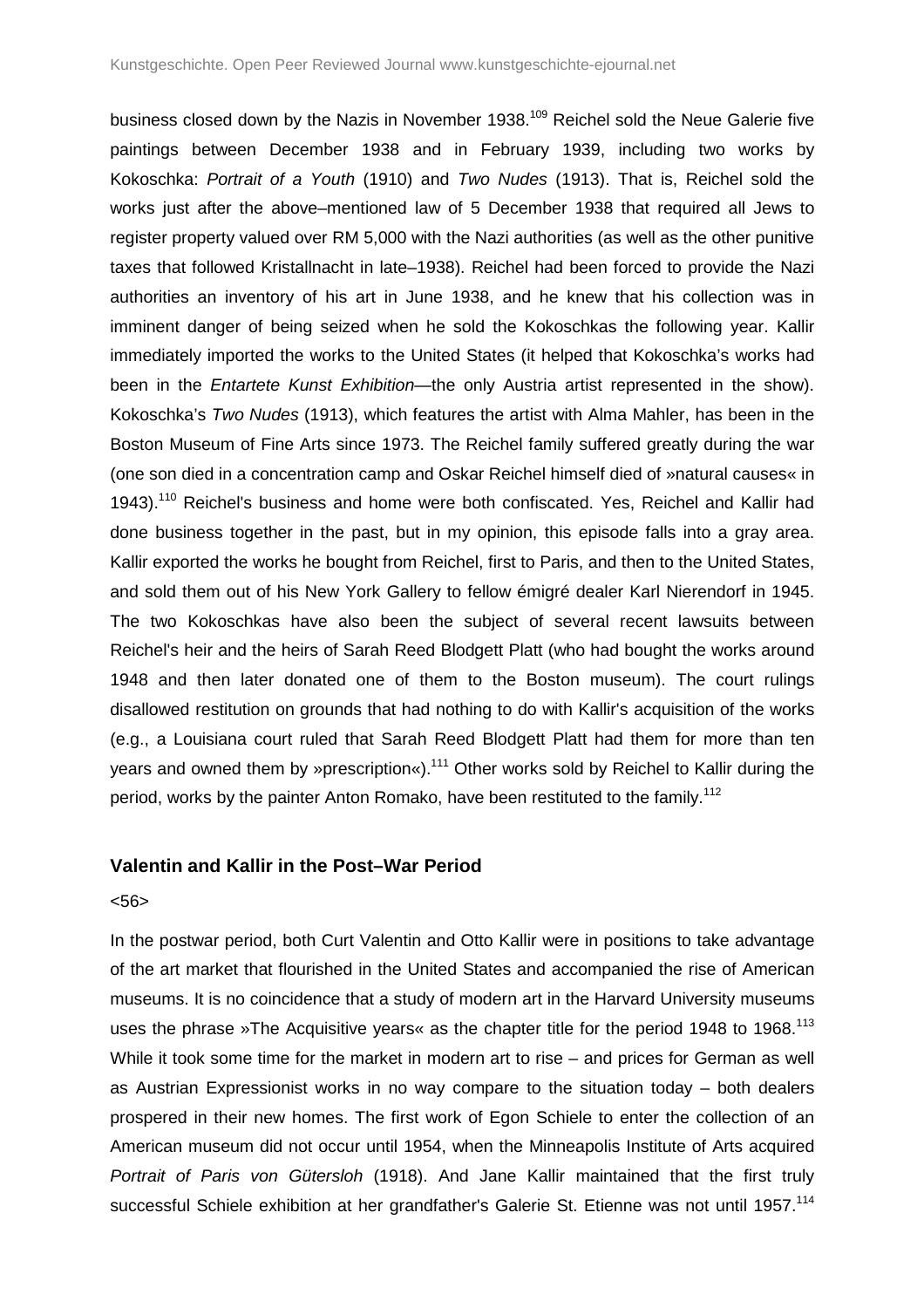But it is telling that Valentin and Kallir could both afford galleries on 57th Street in Manhattan, just blocks from one another.<sup>115</sup>

## $57>$

Both Valentin and Kallir did a great deal to expose the American public to modernist art, and their methods often involved philanthropy: for example, Valentin donated Rudolf Belling's sculpture of Alfred Flechtheim (Valentin's former employer) to MoMA in 1950 and later left as a bequest Max Beckmann's Descent from the Cross (1917) to MoMA; and Kallir gave works by Schiele and Klimt to important museums, including Klimt's The Park to MoMA in 1957 and Klimt's Pear Tree to the Busch–Reisinger Museum at Harvard University in 1966.<sup>116</sup> Both dealers were »missionaries for the modern,« to borrow the title of a book about Alfred Barr. But they were both shrewd businessmen. And, as noted above, they appeared to find ways to co–exist that reduced the level of direct competition, with Valentin specializing in high end (and often French) paintings, and Kallir focusing more on less expensive graphic works (albeit, as indicated above, with some important paintings, especially by Austrian modernist masters, added to the mix).

#### <58>

While much of Valentin's wartime activity remains cloaked in mystery, we know somewhat more about his postwar business activities. For example, Valentin bought back many works from the 1944 Buchholz seizure and sold them at profit. According to MoMA's website, a work in the museum's collection, August Macke's Lady in a Park 1914, was purchased by Curt Valentin in 1945 from the U.S. Alien Property Custodian. Thus, Valentin appears to have simply purchased at least one of the artworks that the U.S. government had seized from him. $117$ 

#### $< 59$

Valentin, of course, renewed his contacts with European colleagues, including Louise Leiris, the Catholic sister–in–law of Daniel Henry Kahnweiler, who had taken over the famed Jewish dealer's establishment in Paris during the war. In 1949, Valentin bought a Fernand Leger painting, Smoke over Rooftops (1911) from Leiris/Kahnweiler, which he sold in 1951 from his New York gallery.<sup>118</sup> The Leger painting had been seized by the Nazis from famed French collector Alphonse Kann early in the war (Kann had fled Paris in 1939), and then sold in November 1942 at the collaborationist Paris auction house, the Hôtel Drouot. Leiris had evidently purchased it at what was presumably a bargain price, and then flipped it to Valentin in 1949. Valentin in turn sold it to Putnam Dana McMillan, an executive at General Mills, who bequeathed it in 1961 to the Minneapolis Institute of Arts. The Minneapolis museum was compelled to conduct extensive research in recent years, and returned the Leger to the heirs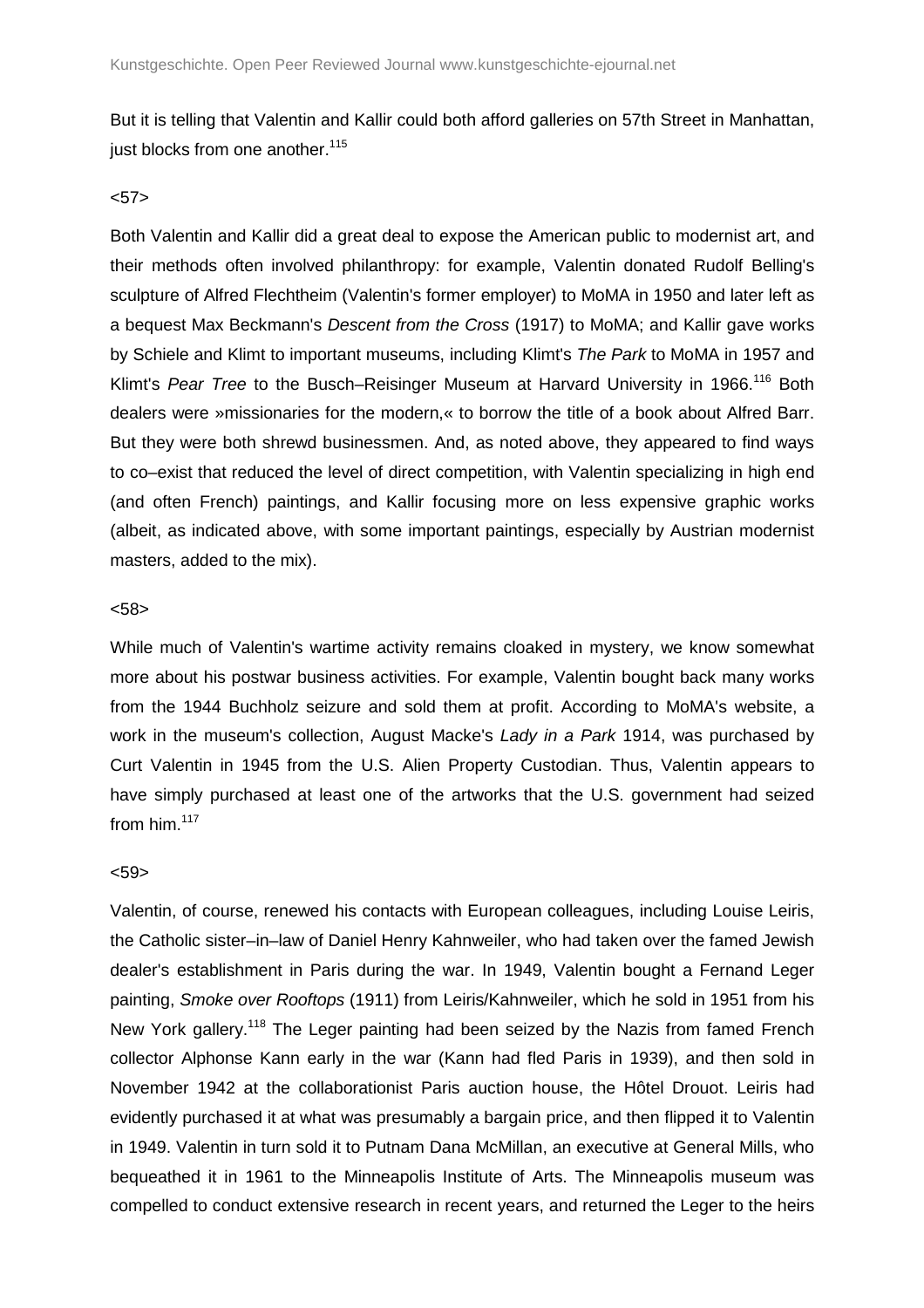of Alphonse Kann in October 2008. The curator of paintings at the Minneapolis Institute of Arts, Patrick Noon, noted with regard to Valentin, »I don't know what to make of him, although I have heard him disparaged like the dealers who dealt directly with Hermann Goering.<sup>«119</sup> In this case, Valentin dealt with a clear–cut case of Nazi looted art from the collection of one of the most famous French–Jewish victims.

#### <60>

Later, in 1952, Valentin sold George Grosz's Herrmann–Neisse with Cognac to MoMA on behalf of Charlotte Weidler, a German art historian and dealer who worked for the Carnegie Institute. Weidler has been charged with stealing art that had been entrusted to her during the 1930s, including a number of valuable works by émigré art critic Paul Westheim.<sup>120</sup> It appears that the Grosz portrait that Valentin sold for her was also stolen: in this case from Alfred Flechtheim, who had fled Germany in 1933 and had his galleries »liquidated,« but these allegations have not been accepted by all scholars.<sup>121</sup> A review of Grosz's business records show no evidence that he was paid for the painting. Flechtheim's records show an absence of the picture being sent to any third party. The painting is currently the subject of a lawsuit between the heirs of George Grosz and The Museum of Modern Art.

## $<61>$

Valentin died of heart attack in 1954. His heirs refused to compensate Buchholz and they went to court for years. But, as noted at the outset of this paper, Valentin has been lionized as a Maecenas, philanthropist, and all around good fellow.

## $<62>$

Kallir returned to Vienna in 1949 – for the first time since the Anschluss – whereupon he was able to effect the recovery of the Neue Galerie from Vita Künstler. Just after the war the Viennese federal police had evidently investigated Vita Künstler, along with her husband Gustav, with regard to charges of Nazi collaboration, but the files have gone missing.<sup>122</sup> Regardless, Vita Künslter and Kallir remained »partners« until 1952, as she ran the Vienna operation and he worked from New York.<sup>123</sup> In 1952, Künstler transferred her share to his daughter Eva–Marie, but continued on her own as a major dealer of modern art. Perhaps most notably, Künstler sold Egon Schiele's important painting, Winter Flowers (1911/12) to then U.S. Ambassador to Austria Ronald Lauder in 1987. In order to help Lauder export the painting, Künstler offered to donate Klimt's Portrait of Amalie Zuckerkandl, the work once in the Bloch–Bauer collection that she acquired during the war under mysterious circumstances, to the Austrian state.<sup>124</sup> This was yet another example of »horse–trading« (Tauschgeschäfte) that occurred so frequently before 1998.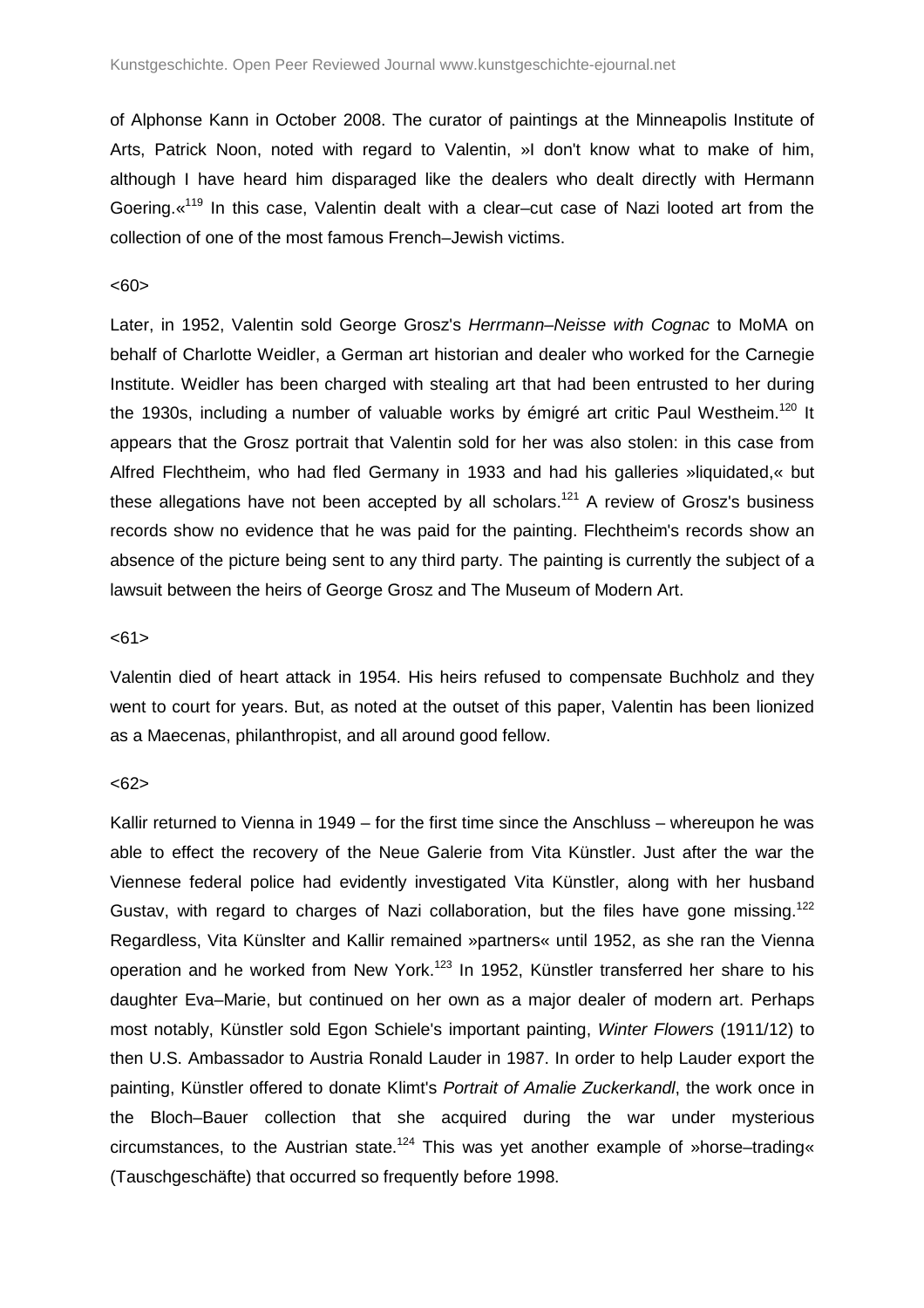## <63>

After the war (from 1946 to 1964), Otto Demus headed the Bundesdenkmalamt, and in this capacity, oversaw a policy that forced those who wished to leave Austria – mostly Jews who no longer wished to live in a land where the inhabitants had sanctioned such intense persecution – had to give up certain works in order to export others. This »Tauschgeschäft« was declared illegal under the 1998 Art Restitution Law and provided grounds for restitution. Kallir apparently sanctioned such postwar measures and worked with Demus in implementing the »horse–trading« policy. The most famous case involving Kallir concerned the Nachlass of Johann Strauss, where Kallir worked as the intermediary between the heirs and a Viennese museum. According to Tina Walzer and Stephan Templ, the deal brokered by Kallir resulted in the most valuable pieces going to the museum.<sup>125</sup>

#### $<64>$

Kallir also reportedly helped a number of Jewish victims recover looted artworks after the war. While he very likely wanted to help others redress the crimes of the Nazis, there was certainly an element of self–interest in his actions. His efforts evidently afforded him certain business opportunities, and proved most useful in terms of public relations. In one case, family members of Fritz Grünbaum approached Kallir in the 1960s and sought help in tracking the lost artworks. Even though Kallir sold Grünbaum many of these artworks in the interwar period, and as discussed below, purchased some of them again in the mid–1950s, he was unable to provide them with any useful information. The evidence leading to restitution claims emerged only in the wake of the revelations concerning Schiele's Dead City III in the late–1990s, well after Kallir's death.<sup>126</sup>

#### <65>

Kallir retained his extensive network in the art world, sometimes with dealers who themselves were compromised by events during the Third Reich. Eberhard Kornfeld, the proprietor of Gutekunst and Klipstein in Berne would be one example. The Nazis had planned to sell »degenerate« graphic arts at Gutekunst and Klipstein as a follow–up to the Fischer Lucerne sale. For unknown reasons – perhaps the criticism that stemmed from the Fischer auction, perhaps the low prices of the modernist graphic works – the public sale was called off. But Klipstein continued in the art dealing business during the war, selling property of Jewish émigrés (Judenauktionen), among other activities.

## <66>

In the autumn of 1956, Gutekunst and Klipstein sold works by Egon Schiele from Fritz Grünbaum's collection. Otto Kallir purchased 20 of these works, including the oil painting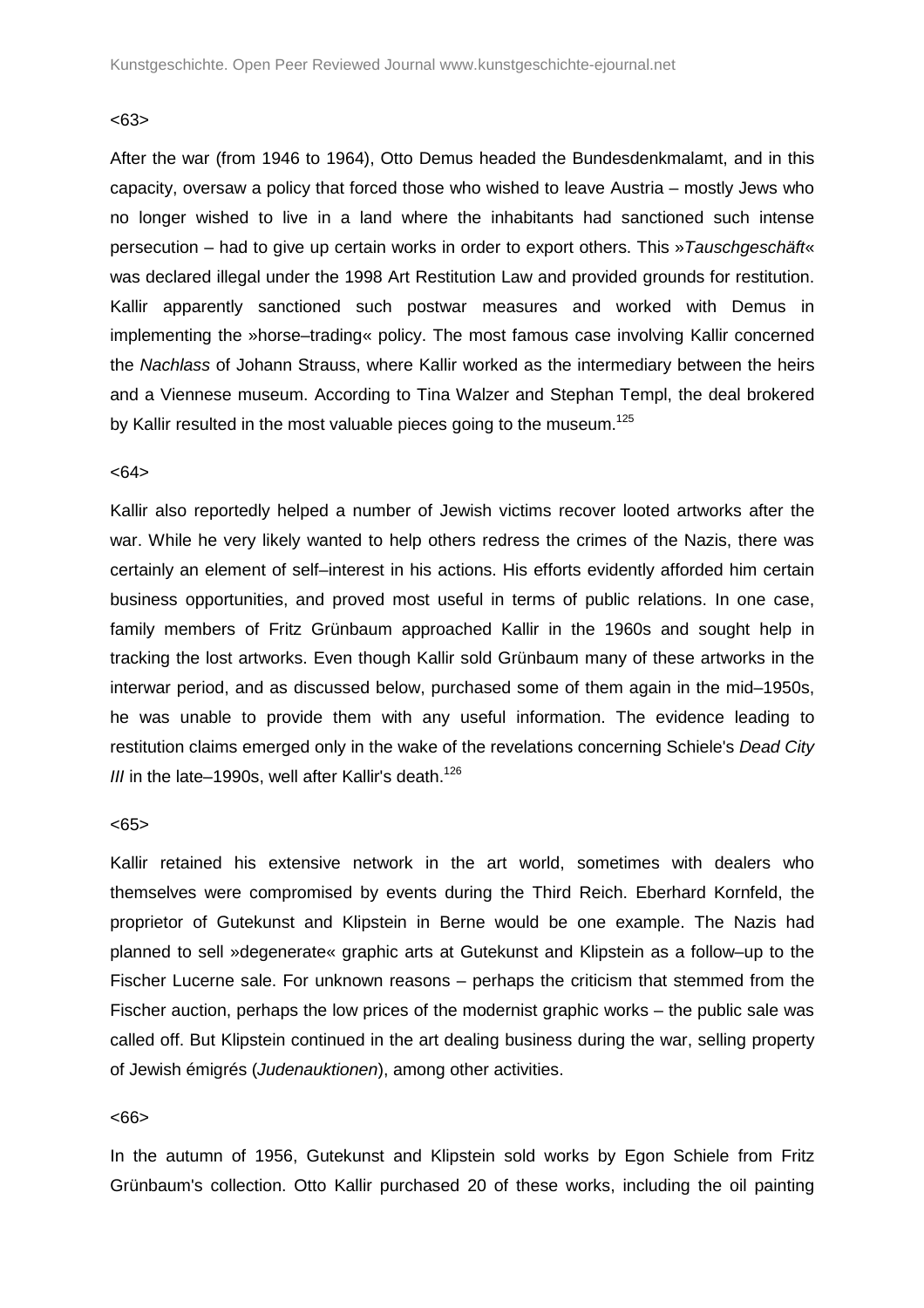Dead City III (currently the subject of a long-standing lawsuit). Did Otto Kallir know that these were Grünbaum's artworks? The answer, in my opinion, is yes: Kallir was the world's greatest Schiele expert, a friend of Grünbaum, and had sold many of the works to Grünbaum in the first place (including Dead City  $III$  – which was listed as belonging to Grünbaum in Kallir's 1930 catalogue raisonné).

#### <67>

Kallir had been in Switzerland in summer of 1956, just prior to the sale, where he had an opportunity to speak with Eberhard Kornfeld and others familiar with the sale (note that every Schiele in the sale came from the Grünbaum collection).<sup>127</sup> Grünbaum was very famous (although the square named after him today in Vienna came about only in 1989). It would have been virtually impossible for Kallir not to know his customer and friend had been killed by the Nazis. It is striking that there is no written record of Kallir asking about the provenance of the work. Kornfeld later claimed the works came from Mathilde Lukacs, Grünbaum's sister–in–law who had fled Austria for Belgium in August 1938. We know that the Grünbaum art collection was still in Vienna in June 1939, if not later, and I would agree with Sophie Lillie in asserting that there was virtually no chance for Lukacs to travel across half of Europe during the war in order to obtain Grünbaum's art collection.<sup>128</sup> In terms of a possible postwar recovery, it is important to note that Lukacs was not the sole and rightful heir. She had no court documents attesting to her good title to Grünbaum's art (she, or a lawyer using her name, had initiated measures in this direction in 1954 and then abandoned the attempt shortly thereafter, such that Lukacs never obtained any legal ownership, let alone authority to dispose of the works). Kornfeld's explanation of what happened, which he was compelled to give some fifty years later, lacks credibility (the receipts for the consignment are in pencil and the documents do not match with the works offered for sale).

#### <68>

Kallir took the Grünbaum works he acquired and sold them out of his New York gallery in the late–1950s and 1960s. If the example provided by Bakalar v. Vavra is representative, which I believe it is, Kallir never provided any information about provenance to the customer. Kallir did not inform Bakalar that the drawing was once in the collection of Fritz Grünbaum. Indeed, he said nothing about previous owners. Rudolf Leopold, who bought Dead City III from Kallir, also claims that he was told nothing of the provenance and bought the painting in good faith. $129$ 

#### <69>

Considering that Kallir knew of the fate of his friend and valued client and considering he knew that so many of those who had collected works by Egon Schiele had been persecuted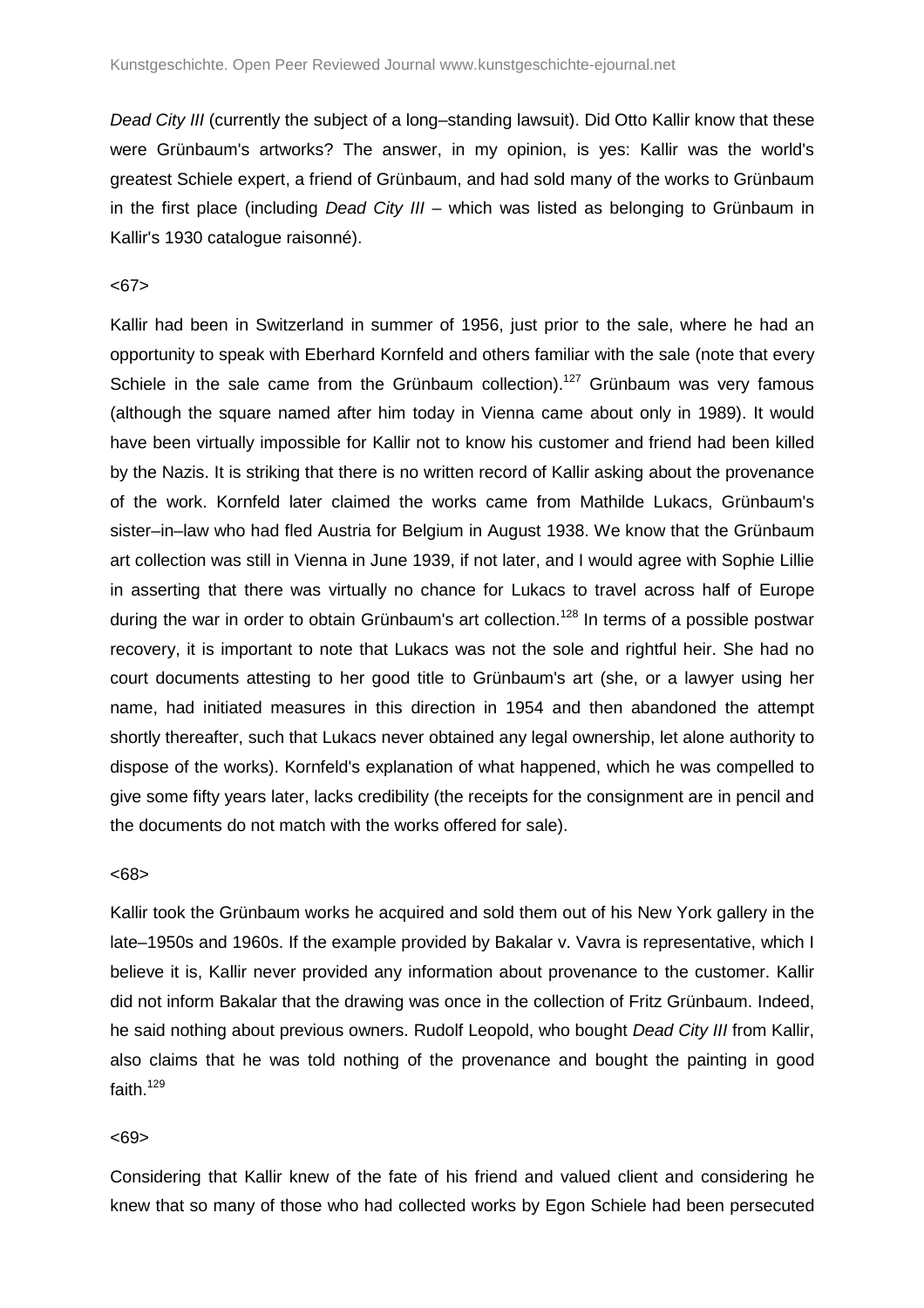by the Nazis and lost their art in the process (as more recently documented by Sophie Lillie), this failure to disclose the artworks' provenance is particularly problematic.<sup>130</sup> Indeed, Kallir had written to dealer J.B. Neumann in a 3 March 1948 letter where he acknowledged that the Nazis had looted many objects that were being transported to the United States, and he assured his counterpart that the Schiele works in question came from perfectly reliable sources and had been in possession of the previous owners since before the war.<sup>131</sup> But Kallir, to say the least, failed to notify many buyers about the provenance of the works he sold them in the years that followed; and he also failed to make formal inquiries into the provenance of works that he acquired.<sup>132</sup>

## $<70>$

It is important to keep in mind that Otto Kallir was being praised and honored in various ways at the same time he was not disclosing the provenance of these problematic works. He was recognized by the Republic of Austria with the Großes Ehrenzeichen in 1960. Later, in 1976, he was awarded the title of Professor in Vienna. Kallir died in New York on 30 November 1978.

## **Conclusions**

## $<71>$

Those of us who work on art looting, restitution, and the art market know very well about the problematic »red flag« figures – the Mühlmanns, Haberstocks, and Künsbergs – but we are less aware of the potential problems associated with the émigré dealers. Many émigré dealers found themselves in a gray zone. There were actually numerous gray zones, and with regard to Valentin and Kallir three stand out.

## $<72>$

First, there was the gray zone of business associates: the art business is about relationships, and most ambitious dealers cultivated them assiduously, and with relatively little regard for the ethical qualities of their counterparts. It was rare to find an art dealer who would avoid another because of concerns that someone was ethically compromised.

#### $273$

Second, as noted above, there was the gray zone of art belonging to victims of National Socialism. This included the ethics of trafficking in »Fluchtgüter« and organizing »Emigranten–Auktionen«; the ethics of selling art purged from German museums (many of which had been nationalized in contravention of the Weimar constitution, which was still in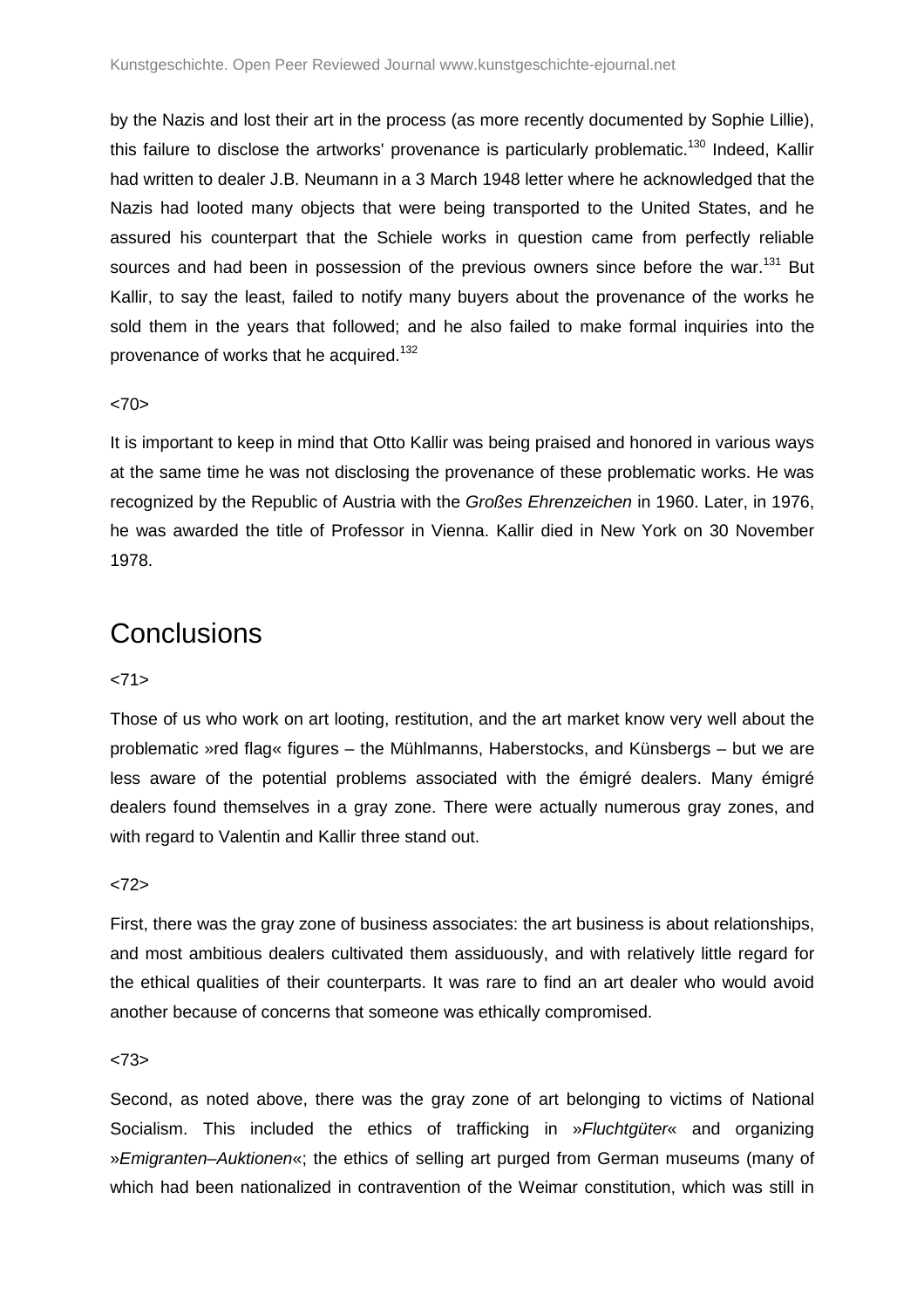place). This was the cultural patrimony of the German people, and the proceeds were going to the Nazi regime, which was spending unprecedented resources on rearmament.

## <74>

Third, there was the gray zone of covering up the past. As the saying goes, sometimes the cover–up is worse than the crime. I am not saying that Kallir and Valentin committed crimes, but their lack of transparency in their postwar dealings is in itself problematic. How could they not provide the provenance of artworks, when they knew that previous owners had been victims of Nazi persecution? Indeed, I am more critical of their behavior in the postwar era, when they knew that they were trafficking in artworks with problematic provenances. Clearly they were not alone in this regard, and that's just the point. Valentin and Kallir were representative in so many respects. Up until now, there has been a sense that the émigré dealers were themselves victims, and that they enriched the cultural life of their new homelands, and that is largely true. But, as I have tried to argue here, that is not the entire story.

#### $<75$

Finally, I would underscore that it is important to understand that there is a lot more research to be done from the U.S. end and that my approach is not to keep simply blaming Austrians and other Europeans, but also to be unsparing in assessing activities in the U.S. This was the goal of the U.S. Presidential Advisory Commission on Holocaust Assets. The Presidential Commission also emphasized that the United States government and the country's museums have good reason to be self–critical. We know that the Nazis directly advertised to the British and Americans at the 1938 auction of Heinrich Stinnes' art in Berlin that they would get a 33% discount if they purchased through the FIDES Treuhand in Switzerland.<sup>133</sup> The Reich Propaganda Ministry also marketed the purged »degenerate« art to U.S. citizens and turned to the U.S. Embassy in Berlin for assistance in this regard. Rich Americans appeared to think this was all great sport.

## <76>

One might also consider that the Carnegie Institute employed Charlotte Weidler in Berlin in 1939 to scoop up bargains directly from the Nazis. This, I think, says as much about the Carnegie, as it does about Weidler, who like Curt Valentin, ended up being a middleman. American museum officials, like Alfred Barr, knew the background of these works: Barr would have known perfectly well who Walter Benjamin was, and that Klee's pre–War dealer was Alfred Flechtheim, who had suffered persecution at the hands of the Nazis.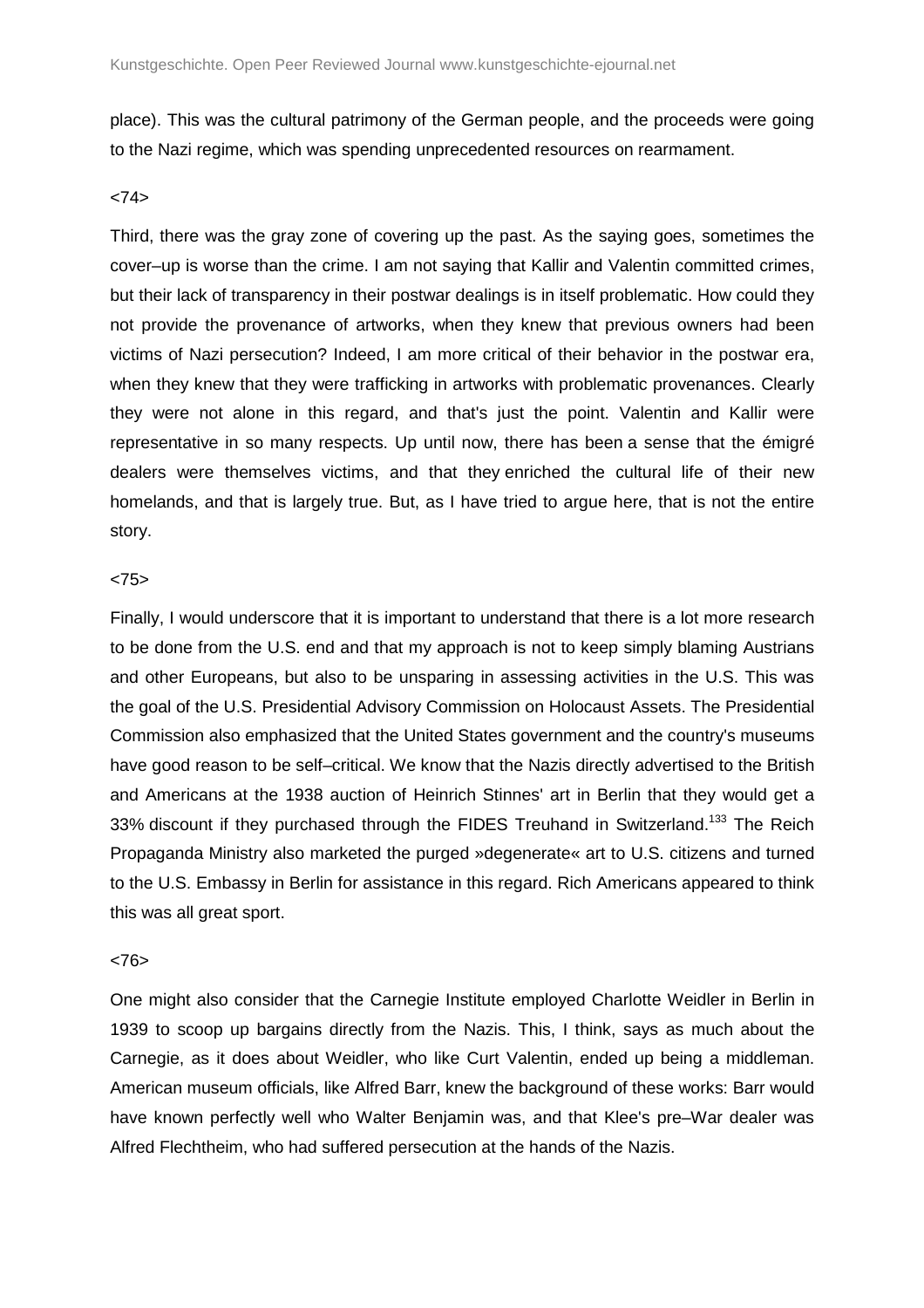<77>

 $\overline{a}$ 

This paper, as noted above, is not about destroying the reputations of Curt Valentin and Otto Kallir: it is about understanding the forces that led these talented and important art dealers into the multiple gray zones that cast shadows over their careers.

<sup>1</sup> This article is based on a talk given at the Wirtschafts-Univesität Wien in November 2009 at the conference, »Hitler's Europe: New Perspectives on Occupation.«

<sup>2</sup> Cf. Jonathan Petropoulos, »Exposing Deep Files,« in: ARTnews 98/1 (January 1999), 143-44. One report by Anthony Blut and archivist Owen Morshead regarding their trip to the Continent in the summer of 1945 has been released by the Royal Archives, but no other documentation (e.g., notes or working papers) has been made available. See Jonathan Petropoulos, Royals and the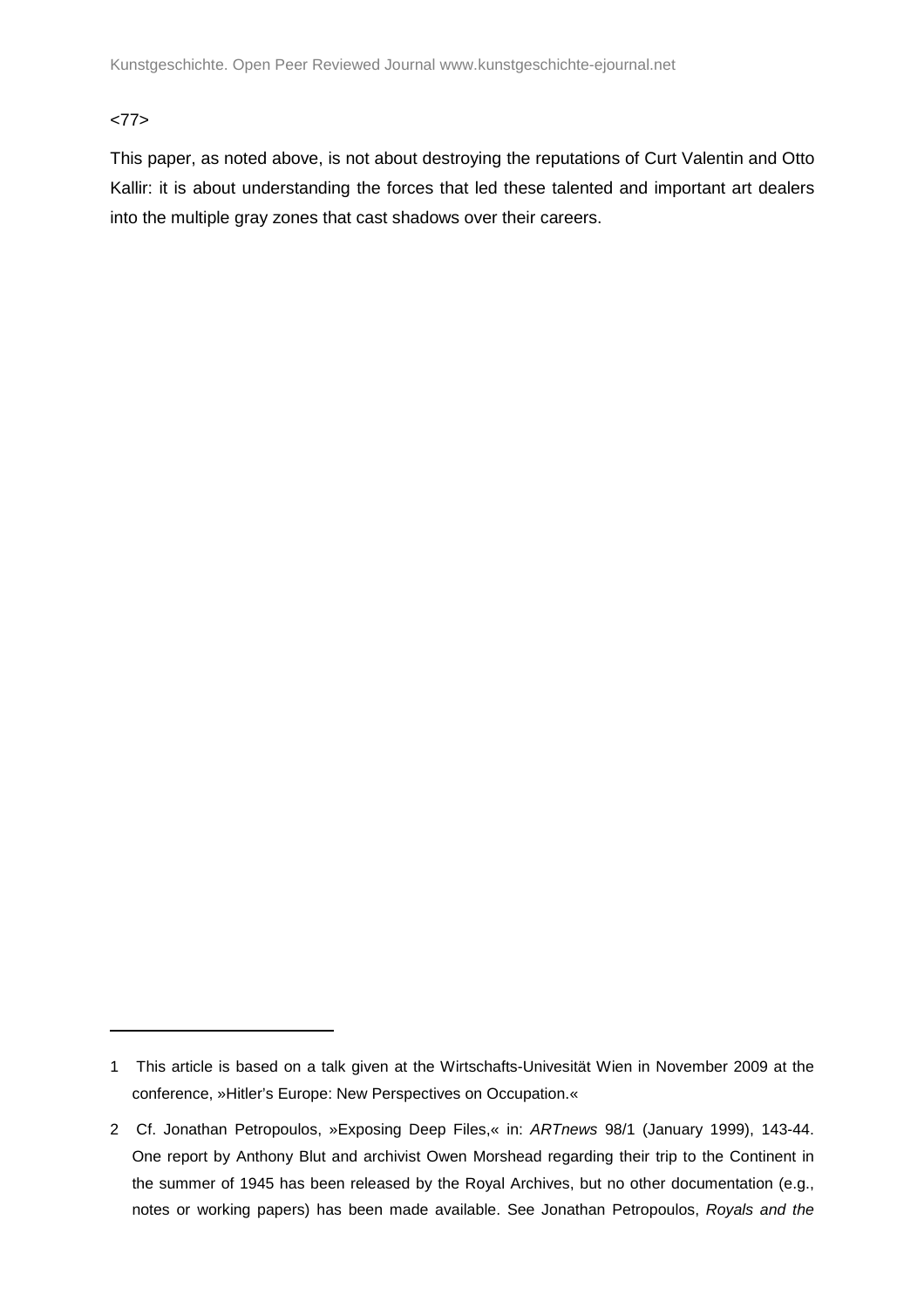Reich: The Princes von Hessen in Nazi Germany (New York: Oxford University Press, 2006), 337- 44.

- 3 See Sebastian Panwitz. »Die Geschichte des Sonderarchivs Moskau,« in Bulletin Nr. 2, Das Sonderarchiv des Russischen Staatlichen Militärarchiv, Forschungsberichte von Stipendiaten des DHI Moskau (Moscow: Deutsches Historisches Institut, 2008), 12. See also the website at http://www.sonderarchiv.de/ (last accessed 4 May 2010).
- 4 Holocaust Era Assets Conference, Prague, 26-30 June 2009, http://www.holocausteraassets.eu/. The text of the declaration is available online at http://www.holocausteraassets.eu/en/newsarchive/detail/terezin-declaration/ (last accessed 23 September 2010).
- 5 Richard Evans, The Coming of the Third Reich (London: Allen Lane, 2003), xx; and Michael Burleigh, Moral Combat: A History of World War II (London: HarperPress, 2010), as well as his earlier work, The Third Reich: A New History (New York: Hill and Wang, 2000).
- 6 Jonathan Petropoulos and John Roth, eds., Gray Zones: Ambiguity and Compromise During and After the Holocaust (New York: Berghahn Books, 2005).
- 7 Will Grohmann, »A Recollection,« in: Artist and Maecenas: A Tribute to Curt Valentin (New York: Marlborough-Gerson Gallery, 1963), 5. See more generally, Monika Wucher, »Dr. Grohmanns Empfehlungen. Leitmotive moderner Kunstpublizistik im Nationalsozialismus,« in: Eugen Blume and Dieter Scholz, eds., Überbrückt: Äesthetische Moderne und Nationalsozialismus. Kunsthistoriker und Künstler, 1925-1937 (Cologne: Walther König, 1999), 109-23.
- 8 Stefan Koldehoff, Die Bilder sind unter uns. Das Geschäft mit der NS-Raubkunst (Frankfurt: Eichborn, 2009), 42.
- 9 Alexander Vömel, »40 Jahre Kunsthandel in Düsseldorf, « in Karl-Heinz Hering, ed., Alex Vömel, Daniel-Henry Kahnweiler, Fritz Nathan. Freuden und Leiden eines Kunsthändlers (Düsseldorf: Arbeitsgemeinschaft kultureller Organisationen Düsseldorf, 1964).
- 10 Jane Kallir, »Otto Kallir-Nirenstein: Ein Wegbereiter österreichischer Kunst,« in: Jane Kallir and Hans Bisanz, Otto Kallir-Nirenstein. Ein Wegbereiter österreichischer Kunst (Vienna: Historisches Museum der Stadt Wien, 1986); Jane Kallir, Saved From Europe: Otto Kallir and the History of the Galerie St. Etienne (New York: Galerie St. Etienne, 1999); and Jane Kallir, »Otto Kallir and Egon Schiele,« in: Renée Price, ed., Egon Schiele. The Ronald Lauder and Serge Sabarsky Collections (Munich: Prestel, 2005), 47-65. See also Alessandra Comini, »Hands Across the Water: A Tribute to Dr. Otto Kallir,« and Jane Kallir, »Kallir, Klimt and Schiele,« in: Jane Kallir, ed., Gustav Klimt-Egon Schiele (New York: Galerie St. Etienne/Crown Publishers, 1980), 11-27. The exceptions to the hagiographical treatment of Kallir-Nirenstein would include Sophie Lillie, Was Einmal War. Handbuch der enteigneten Kunstsammlungen Wiens (Vienna: Czernin Verlag, 2003), 540-45; and the journalistic piece, Jason Horowitz and Gillian Reagan, »Dealer with the Devil,« New York Observer (17 September 2007).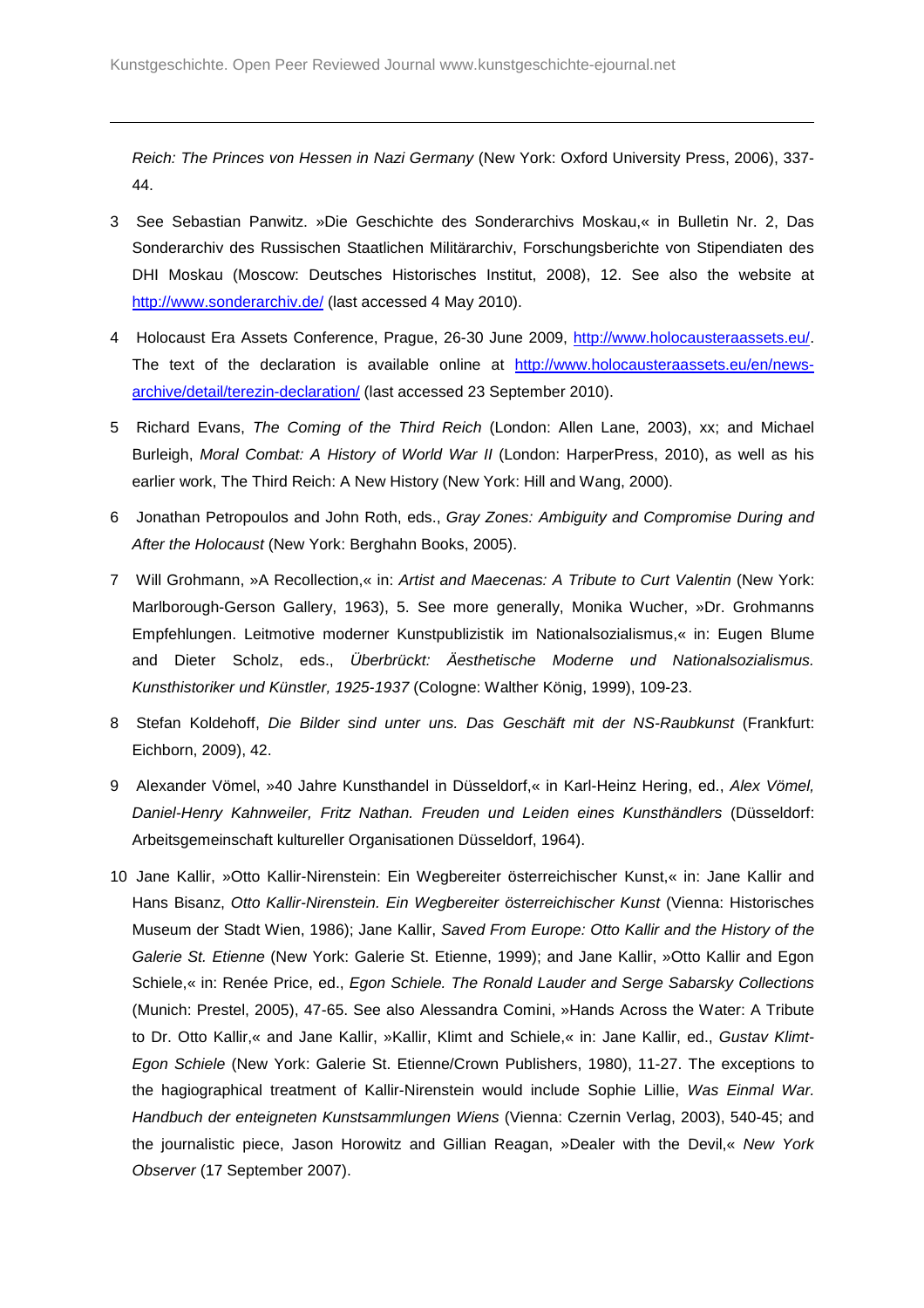- 11 In Memory of Curt Valentin, 1902-1954: An Exhibition of Modern Masterpieces Lent by American Museums (5 – 30 October 1954). The Memorial Exhibition Committee consisted of: Alfred Barr, Richard Davis (Minneapolis Institute of Arts), R. Sturgis Ingersoll (Philadelphia Museum of Art), Perry Rathbone (St. Louis Art Museum), Carl Schniewind (Art Institute of Chicago).
- 12 Grohmann, »A Recollection,« 6.

- 13 For more on European émigré art dealers, see Nancy Yeide, Konstantin Akinsha, and Amy Walsh, The AAM Guide to Provenance Research (Washington, DC: American Association of Museums, 2001); Stephanie Barron with Sabine Eckmann, eds., Exiles and Émigrés: The Flight of European Artists from Hitler (Los Angeles: Los Angeles County Museum of Art, 1997); Presidential Advisory Committee on Holocaust Assets in the United States, Plunder and Restitution (Washington, DC: U.S. Government Printing Office, 2001).
- 14 Anja Heuß, »Die Reichskulturkammer und die Steuerung des Kunsthandels im Dritten Reich,« Sediment: Mitteilungen zur Geschichte des Kunsthandels 3 (1998): 48-61. Heuß details the controversial case of the Berlin art dealer Paul Graupe, who was allowed to become a member of the Reich Chamber for the Visual Arts, despite being a »Full Jew« according to National Socialist racial definitions. See also Sabine Rudolph, Restitution von Kunstwerken aus jüdischem Besitz. Dingliche Herausgabebeansprüche nach deutschem Recht (Berlin: DeGruyter Recht, 2007), 27. See also Christine Fischer-Defoy and Kaspar Nürnberg, eds., Gute Geschäft. Kunsthandel in Berlin 1933-1945 (Berlin: Aktives Museum Faschismus und Widerstand in Berlin, 2011), 149.
- 15 Jonathan Petropoulos, »The Polycratic Nature of Art Looting: The Dynamic Balance of the Third Reich,« in: Gerald Feldmann and Wolfgang Seibel, eds., Networks of Persecution: Bureaucracy, Business, and the Organization of the Holocaust (New York: Berghahn Books, 2005), 103-17.
- 16 Esther Tisa Francini, »Berlin, Wien, Paris: Zentren des internationalen Kunstmarkts und die Beziehungen zur Schweiz 1933-1945,« in: Gabriele Anderl and Alexandra Caruso, eds. NS-Kunstraub in Österreich und die Folgen (Innsbruck: Studienverlag, 2005), 228. See also the volume from the Swiss Independent Commission of Experts for the Second World War, Esther Tisa Francini, Anja Heuss, Georg Kreis, Fluchtgut-Raubgut. Der Transfer von Kulturgütern in und über die Schweiz 1933-1945 und die Frage der Restitution (Zurich: Chronos Verlag, 2001), 98, 310-26.
- 17 Both Valentin and Kallir are treated at length as dealers who did business with Fluchtgut in Switzerland. Valentin, for example, sold a portrait by Oskar Kokoschka that was classified as Fluchtgut in the volume from the Swiss Independent Commission of Experts for the Second World War: Francini, Heuss, Kreis, Fluchtgut-Raubgut, 179.
- 18 Note that Curt Valentin's papers are held in The Museum of Modern Art Archives. See http://www.moma.org/learn/resources/archives/EAD/Valentinf (last accessed 23 September 2010).
- 19 Kallir, Saved From Europe, 30. See also Vivian Endicott Barnett, »Banned German Art: Reception and Institutional Support of Modern German Art in the United States, 1933-1945,« in: Stephanie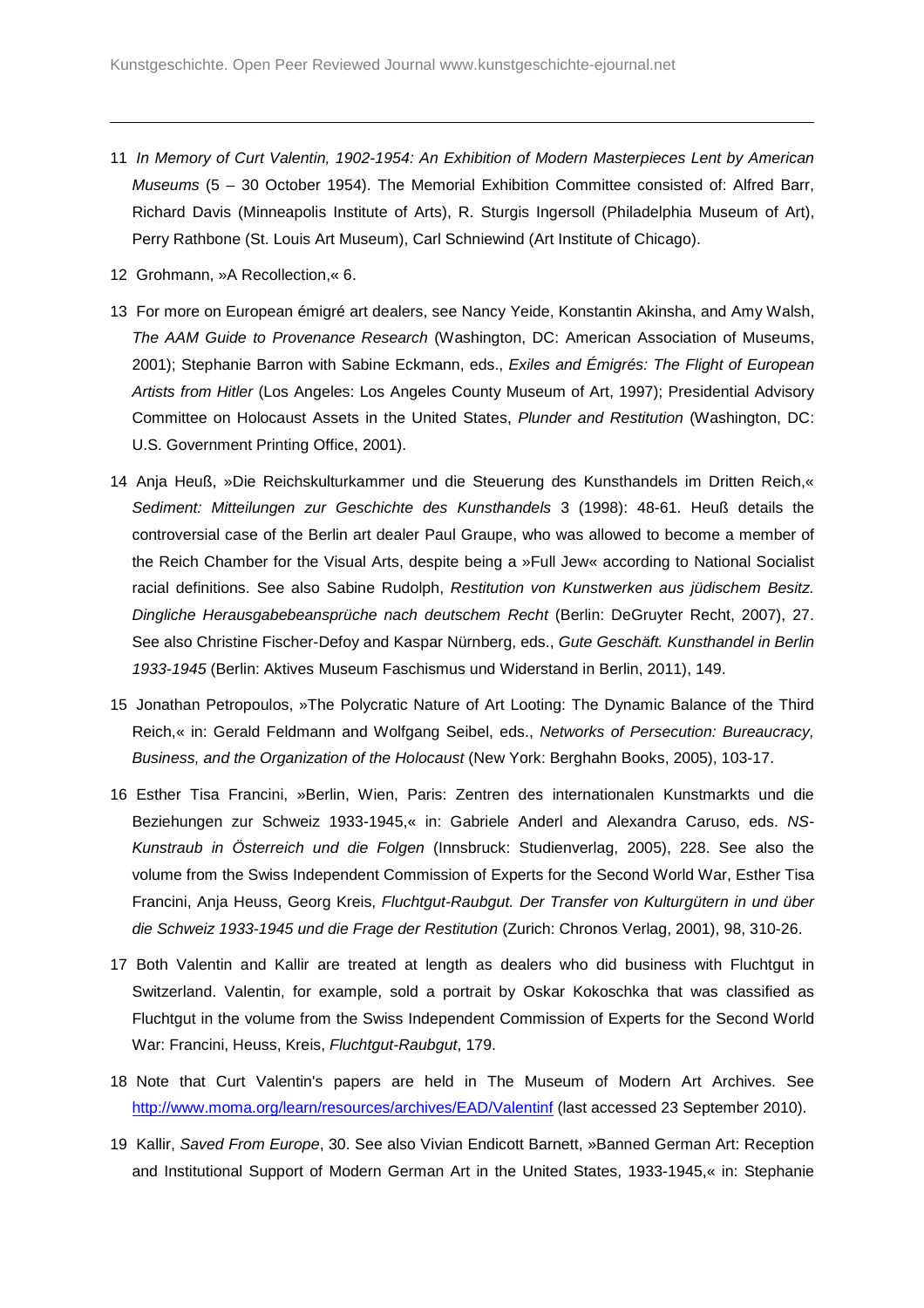Barron with Sabine Eckmann, eds., Exiles and Émigrés (Los Angeles: Los Angeles County Museum of Art), 273-84.

- 20 Ralph Jentsch, Alfred Flechtheim und George Grosz. Zwei deutsche Schicksale (Bonn: Weidle Verlag, 2008), 83-85.
- 21 Godula Buchholz, Karl Buchholz. Buch- und Kunsthändler im 20. Jahrhundert (Cologne: DuMont, 2005), 40.
- 22 Francini, Heuss, Kreis, Fluchtgut-Raubgut, 317-26.

 $\overline{a}$ 

- 23 Archives of American Art (New York), The Jane Wade Papers: Microfilm reel 2322, Reichskammer der bildenden Künste authorization for Curt Valentin (14 November 1936).
- 24 See the expert reports submitted by Lynn Nicholas and Laurie Stein in connection with the lawsuit, Martin Grosz and Lilian Grosz v. The Museum of Modern Art, United States District Court, Southern District of New York, Case No. 09 Civ. 3706 (2010).
- 25 Francini, Heuss, Kreis, Fluchtqut-Raubqut, 42.
- 26 For the Gesetz zur Wiederherstellung des Berufsbeamtentums of 7 April 1933, see http:www.documentarchiv.de/da/fs-antijuedische-verordnungen.html (last accessed 4 May 2011). For the Erste Verordnung zur Durchführung des Reichskulturkammergesetz of 1 November 1933, see http://www.verfassungen.de/de/de33-45/kulturkammer33-v1.htm (last accessed 4 May 2011).
- 27 Francini, Heuss, Kreis, Fluchtgut-Raubgut, 42.
- 28 Godula Buchholz, Karl Buchholz. Buch- und Kunsthändler im 20. Jahrhundert (Cologne: DuMont, 2005), 64-69. Note that the Buchholz Gallery was initially at 3 West  $46<sup>th</sup>$  Street.
- 29 See Raul Hilberg, The Destruction of the European Jews (New York: Holmes & Meier, 1985); Avraham Barkai, From Boycott to Annihilation: The Economic Struggle of German Jews, 1933- 1943 (Hanover: University Press of New England, 1987); Karl Schleunes, The Twisted Road to Auschwitz: Nazi Policy Toward German Jews, 1933-1939 (Urbana: University of Illinois Press, 1970); and Martin Dean, Robbing the Jews: The Confiscation of Jewish Property in the Holocaust, 1933-1945 (Cambridge: Cambridge University Press, 2008).
- 30 Curt Valentin file, Federal Bureau of Investigation, File 65-7779, Report of R. H. Hodgin, 14 February 1941 (Freedom of Information Act).
- 31 Alfred Barr to Mathias Correa (30 June 1942) cited Alice Goldfarb Marquis, Alfred Barr, Jr. Missionary for the Modern (Chicago: Contemporary Books, 1989), 178
- 32 See The Museum of Modern Art Archives (New York), Curt Valentin Papers, at http://www.moma.org/learn/resources/archives/EAD/Valentinf (last accessed 2 November 2009).

33 Ibid.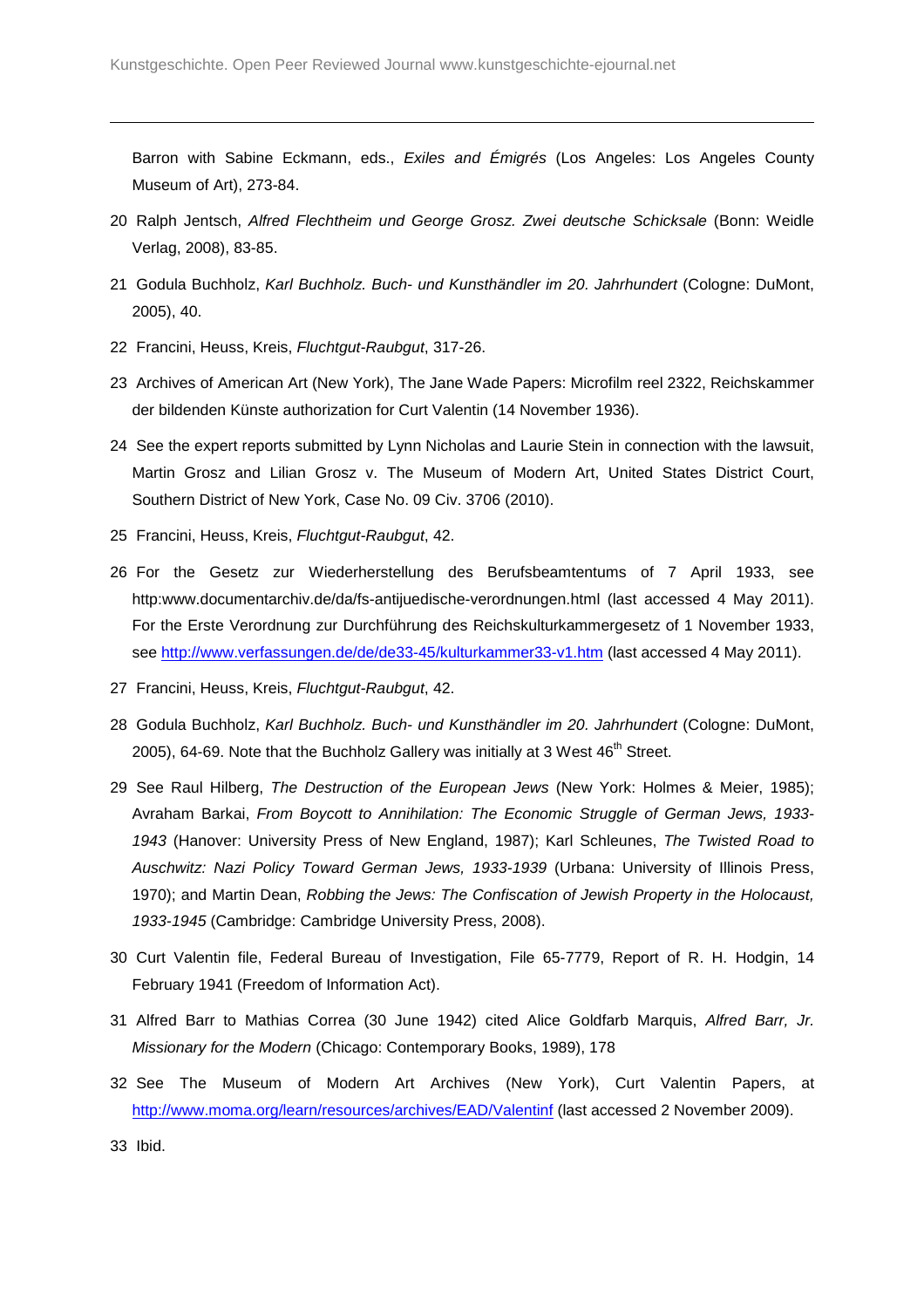- 34 The contract was signed by the Kommission zur Verwertung der Produkte entarteter Kunst aus deutschem Museumbesitz. For Buchholz's contract of 5 May 1939, see Bundesarchiv Berlin, R55/21017, pages 338-39.
- 35 BArch, R55/21017, pages 164, Reichsministerium für Volksaufklärung und Propaganda to Valentin (n.d. (1940?).
- 36 Buchholz, Karl Buchholz, 65.

- 37 Monika Richarz, »Galerie Buchholz,« in Christine Fischer-Defoy and Kaspar Nürnberg, eds., Gute Geschäft. Kunsthandel in Berlin 1933-1945 (Berlin: Aktives Museum Faschismus und Widerstand in Berlin, 2011), 32, 192.
- 38 Buchholz, Karl Buchholz, 69.
- 39 Stephanie Barron, »The Galerie Fischer Auction,« in: Stephanie Barron, ed., »Degenerate Ar«": The Fate of the Avant-Garde in Nazi Germany (New York: Abrams, 1991), 137.
- 40 Alice Goldfarb Marquis, Alfred Barr Jr. Missionary for the Modern (Chicago: Contemporary Books, 1989), 178-79.
- 41 Francini, Heuss, Kreis, Fluchtgut-Raubgut, 207.
- 42 See, for example, the letter from Otto Nebel to Hilla Rebay of the Guggenheim Museum dated 19 August 1938, quoted in: Francini, Heuss, Kreis, Fluchtgut-Raubgut, 204.
- 43 Francini, Heuss, Kreis, Fluchtgut-Raubgut, 201. The citation comes from documents in Karl Haberstock's file in the Deutsches Kunstarchiv at the Germanisches Nationalmuseum Nuremberg.
- 44 Götz Aly, Hitler's Beneficiaries. Plunder, Racial War, and the Nazi Welfare State (New York: Metropolitan Books, 2006).
- 45 For more on Hetsch, see Christian Fuhrmeister, »Dr. jur. Dr. phil. Rolf Hetsch, ›einziger zünftiger Kunsthistoriker‹ im Reichsministerium für Volksaufklärung und Propaganda,« in Christian Fuhrmeister, Stephan Klingen, Iris Lauterbach, and Ralf Peters, eds.,"Führerauftrag Monumentalmalerei" : eine Fotokampagne 1943-1945 (Cologne: Böhlau, 2006). 107-26.
- 46 National Archives and Records Administration (NARA), RG 131, Entry 65-F-1063, Box 385, File V.O. 3711, James Markham (Alien Property Custodian), Vesting Order 3711, 29 May 1944.
- 47 Yeide, Akinsha, and Walsh, The AAM Guide to Provenance Research, 47.
- 48 See Yeide, Akinsha, and Walsh, AAM Guide to Provenance Research, 47; and NARA, RG 131, Entry 65-A-1063, Box 453, File V.O. 5874, Recommendation 15874, Estate of Galka Scheyer.
- 49 NARA, , RG 131, Entry 65-F-1063, Box 385, File V.O. 3711, Raymond Maglin, Office of Alien Property Custodian Investigation Report, 6 April 1944.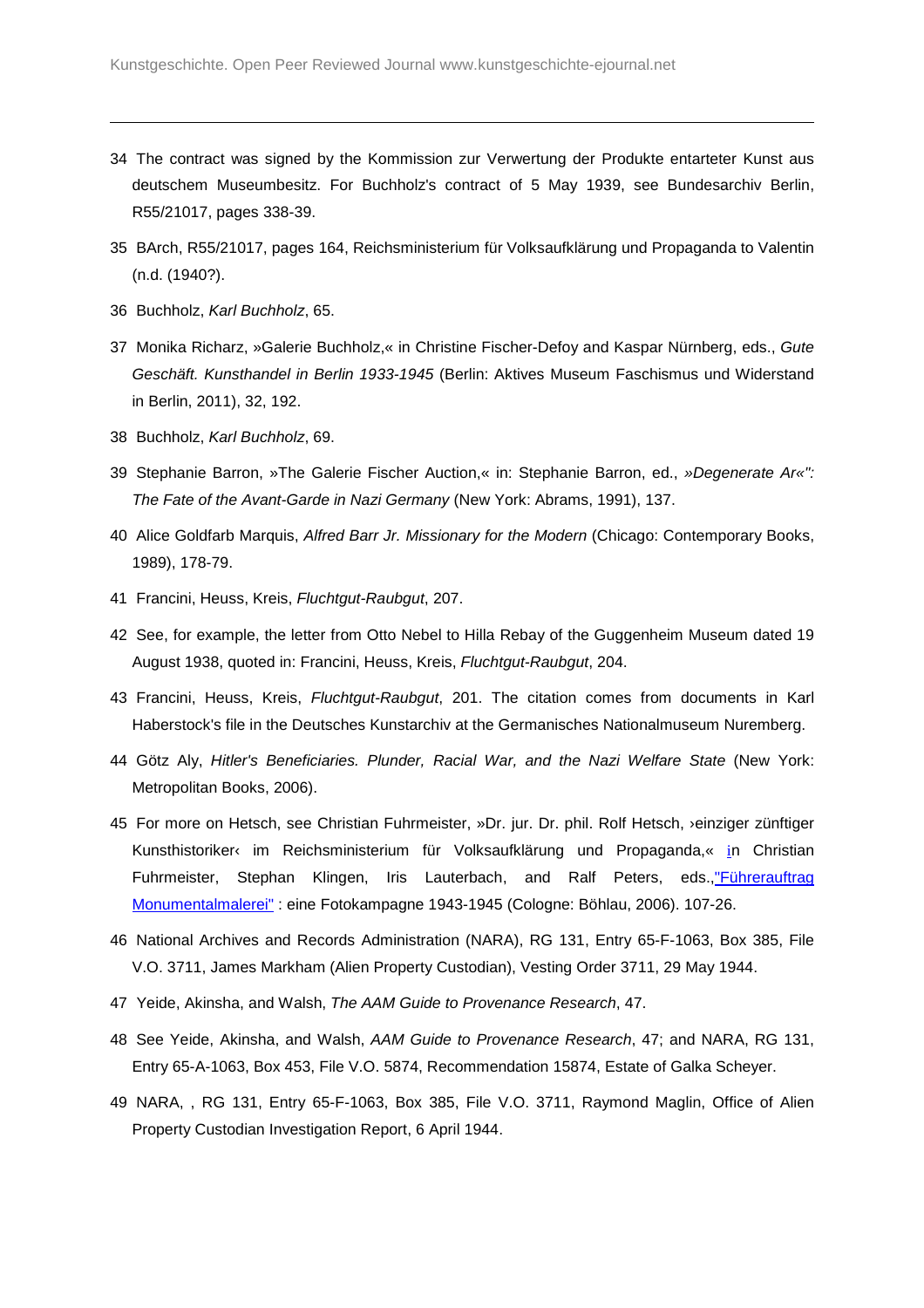- 50 Andreas Hüneke, »Die lange Geschichte der Hallenser Fischer-Bilder,« in: Georg Heuberger, ed., Expressionismus und Exil: die Sammlung Ludwig und Rosy Fischer, Frankfurt am Main (Munich: Prestel, 1990), 81-94 (the Kokoschka self-portrait in MoMA is discussed on page 90).
- 51 Francini, Heuss, Kreis, Fluchtgut-Raubgut, 321-23.

- 52 Francini, Heuss, Kreis, Fluchtgut-Raubgut, 320, 323.
- 53 Francini, Heuss, Kreis, Fluchtgut-Raubgut, 319-20.
- 54 Jentsch, Alfred Flechtheim und George Grosz, 100.
- 55 See Museum of Modern Art Provenance Research Project at http://www.moma.org/collection/provenance/provenance\_object.php?object\_id=79614 (last accessed 6 October 2010).
- 56 NARA, RG 65, Box 226, Section 001, File 38254, Otto Kallir file, Federal Bureau of Investigation, report about Otto Kallir by Agent A. L. Riley, 26 January 1942.
- 57 Jane Kallir, »Otto Kallir-Nirenstein: Ein Wegbereiter österreichischer Kunst,« in: Jane Kallir and Hans Bisanz, Otto Kallir-Nirenstein. Ein Wegbereiter österreichischer Kunst (Vienna: Historisches Museum der Stadt Wien, 1986), 15. She says that Schiele was »das Hauptmotiv seines Lebens« (ibd., 16).
- 58 Otto Nirenstein, Egon Schiele. Persönlichkeit und Werk (Berlin: Paul Zsolnay Verlag, 1930). The 1930 edition also provided the basis for the 1966 version, Otto Kallir, Egon Schiele. Oeuvre-Katalog der Gemälde (New York: Crown Publishers/ Paul Zsolnay Verlag, 1966). See also Otto Kallir, Egon Schiele. Das druckgraphische Werk (New York: Crown Publishers/ Paul Zsolnay Verlag, 1970). Kallir, »Otto Kallir-Nirenstein,« 16.
- 59 Kallir, »Otto Kallir-Nirenstein,« 17.
- 60 Egon Schiele Gedächtnisausstellung (Vienna: Hagenbund und Neue Galerie, 1928).
- 61 See David Bakalar v. Milos Vavra, et. al. (United States District Court, Southern District of New York, 05 CV 3037), 15 July 2008, (Southern District Reporters), 292.
- 62 Kallir and Bisanz, Otto Kallir-Nirenstein, 8.
- 63 Lothar Machtan, The Hidden Hitler (New York: Basic Books, 2001), 29, 51-54; and Brigitte Hamann, Hitlers Wien. Lehrjahre eines Diktatur (Munich: Piper, 1996), 225-27, 234-79.
- 64 Alexandra Caruso, »Raub in geordneten Verhältnissen,« in: Gabriele Anderl and Alexandra Caruso, eds. NS-Kunstraub in Österreich und die Folgen (Innsbruck: Studienverlag, 2005), 101-03.
- 65 Horowitz and Reagan, »Dealer with the Devil.« See also the file in the Österreichische Galerie, Archiv Neue Galerie, Nr. 617/5 and 617/42.
- 66 Österreichische Galerie, Archiv Neue Galerie, 187/3, [name illigible] to Kallir, 13 April 1938.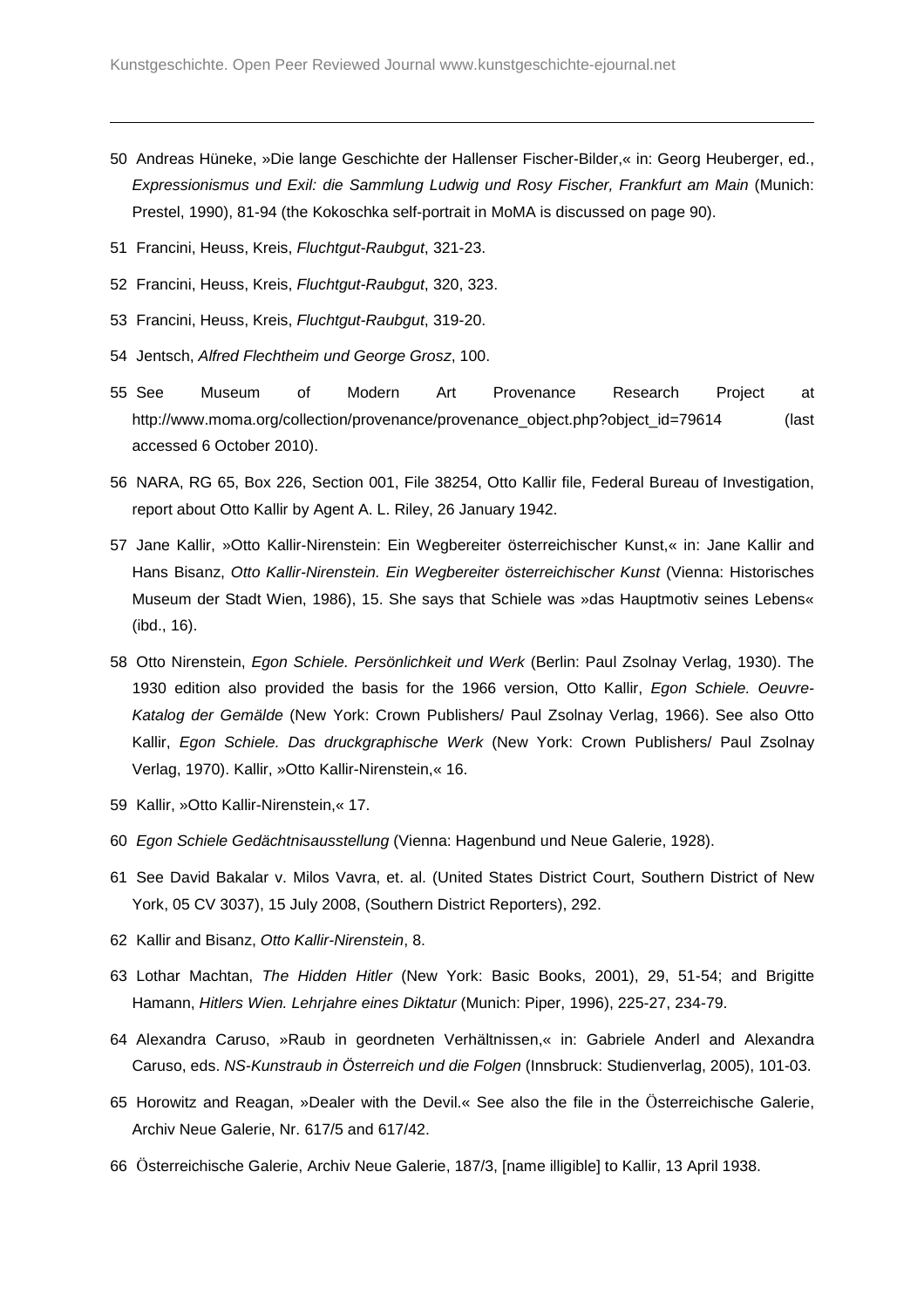- 67 NARA, RG 65, Box 226, Section 001, File 38254, Otto Kallir file, Federal Bureau of Investigation, Report of Agent L. L. Meunier, 28 January 1942.
- 68 NARA, RG 65, Box 226, Section 001, File 38254, Otto Kallir file, Federal Bureau of Investigation, Report of Special Agent E. C. Sauer about Otto Kallir, 6 February 1942.
- 69 Gerhard Plasser, »Untersuchung und Dokumentation von Gemälderückseiten am Beispiel der Landesgalerie Salzburg,« in: Gabriele Anderl and Alexandra Caruso, eds. NS-Kunstraub in Österreich und die Folgen (Innsbruck: Studienverlag, 2005), 266, 270-71. See also Gert Kerschbaumer, Meister des Verwirrens. Die Geschäfte des Kunsthändlers Friedrich Welz (Vienna: Czernin Verlag, 2000), 16; and NARA, RG 260, Entry 1, Box 64, Major George von Halban, U.S. Forces in Austria, »Galerie Wels (sic), Partial Inventory of Purchases During the War,« 7 November 1947.
- 70 Fritz Koller, Das Inventarbuch der Landesgalerie Salzburg 1942-1944 (Salzburg: Salzburger Landesarchiv, 2000).
- 71 Monika Mayer, »Bruno Grimschitz und die Österreichische Galerie 1938-1945. Eine biographische Annäherung im Kontext der aktuellen Provenienzforschung,« in: Gabriele Anderl and Alexandra Caruso, eds. NS-Kunstraub in Österreich und die Folgen (Innsbruck: Studienverlag, 2005), 59-79; and Caruso, »Raub in geordneten Verhältnissen,« 95-101.
- 72 Jane Kallir, Transcript of trial for David Bakalar v. Milos Vavra, et. al. (United States District Court, Southern District of New York, 05 CV 3037), 15 July 2008, (Southern District Reporters), 292.
- 73 Grimschitz became Director on 28 December 1939. Caruso, »Raub in geordneten Verhältnissen,« 95.
- 74 Caruso, »Raub in geordneten Verhältnissen,« 95-96, 105. For Austrians who joined the Nazi Party after the Anschluss, numbers under 6,600.000 signified »besondere Leistungen« for the Nazi Party; Grimschitz received the number 6,288,429.
- 75 Caruso, »Raub in geordneten Verhältnissen,« 101.
- 76 Caruso, »Raub in geordneten Verhältnissen,« 102.
- 77 For more on the fascist qualities of the Austrian Ständestaat, see Martin Kitchen, The Coming of Austrian Fascism (London: Croom Helm, 1980).
- 78 Kallir, »Otto Kallir-Nirenstein,« 18.
- 79 NARA, RG 65, Box 226, Section 001, File 38254, Otto Kallir file, Federal Bureau of Investigation, Report of Agent F. J. Holmes, 12 January 1942.
- 80 Ibid.

81 See, among other works, Hans Safrian, Die Eichmann-Männer (Vienna: Europa Verlag, 1993); David Cesarani, Becoming Eichmann: Rethinking the Life, Crimes, and Trial of a »Desk Murderer«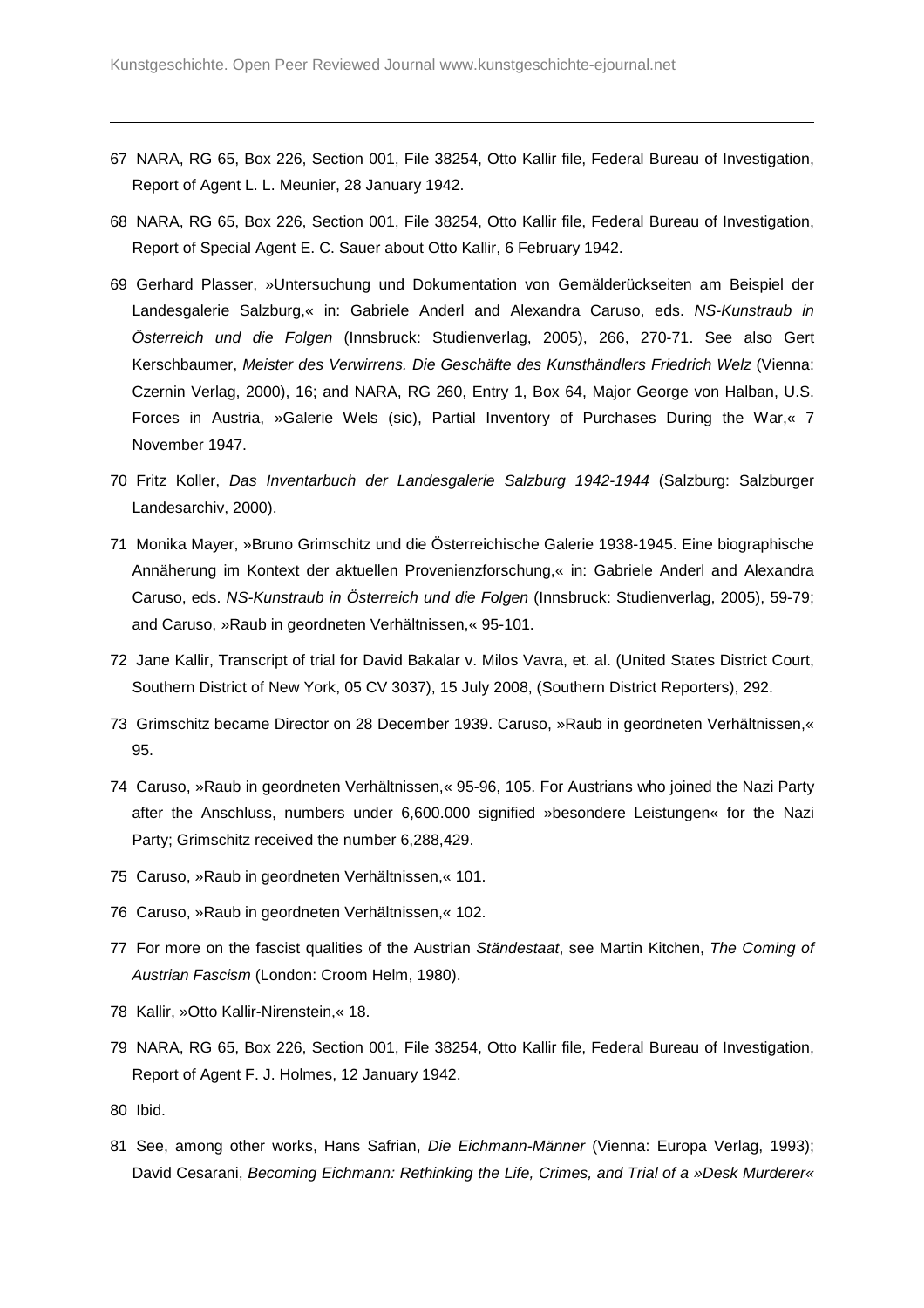(Cambridge: Da Capo, 2007), 61-91; and Bruce Pauley, From Prejudice to Persecution: A History of Austrian Anti-Semitism (Chapel Hill: University of North Carolina Press, 1992), 275-98.

- 82 Deutsche Kunstarchiv, Nuremberg, I, B-746: Neue Galerie file from November 1938 to June 1940. For her cultivation of Mühlmann, see, for example, Künstler to Ludwig Gutbier, 4 April 1939, where she reports on the opening of the exhibition »Aus Münchener Ateliers,« where Grimschitz, Dworschak (the director of the Kunsthistorisches Museum), and various Nazi officials attended, and reports that Mühlmann will come see her after Easter. She also reports on the bronze bust of Hitler that Gutbier had send her for the gallery.
- 83 Mühlmann headed Gruppe 4 der Abteilung IV im Ministerium für innere und kulturelle Angelegenheiten, headed by Dr. Friedrich Plattner. For more on Mühlmann, see Jonathan Petropoulos, The Faustian Bargain: The Art World in Nazi Germany (New York: Oxford University Press, 2000), 170-204.
- 84 See Deutsches Kunstarchiv (DKA), Germanisches Nationalsmuseum, Nuremberg, Nachlass Arnold/Gutbier, I, B-746, Vita Künstler to Ludwig Gutbier, 27 March 1939. See also Hubertus Czernin, Die Fälschung. Der Fall Bloch-Bauer (Vienna: Czernin Verlag, 1999), 195-206; and Sophie Lillie, Was Einmal War. Handbuch der enteigneten Kunstsammlungen Wiens (Vienna: Czernin Verlag, 2003), 542.
- 85 Kallir and Bisanz, Otto Kallir-Nirenstein, 9.

- 86 Ruth Pleyer, »The ›Portrait of Amalie Zuckerkandl‹ by Gustav Klimt Provenance: Documentation and Comments« (unpublished report, Vienna, January 2003), 11.
- 87 Hans Haider, »Wiener Irrwege eines Klimt-Porträts, « in Print-Presse (22 June 2002).
- 88 Städtische Kunstsammlungen der Stadt Augsburg, Karl Haberstock Nachlass HA/LIII, Vita Künstler to Haberstock (10 June 1939).
- 89 Francini, Heuss, Kreis, Fluchtgut-Raubgut, 207, 265. Kallir's letter to Buchholz, 29 July 1939, says he wants to buy four confiscated works by Kokoschka and export them to the USA. The document comes from the Bundesarchiv Berlin-Lichterfelde, R 55/21017.
- 90 See more generally, Vanessa-Maria Voigt, Kunsthändler und Sammler der Moderne im Nationalsozialismus. Die Sammlung Sprengel 1934 bis 1945 (Berlin: Reimer, 2007).
- 91 Wiener Stadt- und Landesarchiv, 2.7.14.A1: Gauakten—Personalakten des Gaues Wien, 1932- 1955, Zl. 95748, Gustav Künstler.
- 92 For the list of works approved for export on 10 June 1938, see Lillie, Was Einmal War, 544-45.
- 93 Kallir, »Otto Kallir-Nirenstein, « 18. See also Kallir, Saved From Europe, 21. Jane Kallir recently testified she was not sure whether the phrase about »sacrificing works to the Gods« was made by Grimschitz or Demus. See Jane Kallir, Transcript of trial for Bakalar v. Vavra (U.S. District Court, Southern District of New York, 05 CV 3037), 15 July 2008, (Southern District Reporters), 293, 300.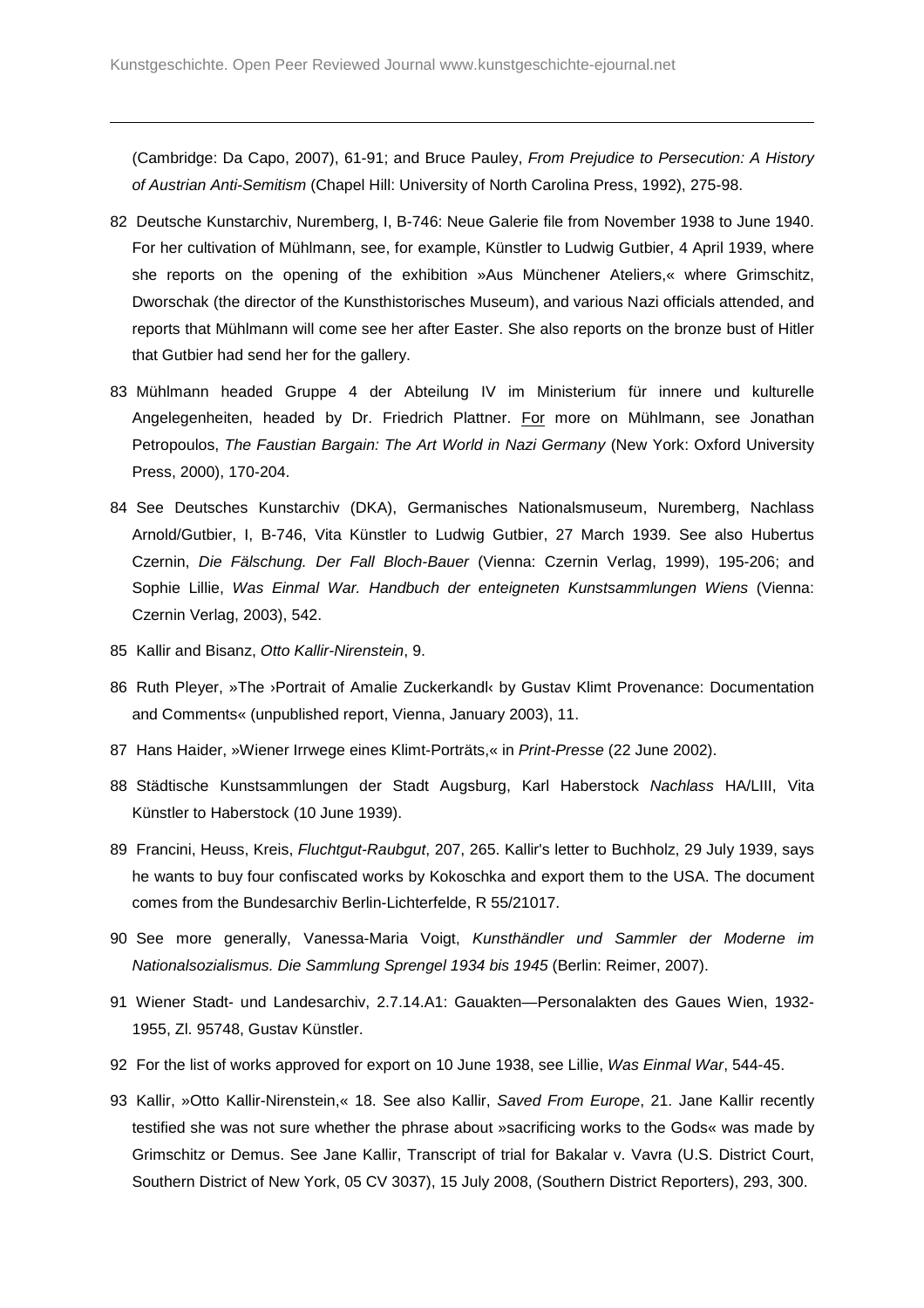- 94 Lillie, Was Einmal War, 542. She writes, »Die mehr als zurückhaltende Bewertung der Sammlung durch Otto Demus, der ausschliesslich eine kleine Auswahl der regimegenehmen (und keineswegs der wichtigsten) Bilder zurückbehielt, deutet auf eine gewisses Entgegenkommen hin.«
- 95 Hans Safrian, »Expediting Expropriation and Expulsion: The Impact of the >Vienna Model‹ on Anti-Jewish Policies in Nazi Germany, 1938,« Holocaust and Genocide Studies 14/3 (Winter 2000), 390-414; and Hans Safrian and Hans Witek, Und Keiner War Dabei. Dokumente des Alltäglichen Antisemitismus in Wien 1938 (Vienna: Picus, 2008).
- 96 See, among other works, Dean, Robbing the Jews, 84-131; Hans Witek, »>Arisierungen‹ in Wien: Aspekte nationalsozialistischer Enteignungspolitik 1938-1940,« in Emmerich Talos, et. al., eds., NS-Herrschaft in *Ö*sterreich. Ein Handbuch (Vienna: öbv, 2001), 795-816; and Herbert Rosenkranz, Verfolgung und Selbstbehauptung: Die Juden in *Ö*sterreich 1938-1945 (Vienna: Herold, 1978).
- 97 Lucy Dawidowicz, The War Against the Jews (New York: Holt, Rinehart and Winston, 1975), 58.
- 98 Lillie, Was Einmal War, 542-43. She writes, »[…] wofür die Tatsache spricht, dass der Übersiedlunglift noch im September 1938 in die Schweiz abgefertigt und nicht wie in den moisten Fällen von der Spedition zurückgehalten worden ist […].«
- 99 NARA, RG 65, Box 226, Section 001, File 38254, Otto Kallir file, Federal Bureau of Investigation, report about Otto Kallir by Agent A. L. Riley, 26 January 1942.
- 100 Ibid.

- 101 Yeide, Akinsha and Walsh, The AAM Guide to Provenance Research, 237-38. Others have maintained that Kallir while present at the Fischer Lucerne sale, did not purchase any lots, but instead tried to arrange a private deal with Karl Buchholz. Francini, Heuss, and Kreis, Fluchtgut-Raubgut, 265.
- 102 NARA, RG 65, Box 226, Section 001, File 38254, Otto Kallir file, Federal Bureau of Investigation, Report of Special Agent F. J. Holmes about Otto Kallir, 10 February 1942.
- 103 Ibid.
- 104 Yeide, Akinsha and Walsh, The AAM Guide to Provenance Research, 238.
- 105 Kallir, Saved From Europe, 33.
- 106 Bundesarchiv Berlin, R 55/21017, Bl. 175, Otto Kallir to Karl Buchholz, 29 July 1939.
- 107 NARA, RG 65, Box 226, Section 001, File 38254, Otto Kallir file, Federal Bureau of Investigation, Report of Special Agent E. C. Sauer about Otto Kallir, 6 February 1942.
- 108 NARA, RG 65, Box 226, Section 001, File 38254, Otto Kallir file, Federal Bureau of Investigation, Report of Special Agent F. J. Holmes about Otto Kallir, 10 February 1942; and Leo Beck Institute (New York), Otto Kallir Collection (AR 4666), Box 1, Folder 5, Fanny Kallir, diary entry for 6 October 1939.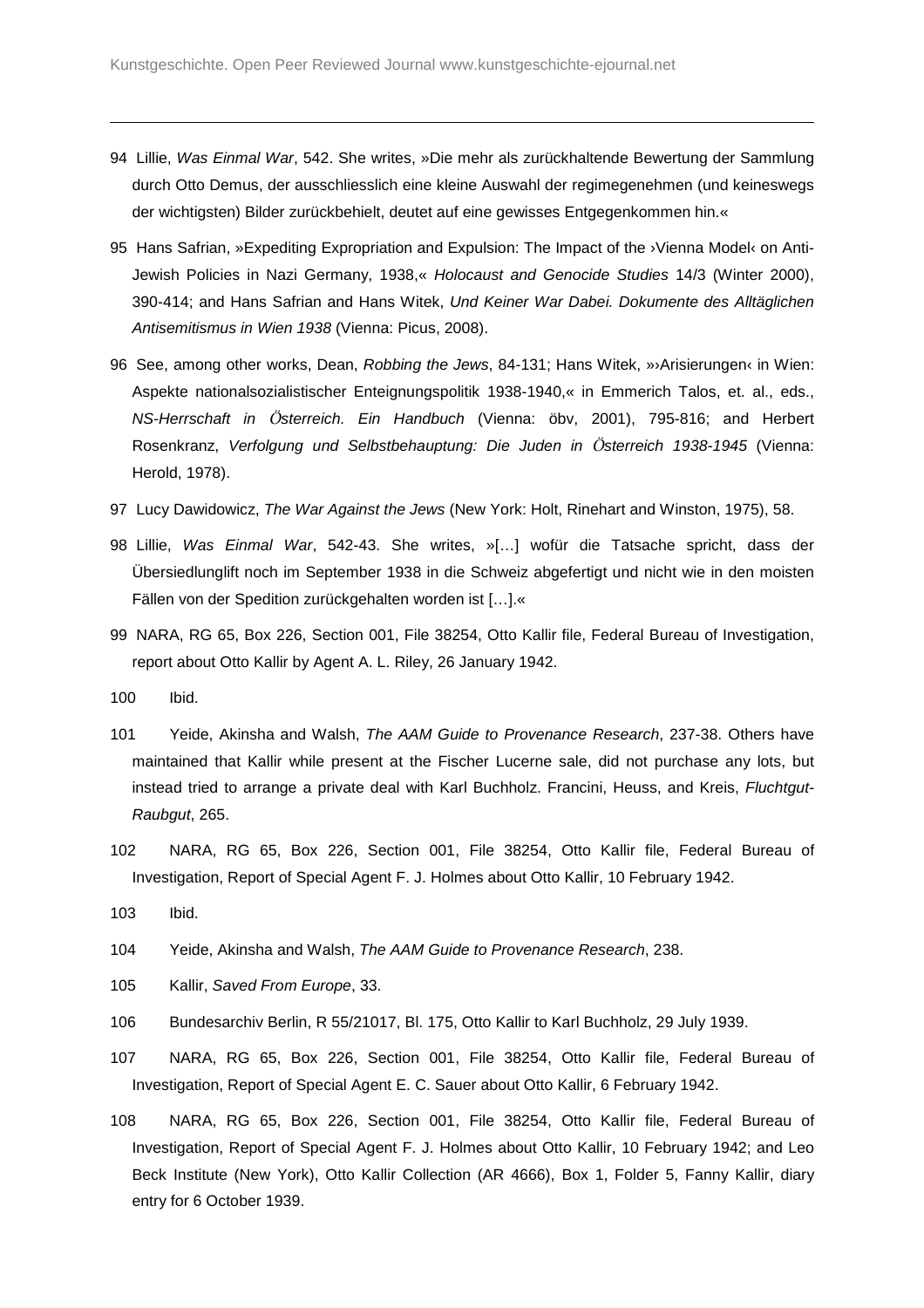- 109 Sophie Lillie, »A Legacy Forlorn. The Fate of Egon Schiele's Early Collectors,« in: Renée Price, ed., Egon Schiele. The Ronald Lauder and Serge Sabarsky Collections (Munich: Prestel, 2005), 116-19.
- 110 Arabella Yip and Ronald Spencer, »Untouched by Nazi Hands, but Still...« in: The Wall Street Journal (28 February 2008).
- 111 Martha Lufkin, »Second Kokoschka Nazi Claim Rejected,« in: The Art Newspaper (9 September 2009).
- 112 William Cohan, »The \$19 Million Solution,« in: ARTnews (September 2010), 48-49; and Dr. Michael Wladika, »Dossier Dr.Oskar Reichel« (21 December 2009) at http://www.bmukk.gv.at/medienpool/18949/20100203a\_07.pdf (last accessed 13 September 2010).
- 113 John Coolidge, »The Acquisitive Years, 1948-1968. An Informal Memoir,« in: Caroline Jones, ed., Modern Art at Harvard. The Formation of the Nineteenth- and Twentieth- Century Collections of the Harvard University Art Museums (New York: Abbeville, 1985), 59-74.
- 114 Kallir, »Otto Kallir-Nirenstein,« 19.

- 115 Valentin, as noted above, moved in 1939 to 32 East 57th Street; while Kallir opened the Galerie St. Etienne at 46 West  $57<sup>th</sup>$  Street and then moved in 1960 to 24 West  $57<sup>th</sup>$  Street.
- 116 Kallir, »Otto Kallir-Nirenstein,« 19. See also Peter Nisbet and Emilie Norris, The Busch-Reisinger Museum. History and Holdings (Cambridge: Harvard University Art Museums, 1991), 76. Klimt's Pear Tree was one of the works that Kallir took with him from Vienna in 1938.
- 117 For the provenance for one of the works that was confiscated in the »Buchholz seizure«-- August Macke's Lady in a Park [Frau mit Sonnenschirm und karierten Handschuhen]--see http://moma.org/collection/provenance/items/16.56.html. See more generally, Godula Buchholz, Karl Buchholz: Buch- und Kunsthändler im 20. Jahrhundert (Cologne: Drumont Verlag, 2005). See also Nancy Yeide, Konstantin Akinsha, and Amy Walsh, The AAM Guide to Provenance Research, 46-47; and Presidential Advisory Committee on Holocaust Assets in the United States, Plunder and Restitution (Washington, DC: U.S. Government Printing Office, 2001), SR 58- SR 72.
- 118 Mary Abbe, »MIA Sends Nazi ›Loot‹ Home to Paris, « in: Star Tribune (30 October 2008).
- 119 Mary Abbe, »MIA Sends Nazi ›Loot‹ Home to Paris,« in: Star Tribune (30 October 2008).
- 120 Stefan Koldehoff, Die Bilder sind unter uns. Das Geschäft mit der NS-Raubkunst (Frankfurt: Eichborn, 2009), 37-54.
- 121 For a defense of Charlotte Weidler, for example, see Ines Rotermund-Reynard, »Erinnerung an eine Sammlung. Zu Geschichte und Verblieb der Kunstsammlung Paul Westheims,« in Claus-Dieter Krohn and Lutz Winckler, eds., Exilforschung. Ein internationales Jahrbuch 28/2010 (Munich: Richard Booberg, 2010), 151-93. Rotermund-Reynard see Weidler helping Westheim sell his art to finance emigration and Westheim's postwar claims of theft as stemming from a failed romance with Weidler.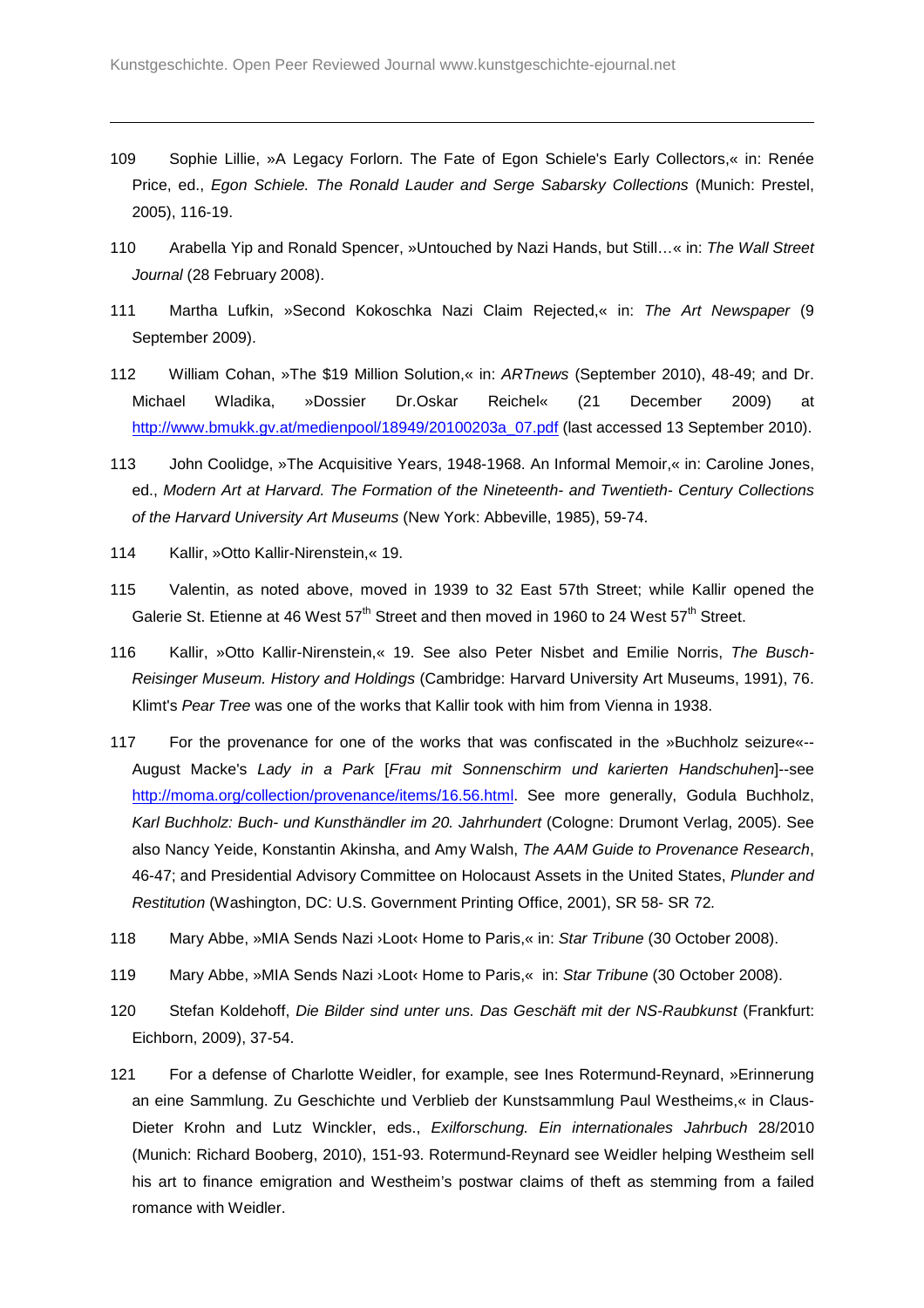- 122 The Wiener Stadt- und Landesarchiv has a filing card with the number I/40.311/b/47, that indicates a postwar investigation of Vita and Gustav Künstler, but the files have seemingly disappeared. I thank Diana Reinhard for this information.
- 123 Vita Maria Künstler, »Die Neue Galerie und ich, « in: Jane Kallir and Hans Bisanz, Otto Kallir-Nirenstein. Ein Wegbereiter österreichischer Kunst (Vienna: Historisches Museum der Stadt Wien, 1986), 24.
- 124 Hans Haider, »Wiener Irrwege eines Klimt-Porträts,« in: Print-Presse (22 June 2002). The head of the Austrian Monument Office Professor Dr. Ernst Bacher announced on 28 January 1988, »there are many variations of Schiele's Winter Flowers in Austrian collections, but that the previous owner [Dr. Vita Künstler] has declared that as compensation [als Gegenleistung] she will give the Portrait of Amalie Zuckerkandl to the Österreichische Galerie.«
- 125 Tina Walzer and Stephan Templ, Unser Wien. »Arisierung« auf Österreichisch (Vienna: Aufbau Verlag, 2001), 101. See also Hanns Epstein, »Zusammenfassender Bericht der Museen der Stadt Wien und der Wiener Stadt- und Landesbibliothek über den Erwerb der Sammlung Strauß-Meyszner durch die Stadt Wien« (Vienna: Dokumentation der Stadt Wien, 2000). For more on Demus, see http:www.dictionaryofarthistorians.org/demuso.htm (last accessed 2 November 2009).
- 126 For Kallir's long time associated Hildegard Bachert reporting that relations of Fritz Grünbaum (the Reif family) turned to Kallir in the 1960s, see Jane Kallir, Transcript of trial for David Bakalar v. Milos Vavra, et. al. (U.S. District Court, Southern District of New York, 05 CV 3037), 15 July 2008, (Southern District Reporters), 305.
- 127 Note that Kallir and August Klipstein were well acquainted: in 1955, for example, they cooperated in producing the catalogue raisonné for Käthe Kollwitz, a volume published by Gutekunst & Klipstein in German and by the Galerie St. Etienne in English. See August Klipstein, The Graphic Work of Käthe Kollwitz (New York: Galerie St. Etienne, 1955).
- 128 Sophie Lillie, »Die tote Stadt. Das ungeklärte Schicksal der Kunstsammlung Fritz Grünbaum,« in: Marie-Theres Arnbrom and Christoph Wagner-Trenkwitz, eds., »Grüss mich Gott!« Fritz Grünbaum. 1880-1941. Eine Biographie (Vienna: Verlag Christian Brandstätter, 2005), 155.
- 129 Gert Kerschbaumer, "Gutgläubiger Erwerb oder institutionelle Habgier?" in: Gabriele Anderl and Alexandra Caruso, eds. NS-Kunstraub in Österreich und die Folgen (Innsbruck: Studienverlag, 2005), 167. Kerschbaumer claims that Kallir and Leopold met in Bern at Gutekunst & Klipstein and that Leopold bought Dead City III in good faith soon thereafter once he returned to Vienna.
- 130 Lillie, "Legacy Forlorn," 110-39.
- 131 Kallir to Neumann, 3 March 1948 (letter in Neue Galerie files in the Österreichische Galerie), produced as evidence in Bakalar v. Vavra (U.S. District Court, Southern District of New York, 05 CV 3037), 15 July 2008, (Southern District Reporters), 328-35.